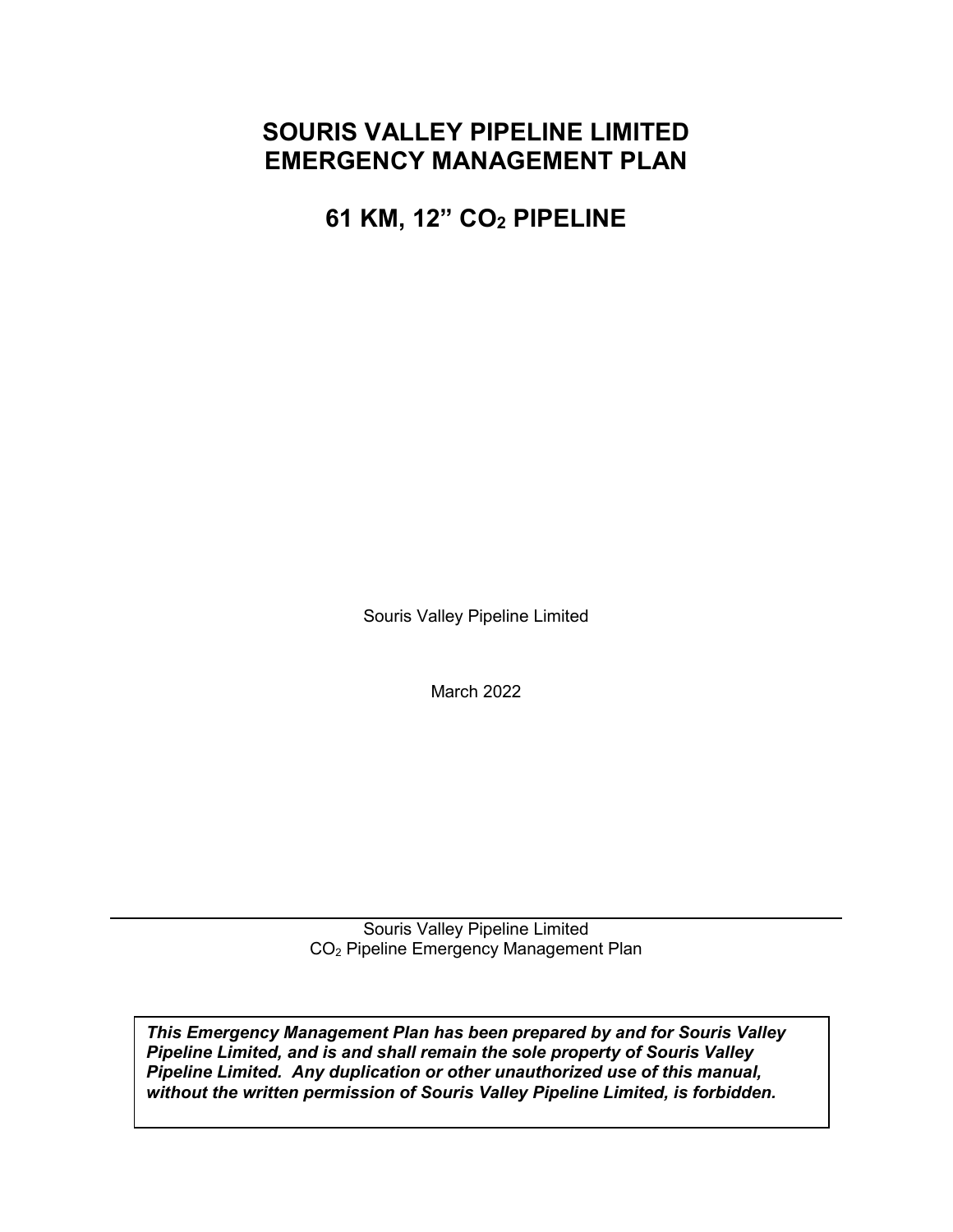## **TABLE OF CONTENTS**

| 1 <sub>1</sub> | <b>INTRODUCTION</b><br>$\sim$ 1             |  |
|----------------|---------------------------------------------|--|
| 1.1.           |                                             |  |
| 1.2.           |                                             |  |
| 1.3.           |                                             |  |
| 1.4.           |                                             |  |
| 1.5.           |                                             |  |
| 1.6.           |                                             |  |
| 1.7.           |                                             |  |
| 2.             | ORGANIZATION AND DEVELOPMENT 7              |  |
| 2.1.           |                                             |  |
| 2.2.           |                                             |  |
| 2.3.           |                                             |  |
| 2.4.           |                                             |  |
| 2.5.           |                                             |  |
| 2.6.           |                                             |  |
| 2.7.           |                                             |  |
| 2.8.<br>2.9.   |                                             |  |
|                |                                             |  |
| 3.             | EMERGENCY RESPONSE PLAN - #4322 12          |  |
| 3.1.           |                                             |  |
| 3.2.           |                                             |  |
| 3.3.<br>3.4.   |                                             |  |
| 3.5.           | Reporting                                   |  |
| 3.6.           |                                             |  |
| 4.             | PUBLIC PROTECTION<br>14                     |  |
| 4.1.           |                                             |  |
| 4.2.           |                                             |  |
| 4.3.           |                                             |  |
| 4.4.           |                                             |  |
| 4.5.           |                                             |  |
| 4.6.           |                                             |  |
| 5.             | MUTUAL AID AND OTHER CONTRACT AGREEMENTS 18 |  |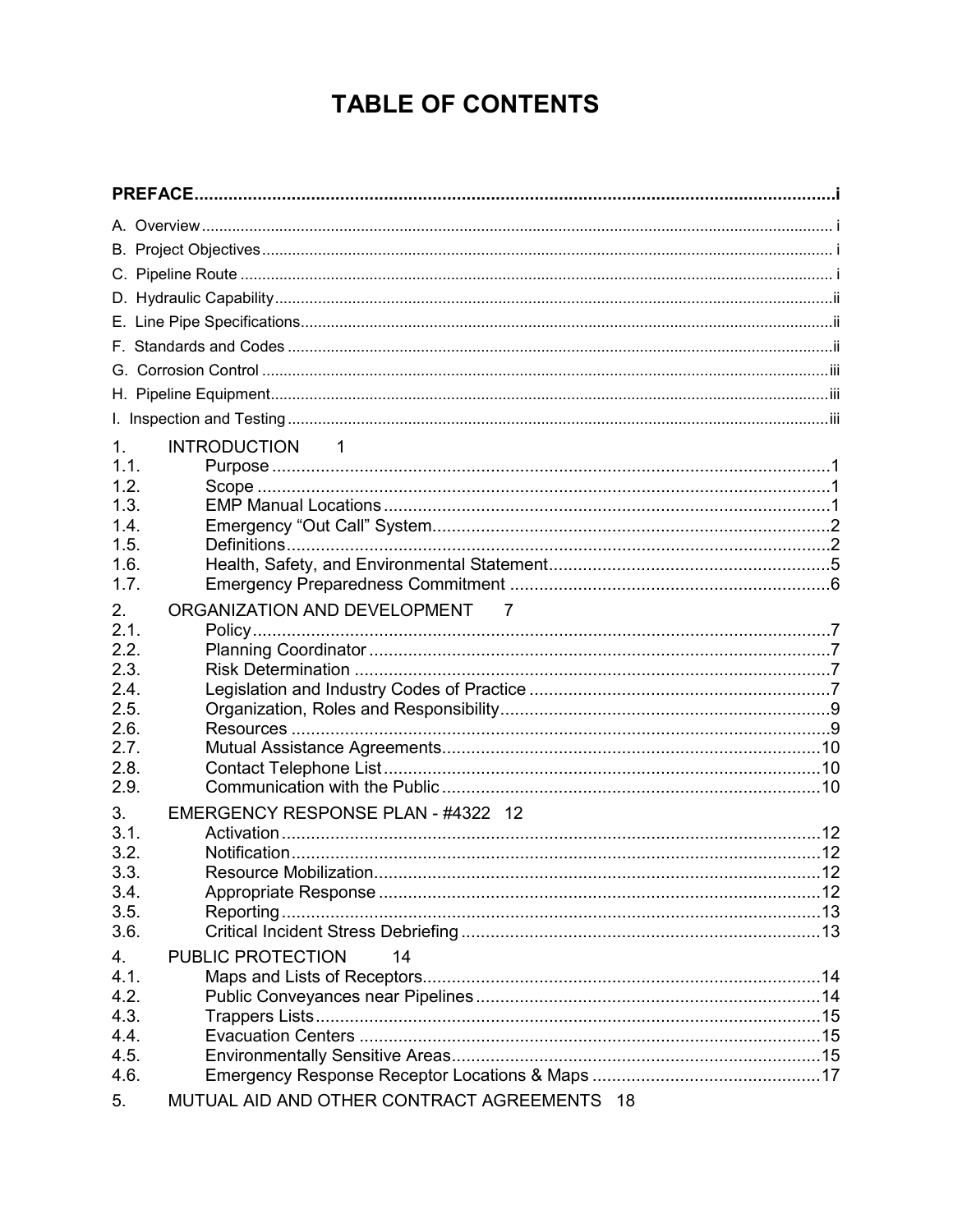### 6. [EMERGENCY COMMANDER PHONE LIST19](#page-24-0) 7. [EMERGENCY EQUIPMENT LIST](#page-25-0) 20

| EMERGENCY EQUIPMENT LIST 20                                                     |  |
|---------------------------------------------------------------------------------|--|
| 7.1.<br>Equipment List for Emergency Crews Responding to a Pipeline Incident 20 |  |
| 7.2.                                                                            |  |
| Attachment A SVPL Emergency Management Plan Annual Certification 22             |  |
| Attachment B First Responder and Emergency Services Contact List 23             |  |
| Attachment C SVPL Pipeline Operations and Plant Management Contact List 24      |  |
|                                                                                 |  |
|                                                                                 |  |
|                                                                                 |  |
|                                                                                 |  |
|                                                                                 |  |
|                                                                                 |  |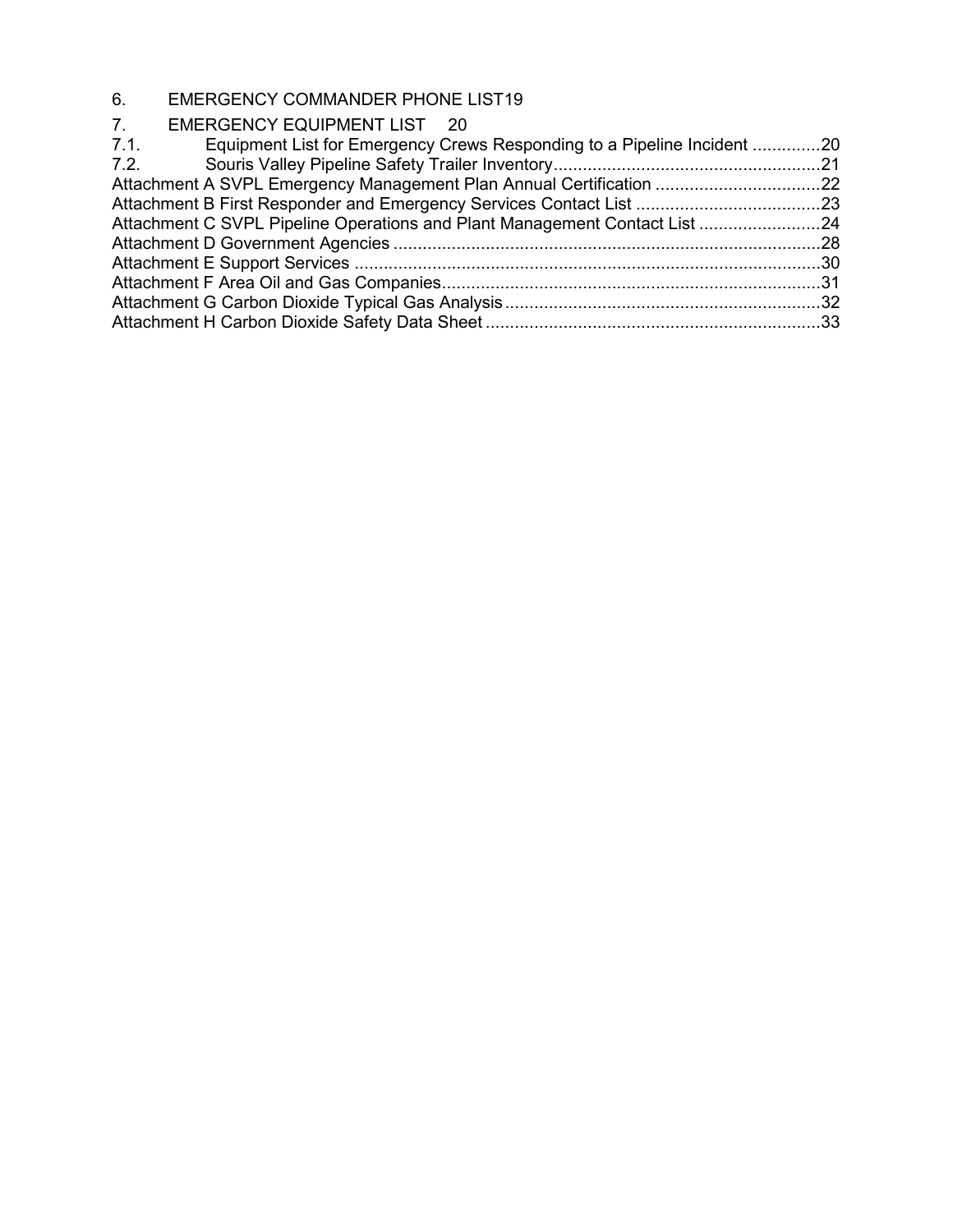## **PREFACE**

### <span id="page-3-1"></span><span id="page-3-0"></span>**A. Overview**

This Emergency Management Plan (EMP) has been prepared by and for Souris Valley Pipeline Limited (SVPL). SVPL is a Canadian corporation registered in the province of Saskatchewan. SVPL owns the carbon dioxide (CO<sub>2</sub>) pipeline that delivers CO<sub>2</sub> from the Canadian border to the Weyburn oil field (Weyburn Unit) in southeastern Saskatchewan. Operation of the pipeline is the responsibility of SVPL's parent company Dakota Gasification Company (DGC) of Bismarck, North Dakota. DGC is owner and operator of the Great Plains Synfuels Plant (GPSP) near Beulah, North Dakota, and the source of the  $CO<sub>2</sub>$  supply.

DGC is a wholly owned subsidiary of Basin Electric Power Cooperative (Basin Electric) of Bismarck, North Dakota. Basin Electric is a consumer-owned utility company which supplies electricity to about 1.5 million people in eight states. DGC produces more than 1.5 billion cubic meters (54 billion cubic feet per year) of natural gas from lignite coal.

### <span id="page-3-2"></span>**B. Project Objectives**

The SVPL pipeline project is designed to meet demands for  $CO<sub>2</sub>$  within existing oil fields in southeastern Saskatchewan. The  $CO<sub>2</sub>$  is used by oil field operators for enhanced oil recovery (EOR) in oil reservoirs where production is slowly declining. The product is injected into deep in-situ oil reservoirs to change the physical properties of trapped oil for easier removal by existing pumping facilities.

SVPL has an agreement with two companies to provide 2.6 million cubic meters (95 million cubic feet) of  $CO<sub>2</sub>$  per day to the Weyburn and Midale Units near Goodwater, Saskatchewan. The  $CO<sub>2</sub>$  is used for implementation of  $CO<sub>2</sub>$  miscible Flood Project, a separate downstream project expected to extend the life of the existing oil field by 25 years and help stimulate longterm economic growth in Saskatchewan.

The SVPL pipeline project consists of a 61 km (38 mile) 324 mm (12.75 inch) nominal pipeline. The pipeline originates at the Canada/U.S. border at a tie-in to the DGC  $CO<sub>2</sub>$  pipeline which extends approximately 270 km (167 miles) from the GPSP near Beulah, North Dakota.

### <span id="page-3-3"></span>**C. Pipeline Route**

The SVPL pipeline originates at the United States border at 1-1-10 W2M. The route travels in a northwest direction approximately 21 kms (13 miles) to SW 8-2-10 W2M where it crosses Highway #18 and the Canadian Pacific railway line approximately 3 km (2 miles) west of Outram. The pipeline then continues northwest for 34 km (21 miles), crossing primary grid road #606 and the Jewel Creek. The pipeline then extends to a location 5 km (3 miles) southeast of Goodwater at SW 3-5-13 W2M. From this point, the pipeline turns north to cross approximately 4 km (2.5 miles) of the Lomond Prairie Farm Rehabilitation Administration's (PFRA) pasture. The route leaves PFRA pasture at SW 22-5-13 W2M and extends north another 2 kms (approximately 1 mile) to the Goodwater CRT at SW 34-5-13 W2M.

The total distance of the route is 61 km (38 miles). It is contained within a permanent access easement of 15 m (50 feet).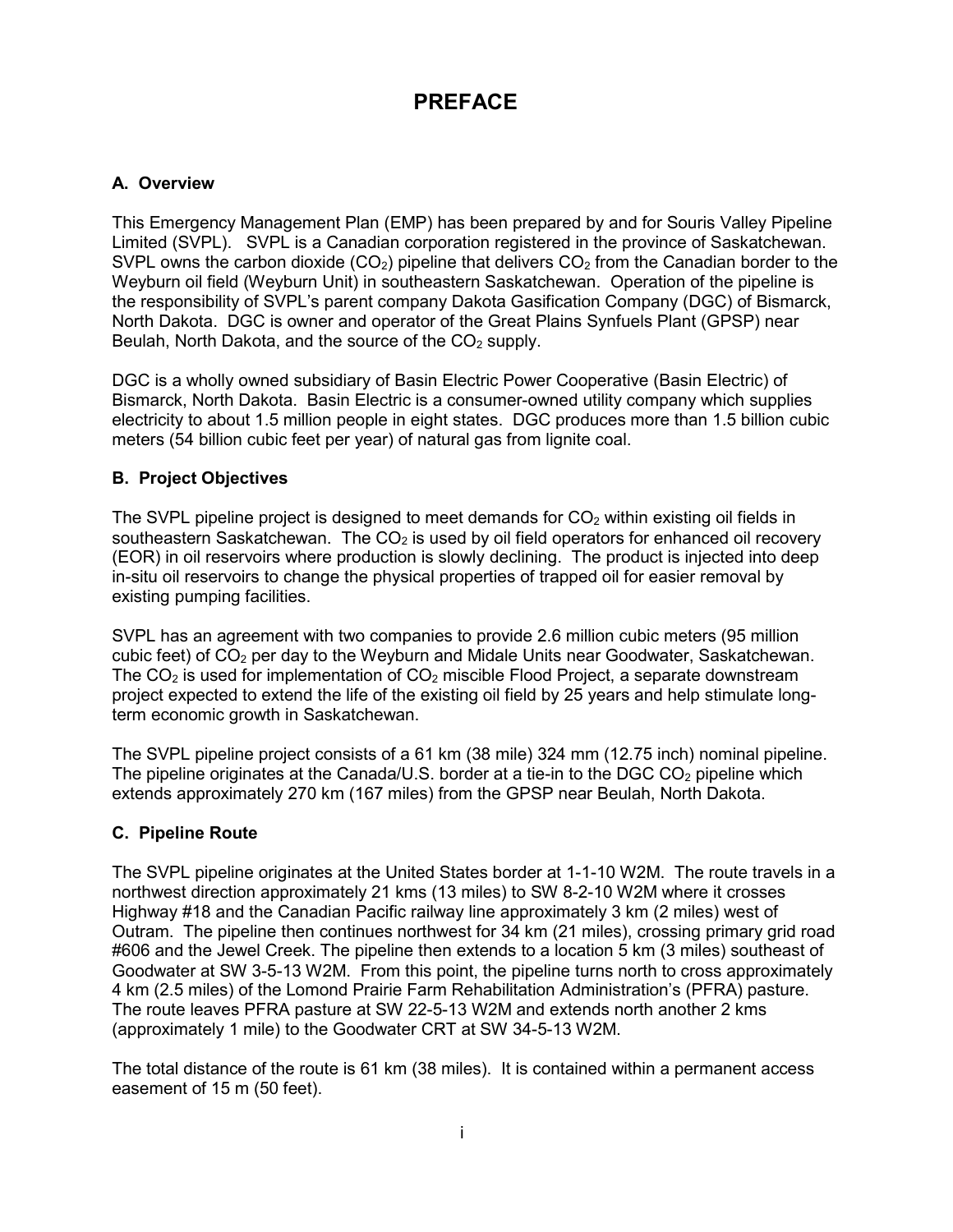The route passes through three Rural Municipalities (Cambria, Cymri, and Lomond). The only major water crossing is the Jewel Creek in Lomond. Existing land use is primarily crop agriculture with interspersed areas of rangeland. Many of these agricultural areas contain existing oil well pumping operations, particularly at the north end of the route.

### <span id="page-4-0"></span>**D. Hydraulic Capability**

The pipeline transports pressurized  $CO<sub>2</sub>$  at an expected year round rate of 2.6 million cubic meters (95 million cubic feet per day). Normal composition of the gas mixture is 97 mole%  $CO<sub>2</sub>$ and 0.8% hydrogen sulfide ( $H_2S$ ) with trace amounts of hydrocarbons. Small variations in composition are due to changes in the  $CO<sub>2</sub>$  stream from the Rectisol process (i.e., sulfur and  $CO<sub>2</sub>$  removal) at the GPSP facility. Maximum  $CO<sub>2</sub>$  concentration is 98 mole%. Maximum concentration of  $H_2S$  is 2.0 mole%.

Delivery pressure at the Weyburn Field is a minimum of 15170 kPa (2,200 psig) at a temperature of 15.5ºC (60ºF).

### <span id="page-4-1"></span>**E. Line Pipe Specifications**

The line pipe consists of the following:

| Actual Outside Diameter (OD):      | 324 mm (12.750 inches)                     |
|------------------------------------|--------------------------------------------|
| Nominal Wall Thickness:            | 9.53 mm (0.375 inch)                       |
| Specification:                     | AP15L, Grade x70, CSA Z245.1, Cat. 111 ERW |
|                                    | (Sour Service)                             |
| <b>Maximum Operating Pressure:</b> | 20445 kPa (2,965 psi)                      |
| Test Pressure (min):               | 25551 kPa (3,706 psi)                      |
|                                    |                                            |

A special pipe was used for road and railway crossings. Wall thickness is 12.7 mm (0.500 inch) and pipe grade is x65.

### <span id="page-4-2"></span>**F. Standards and Codes**

The pipeline is operated and maintained in accordance with both United States and Canadian pipeline engineering design codes. To provide for maximum protection of pipeline integrity, the most stringent codes in each country were applied over the entire route. Primary pipeline design codes include:

Canadian CSA Z662-(latest edition) – Oil and Gas Pipeline Systems;

U.S. Title 49, CFR Part 195 – Transportation of Hazardous Liquids by Pipeline; ANSI/ASME B31.4a-1994 – Liquid Transportation Systems for Hydrocarbons, Liquid Petroleum gas, Anhydrous Ammonia, and Alcohols.

The minimum burial depth of the pipeline was 1.2 m (4 feet).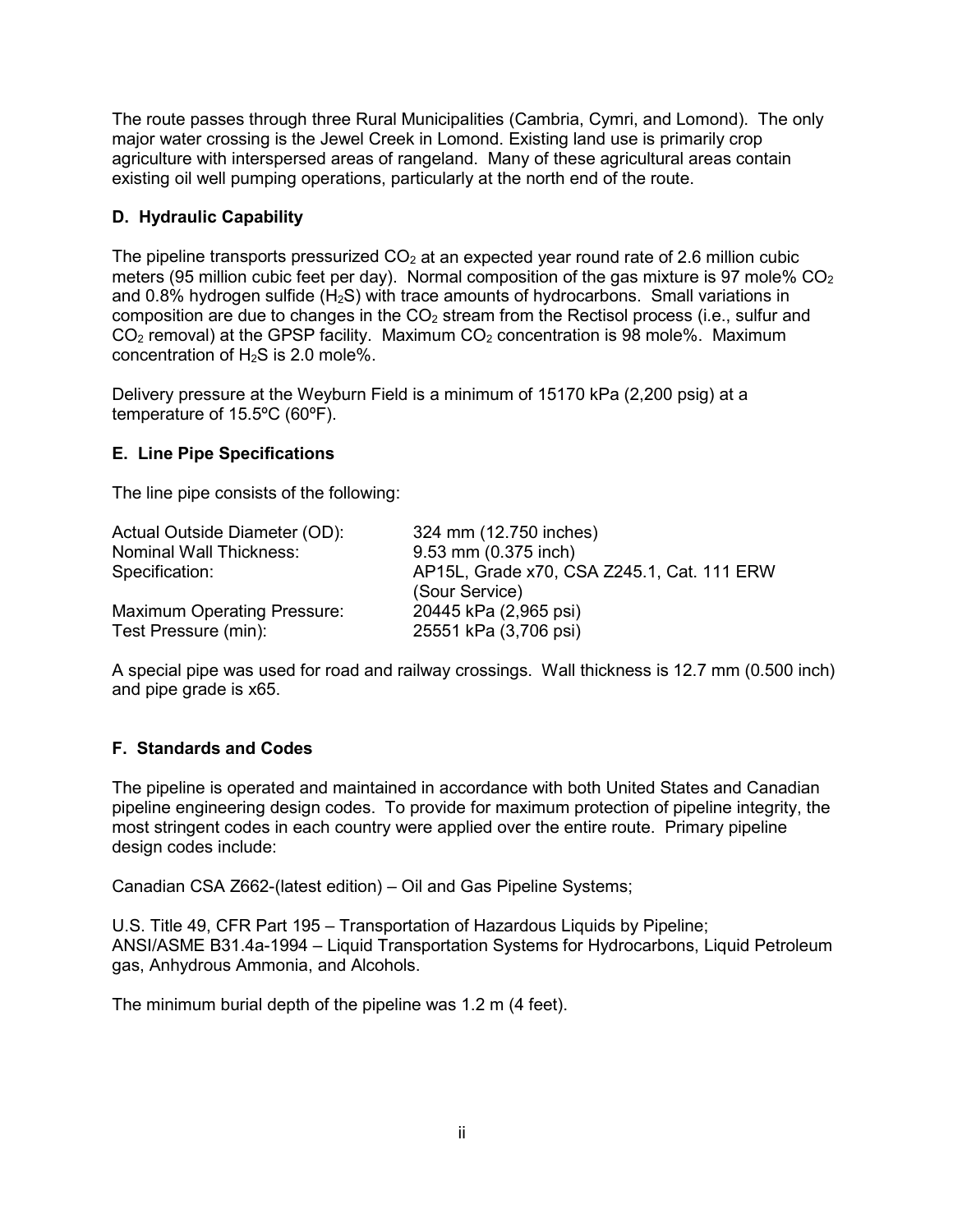### <span id="page-5-0"></span>**G. Corrosion Control**

External corrosion protection consists of a coating of fusion bonded epoxy (FBE) to an average thickness of 0.41 mm (0.016 inch).

In addition to FBE coating for external corrosion protection, the pipeline is equipped with an impressed current cathodic protection system to mitigate differences in soil potentials along the pipeline route.

### <span id="page-5-1"></span>**H. Pipeline Equipment**

Protection from pipeline break discharge is provided by emergency shut-off valves. As part of the Project, a full opening, mainline block valve is installed approximately 30 km (18.7 miles) from the border tie-in at SE 18-3-11 W2M. This valve is equipped for remote, electric actuation. Block valves are included both upstream and downstream of the point of connection to the SVPL pipeline. The downstream receiving terminus also includes a check valve for additional backflow control.

Continuous monitoring of pipeline pressure and control of remote, emergency shut-off capabilities is provided by a Supervisory Control and Data Acquisition (SCADA) system, which reports to the control room operator in the Synfuels facility. Two SCADA antennae are installed along the SVPL pipeline, one at the 30-km block valve and one at the Goodwater terminus.

### <span id="page-5-2"></span>**I. Inspection and Testing**

The pipeline was installed and tested in accordance with specified design and construction codes as well as applicable environmental regulations. All field welds were analyzed radio graphically for 100 percent of the circumference of the pipe.

The pipeline was hydrostatically tested with water for a minimum of 24 hours to a minimum of 1.25 times the maximum operating pressure.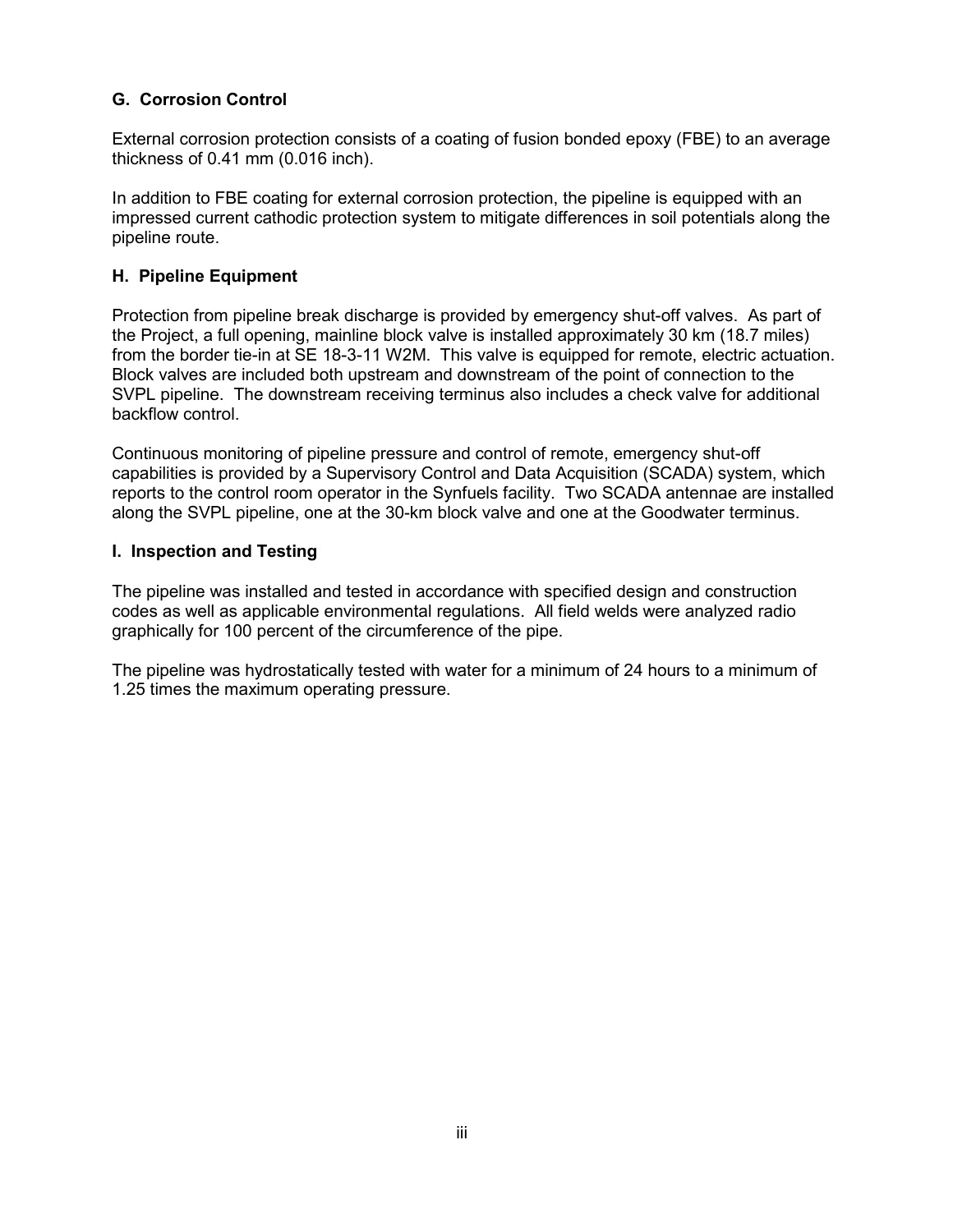### <span id="page-6-1"></span><span id="page-6-0"></span>**1. INTRODUCTION**

### **1.1. Purpose**

The purpose of the Emergency Management Plan (EMP) is to provide the public information in the event of a carbon dioxide pipeline emergency.

Dakota Gasification Company (DGC) based in Beulah, North Dakota, USA, is the parent company of Souris Valley Pipeline Limited (SVPL).

This EMP in its entirety is intended to provide the necessary information for preemergency planning. Our Emergency Response Procedure (ERP) # 4322 will provide a step by step guideline to be used during an emergency.

This EMP is a comprehensive plan that includes specific information that will be valuable to the public and provide contact information for emergency responders.

### <span id="page-6-2"></span>**1.2. Scope**

SVPL operations in Canada consist of a single 61 km long, 323.9 mm diameter pipeline. This line originates in Beulah, North Dakota, USA, and terminates at the Goodwater facility in southern Saskatchewan, about 30 km south of Weyburn. SVPL has two customers for the CO2 transported by the pipeline.

Contractors performing services for SVPL will ensure that their emergency procedures align with this EMP.

### <span id="page-6-3"></span>**1.3. EMP Manual Locations**

Controlled numbered copies of the EMP must be kept in the following locations:

- SVPL Representative's office
- Vehicle/office of key Jerry Mainil LTD emergency responder personnel
- GPSP offices in Beulah, ND, USA
- Local municipal emergency operations center
- Appropriate federal, provincial, and municipal agencies
- Company Website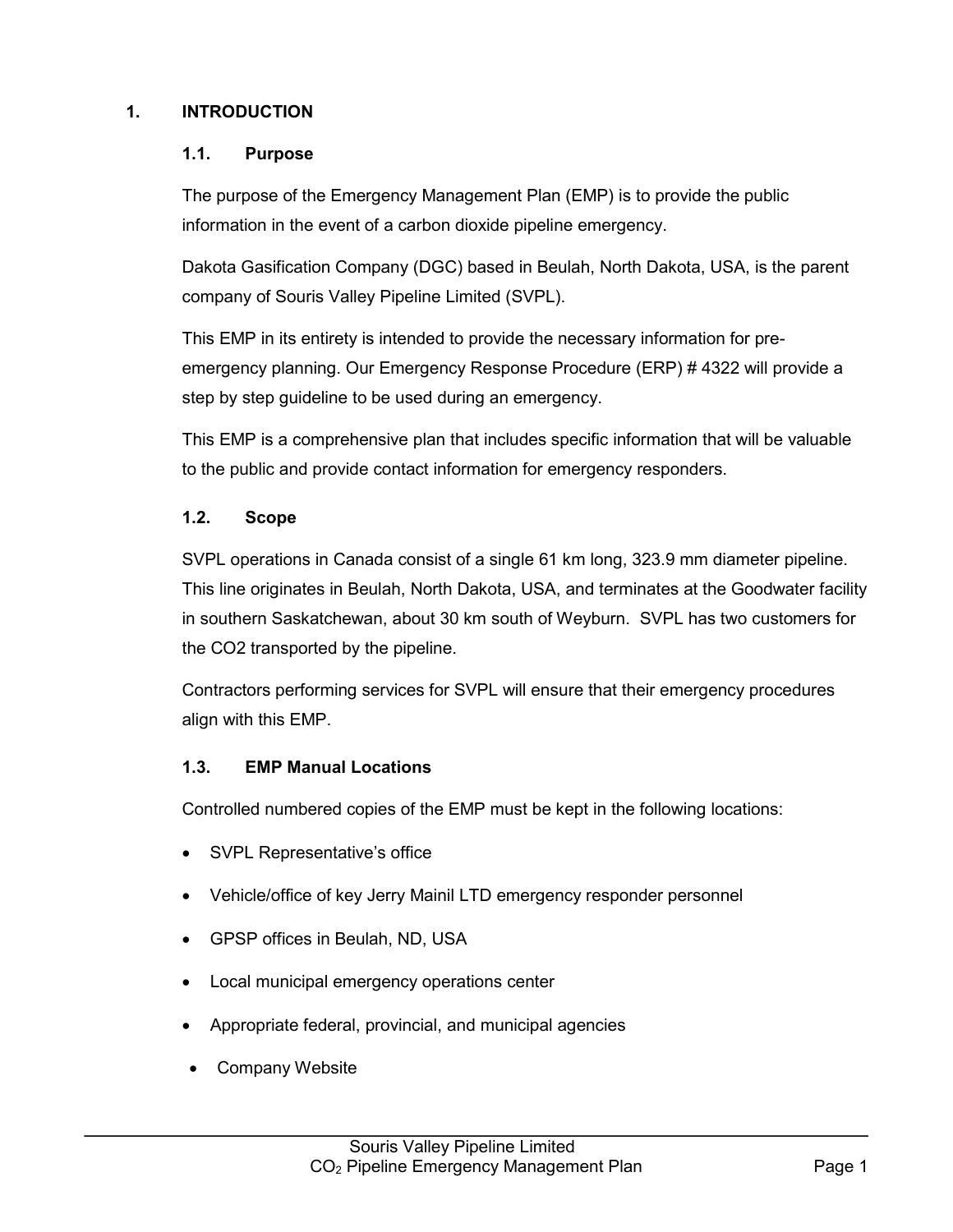### <span id="page-7-0"></span>**1.4. Emergency "Out Call" System**

The emergency "out call" system is designed to notify those residents living or working within the pipeline corridor that a pipeline emergency has occurred with the potential to affect them. In Canada the pipeline corridor is two kilometers in width on each side of the pipeline or four kilometers total, while in the United States the pipeline corridor is two miles in width, one mile on either side of the pipeline. The population density in this corridor is surveyed and the information updated annually.

When a pipeline emergency is declared, the emergency "out call" system will be initiated from Dakota Gasification Company for those residents on the affected pipeline segment(s). The computer driven system has twenty dedicated phone lines and will simultaneously call the first twenty residents and deliver a recorded message alerting the resident of the pipeline emergency. It will take approximately one minute to complete these first twenty calls. Any unanswered calls will be repeated eight times at three-minute intervals. During the time between the retry intervals any additional residents in the affected area will be called. The emergency "out call" system also has the capability of calling an alternate phone number if unable to reach a resident on the first try.

The priority of calls is established by the resident's proximity to the pipeline, with those living closest receiving their calls first. These priorities will be reevaluated following each population density survey.

Each resident will be notified annually and asked if the current notification numbers are correct and if they wish to provide alternate phone numbers.

### <span id="page-7-1"></span>**1.5. Definitions**

- ♦ **Dakota Gasification Company (DGC):** Dakota Gasification Company based in Beulah, North Dakota, USA is the parent company of SVPL
- ♦ **Emergency Commander**: The individual responsible for directing and coordinating the overall emergency response.
- ♦ **Emergency Command Center:** The communication center set up to receive information from the emergency crew, as well an assembly point to coordinate response activities and carry out risk assessment.
- ♦ **Emergency Planning Zone (EPZ):** Area along the pipeline length extending 2 kilometers on either side of the pipeline centerline.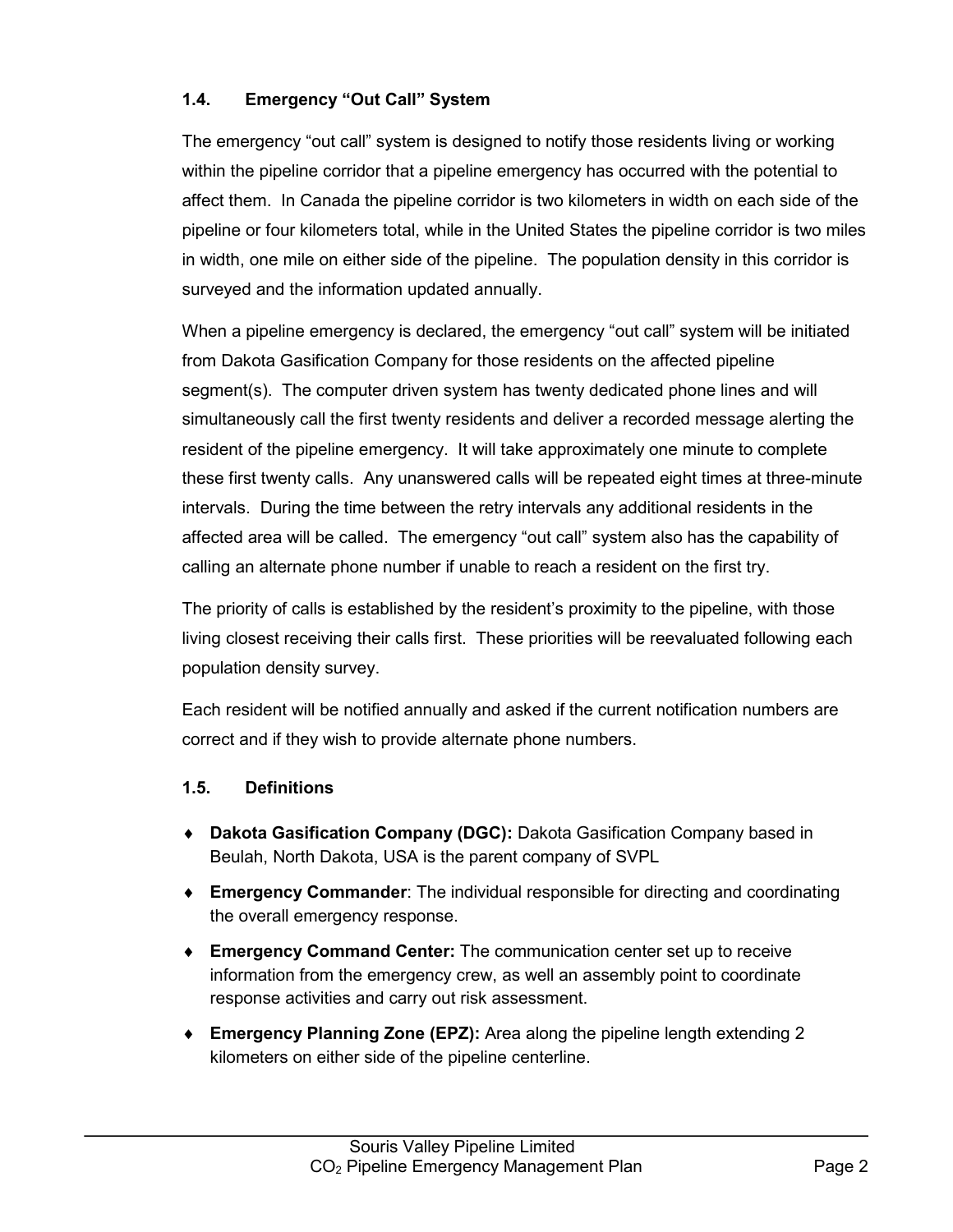- ♦ **Emergency Response Crew:** 2-man crew dispatched to the incident site to assess the **emergency**, and begin marking the "Hot Zone". This crew will be trained in the use of the Emergency Response Plan, the expected hazards that will be present in an emergency and the use of all emergency equipment.
- ♦ **Emergency Response Reports:** Reports that detail the sequence of events with subjective opinions of what went wrong. The reports will also include the condition of the site when the Emergency Response Crews were relieved.
- ♦ **Emergency Services**: Includes the ambulance, local police, RCMP and fire departments in the area.
- ♦ **Emergency Shut Down (ESD):** The ability to close all mainline valves remotely in order to separate the pipeline into 13 isolated segments.
- ♦ **Great Plains Synfuels Plant (GPSP):** Coal gasification plant owned and operated by DGC. Located northwest of Beulah, ND. DGC produces, compresses, and exports CO2 to the pipeline.
- ♦ **Hot Zone:** Area around a pipeline leak with a concentration of H2S greater than 10 ppm
- ♦ **Incident Log:** Log completed by Protection Services Control Center and the Emergency Commander. All activities will be logged during the emergency including times, names of contacts and names of responders.
- ♦ **Incident Site:** The location where the pipeline emergency exists.
- ♦ **Mainline Valve:** (MLV) Valves located along the pipeline route which can be remotely operated from the GPSP. There are thirteen valves between GPSP and the Weyburn CO2 Miscible Flood Project.
- ♦ **Mutual Aid Contractor**: A contract exists between SVPL and Jerry Mainil LTD to supply personnel and equipment to respond to an emergency situation.
- ♦ **Multi-Disciplinary** Advisors**:** Experienced management and operational staff capable of assisting with risk assessment and emergency response.
- ♦ **Off-site Emergencies:** Emergencies that occur away from a plant or office site. Initiation of the ERP is keyed to receiving a phone call at a prearranged 24-hour emergency telephone number.
- ♦ **Pipeline Corridor:** Consists of an area 2 kilometers on either side of the pipeline centerline along the length of the pipeline.
- ♦ **Pipeline Emergency:** Unplanned gas release or pipeline failure that may pose a risk to the public.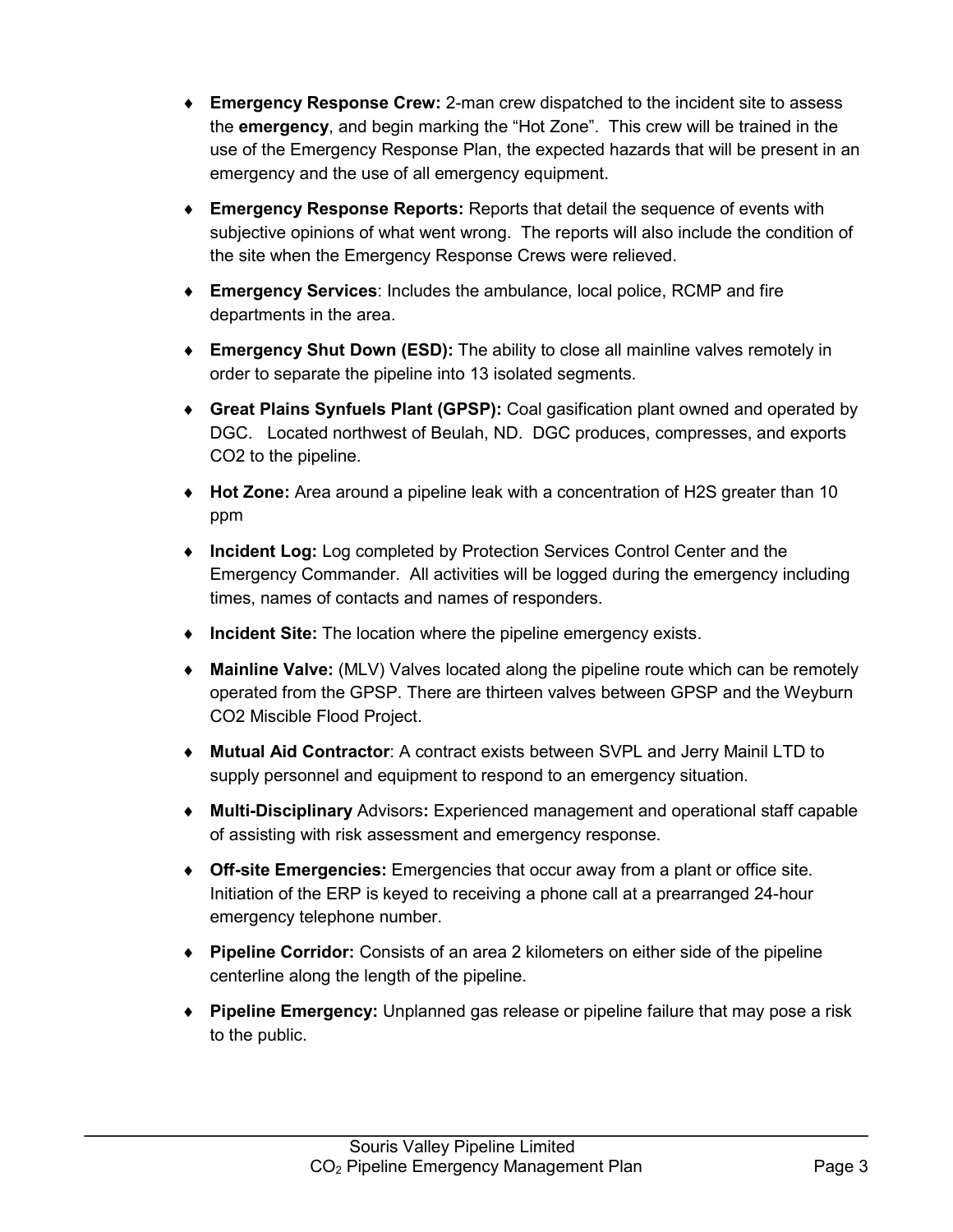- ♦ **Pipeline Section:** Refers to a section of pipeline between MLV sites. (example: section 12 refers to the section from the border to MLV #11, section 13 refers to the section from MLV #11 to the Goodwater Station)
- ♦ **Population Density Survey:** A list of all residences, businesses and public facilities within two kilometers on either side of the pipeline centerline. The survey collected data on the number of residents, their ages, primary and secondary phone numbers and any specific evacuation data such as special routes into the business or home and if additional help in evacuation was required. The survey will be updated annually to determine any changes to the data.
- ♦ **Protection Services Control Center (PSCC):** The DGC on-site security center that will receive first notification of an emergency, will initiate additional notifications, and will serve as a resource center for emergency planning and response. This office is staffed 24 hours a day.
- ♦ **Risk Assessment:** A review of the Hot Zone during an emergency to determine its direction and movement and identify what population and sensitive areas might be at risk from a pipeline CO2 release.
- ♦ **Receptors:** Individuals who might possibly "receive" adverse effects in the event of an emergency. Includes all residences, businesses and public facilities within two kilometers on either side of the pipeline centerline.
- ♦ **Shift Superintendent:** The GPSP 24 hour on site management representative responsible for the coordination of emergency activities and after hour plant operation.
- ♦ **Site Safety/Logistics Coordinator:** Person at the Incident Site who is responsible for site safety and advising the Emergency Commander of the status of the Incident. The Site Safety/Logistics Coordinator may also advise the Emergency Commander of the need for additional resources.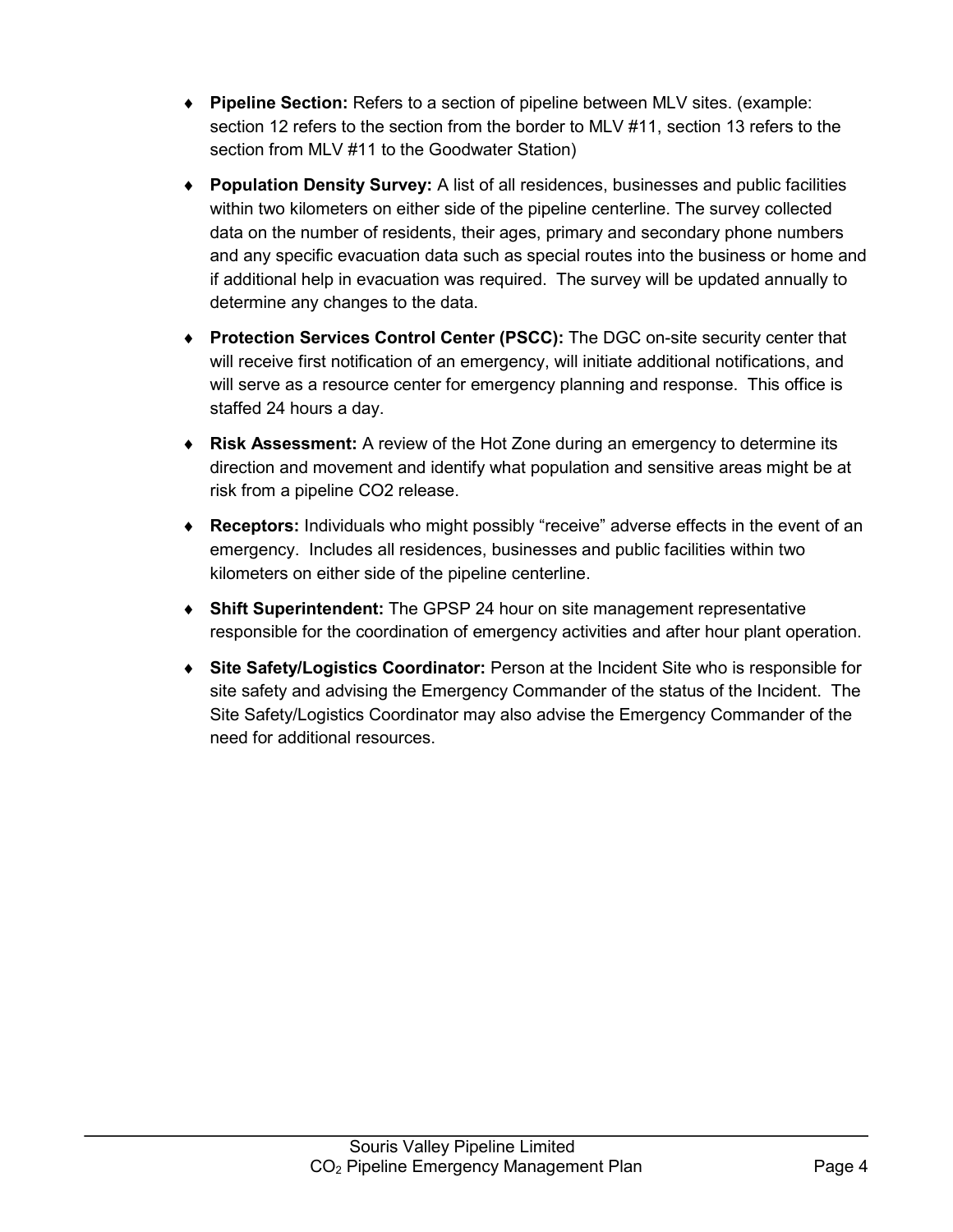### <span id="page-10-0"></span>**1.6. Health, Safety, and Environmental Statement**

SVPL is committed to protecting the health and safety of people and the environment.

SVPL will comply with government regulations, follow accepted industry practices, and maintain its own corporate policies in order to protect the health and safety of individuals affected by SVPL operations.

We are committed to pursuing these objectives and accept, individually, the responsibility for doing so.

We will communicate on health, safety and environmental matters in an open and timely manner with all affected parties and will take health, safety and environmental matters into account when making business decisions.

We will maintain SVPL as a healthy and safe place to work and a desirable member of the communities in which we operate.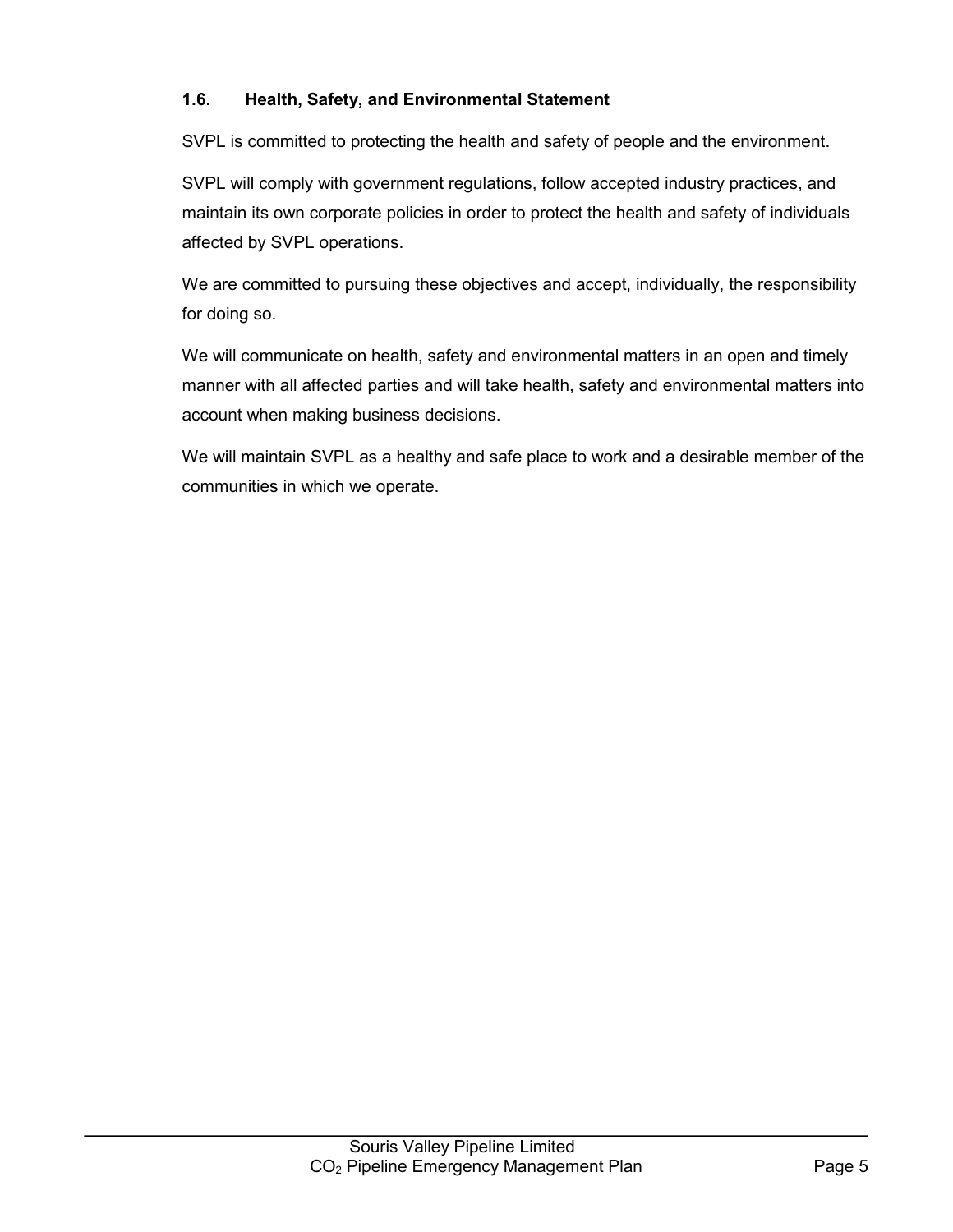### <span id="page-11-0"></span>**1.7. Emergency Preparedness Commitment**

We are committed to conducting our operations in a manner that protects the health and safety of people and the environment.

In order to meet this commitment, we endorse this EMP as a standard component for comprehensive and ongoing operational emergency preparedness.

All our employees, including management, are responsible and accountable for ensuring that:

- ♦ This EMP is developed and maintained for pipeline operations to a level of detail commensurate with the risk.
- ♦ Training and resources are provided to ensure the successful implementation of this plan.
- ♦ Emergency preparedness is regularly validated through exercises and reviews of actual responses.
- ♦ All pipeline operations comply with applicable laws, regulations, and industry standards.
- ♦ Pipeline personnel are trained HAZMAT Technicians and versed in the Incident Command system.
- ♦ Employees and contractors are prepared to take prompt action in order to protect life, the environment and property.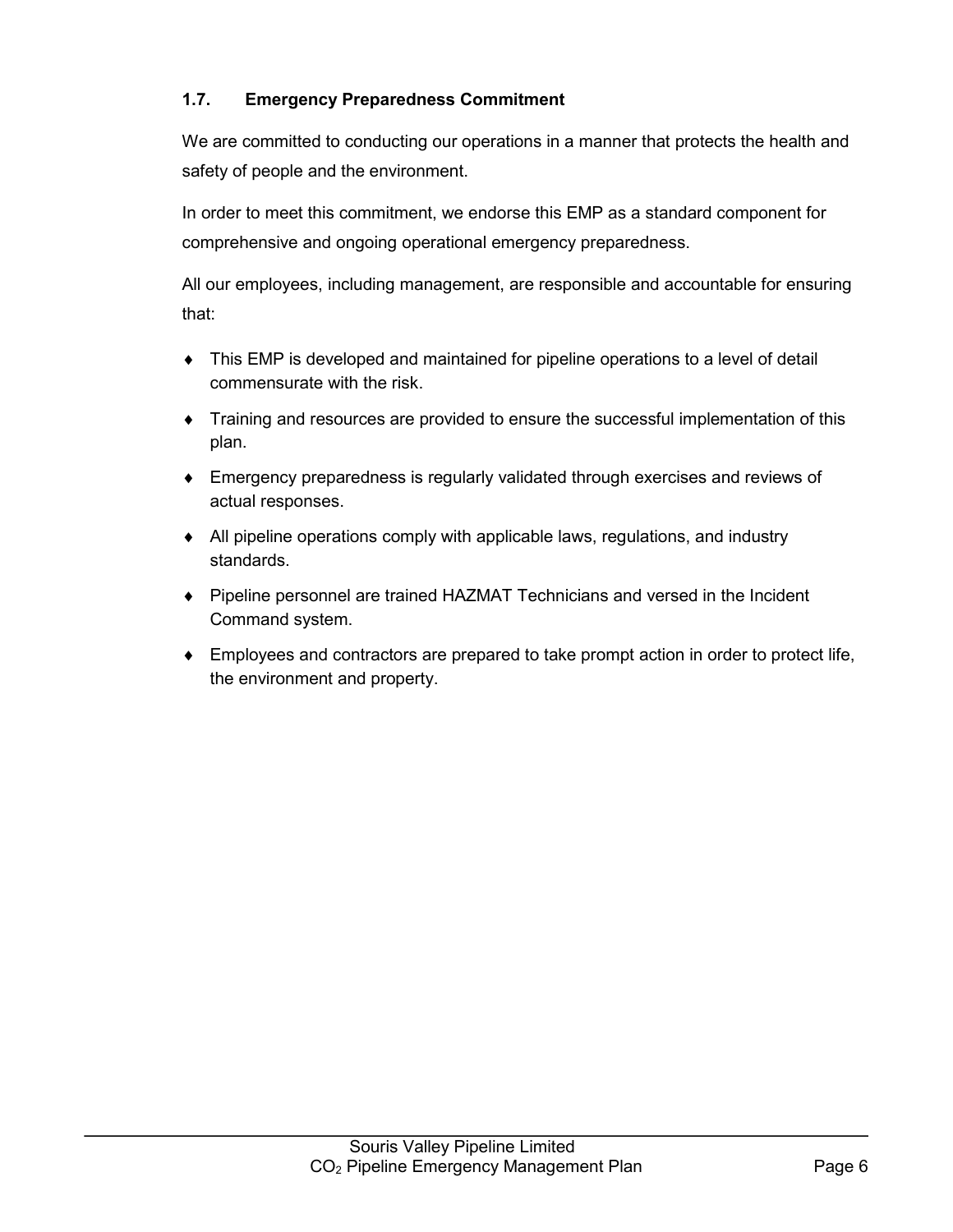### <span id="page-12-1"></span><span id="page-12-0"></span>**2. ORGANIZATION AND DEVELOPMENT**

### **2.1. Policy**

As indicated in the Policy Statement Section 1.7, Souris Valley Pipeline Limited is committed to emergency response preparedness and planning. All employees, representatives and Mutual Aid Contractors that have a vested interest in the EMP have approved this plan and will take an active role in the maintenance of the plan. The plan will be reviewed and approved on an annual basis. A copy of the approval form is provided in Appendix A. The signed annual certifications for the current year will placed inside the cover of each hardcopy manual.

### <span id="page-12-2"></span>**2.2. Planning Coordinator**

The management of SVPL has appointed the SVPL Representative as the planning coordinator responsible for the development and administration of the EMP. The planning coordinator will have the authority to ensure that adequate attention is given to the plan and the needs of all personnel involved in the plan. The Planning Coordinator will incorporate the pipeline operation experience of DGC as well as representatives from the emergency response contractor Jerry Mainil LTD as a Planning Committee.

### <span id="page-12-3"></span>**2.3. Risk Determination**

SVPL has performed a risk determination analysis of the pipeline. The results of the analysis indicated that an EMP was required. This Qualitative Risk Assessment will be kept on file and reviewed on an annual basis as part of the ongoing maintenance of the EMP.

### <span id="page-12-4"></span>**2.4. Legislation and Industry Codes of Practice**

Local, Provincial, Federal and Industrial authorities were consulted in the development of this EMP.

The following legislation regulations and standards regarding emergency planning and response are cited as reference: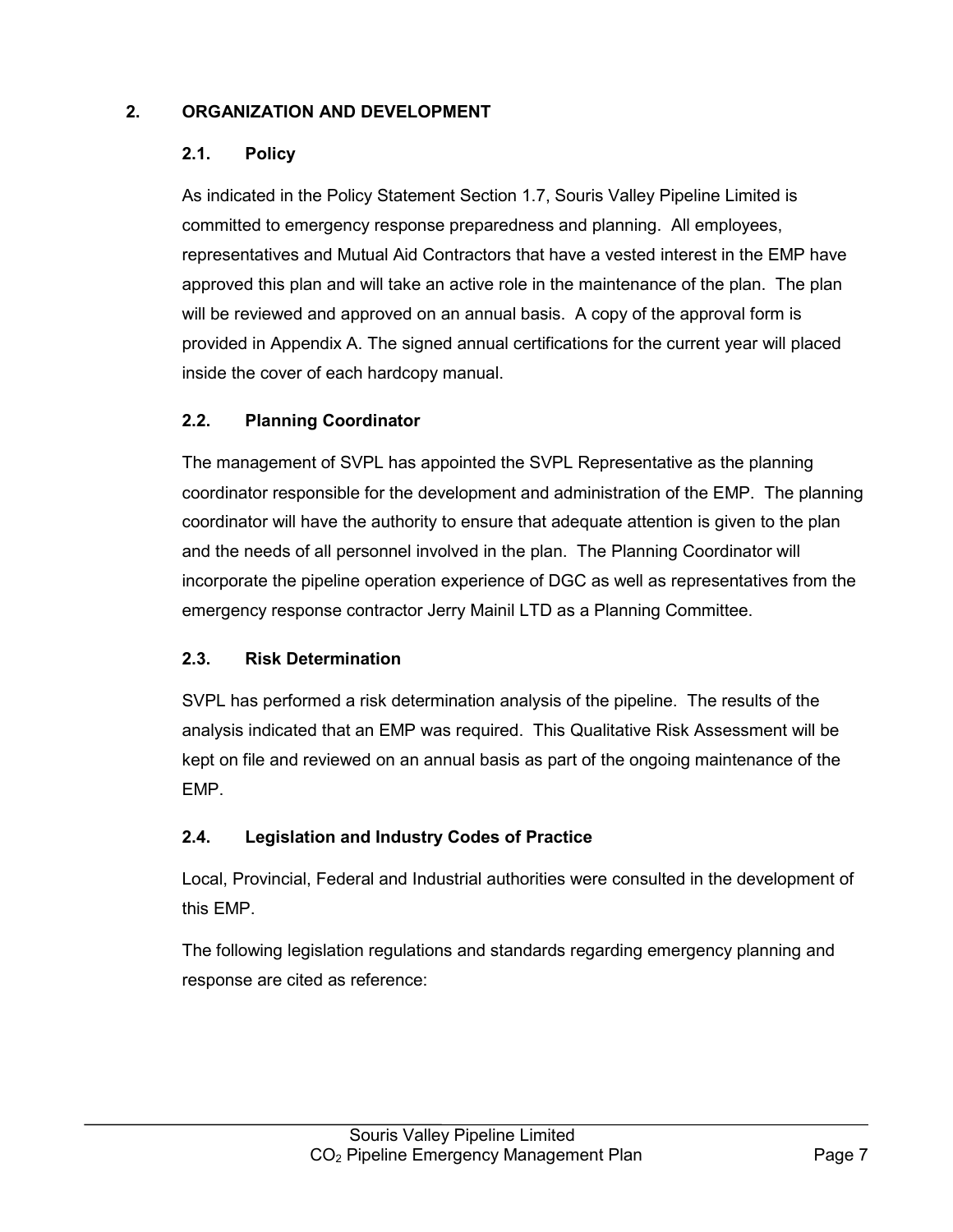### **SASKATCHEWAN LEGISLATION & REGULATIONS**

| Legislation                                                  | <b>Associated Regulations</b>                                              |
|--------------------------------------------------------------|----------------------------------------------------------------------------|
| Crown Mineral Act                                            | Petroleum and Natural Gas Regulations (Sask.<br>Reg. 8/69)                 |
| Dangerous Goods Transportation<br>(Saskatchewan Act)         | Dangerous Goods Transportation Regulations<br>$(R.R.S.c.d-1.2. Reg. 1)$    |
| <b>Environmental Management and</b><br><b>Protection Act</b> | <b>Environmental Spill Control Regulations</b><br>(R.R.S.c. E-10.22 Reg 2) |
|                                                              | Hazardous Substances and Waste Dangerous<br>Goods Regulations (E-10.22)    |
| Occupational Health Act                                      | Occupational Health and Safety Regulations                                 |
|                                                              | Oil and Gas Conservation Regulations 1985<br>$(R.R.S.c. 0-2 Reg. 6)$       |
| Pipe Lines Act                                               | Pipe Lines Regulations (P-12.1 Reg 1)                                      |

### **FEDERAL LEGISLATION & REGULATIONS**

| Legislation                                                                                                                                               | <b>Associated Regulations</b>                                         |
|-----------------------------------------------------------------------------------------------------------------------------------------------------------|-----------------------------------------------------------------------|
| Canada Energy Regulator Act<br><b>Fisheries Act</b><br><b>Canadian Environmental</b><br>Assessment Act<br>Canada Energy Regulator Act -<br>Reference Only | Onshore Pipeline Regulations (SOR/99-204) -<br>reference only         |
| <b>Transportation of Dangerous</b><br>Goods Act (TDG)                                                                                                     | <b>Transportation of Dangerous Goods</b><br>Regulations (SOR/2016-95) |

### **STANDARDS**

Standards and guidelines of the Canadian Standards Association (CSA) were considered in the preparation of the EMP. These standards and guidelines are found in this publication: Emergency Planning for Industry (CAN/CSA-Z731)

The publication cited above outlines standards for preparation of industrial emergency response plans in Canada.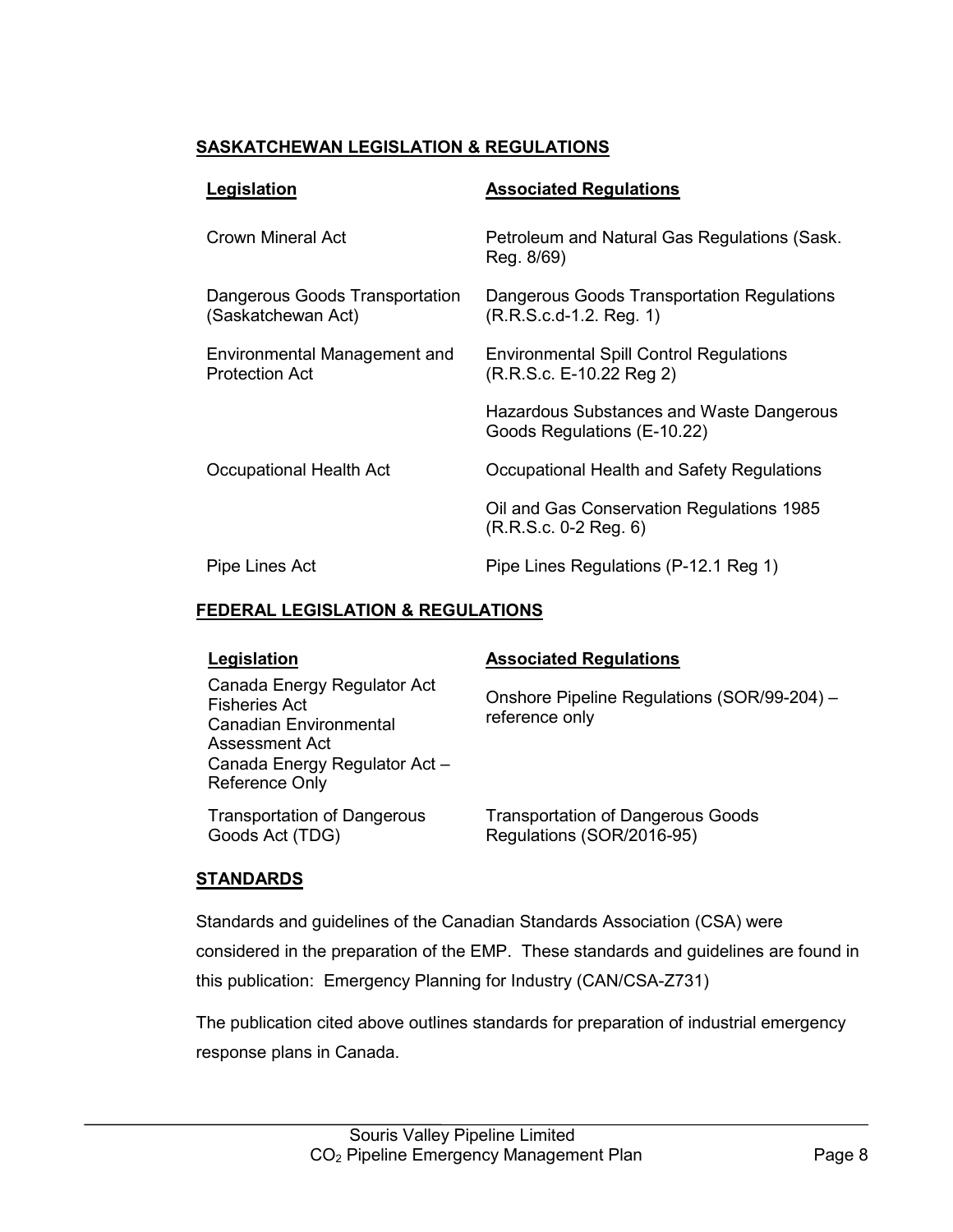### <span id="page-14-0"></span>**2.5. Organization, Roles and Responsibility**

A reference guideline outlining the roles and responsibilities of personnel involved can be found in ERP #4322. This guideline will be used to define the responsibilities for decision making during an emergency situation.

### <span id="page-14-1"></span>**2.6. Resources**

Due to SVPL limited staff, it has identified the need to secure outside resources in order to effectively and efficiently react in the event of an emergency. SVPL has contracted with Jerry Mainil LTD to supply Emergency Response Crews. Jerry Mainil LTD has extensive knowledge and experience with emergency response actions in Southeastern Saskatchewan. Jerry Mainil LTD will be responsible for providing all personnel and equipment for responding in an emergency. A complete inventory of emergency equipment will be maintained at the Jerry Mainil LTD office in Weyburn. This equipment will be routinely checked for operation. A complete list of emergency equipment that will be required for an emergency response is included in Section 7.

Jerry Mainil LTD policy requires that employees are trained for possible hazards that they may encounter in an emergency. SVPL will monitor this training to ensure compliance and provide additional training to potential responders to an SVPL emergency. This training will ensure that all potential responders are familiar with the SVPL EMP and ERP and the area in which the pipeline operates.

As additional training, SVPL will conduct ERP exercises to ensure that the plan is effective. Testing will be performed annually as a minimum requirement. Testing may be done on a more frequent basis if the need to do so is identified.

SVPL also has the advantage of extensive resources with its parent company, DGC. When an emergency situation exists, DGC's Protection Services Command Center (PSCC) will initiate the emergency response plan. PSCC is staffed with experienced people that are trained to handle emergency situations. The role that PSCC will take in an emergency situation is explained further in Section 3. DGC also has staff that will assist in the ongoing risk determination that will be performed continuously during an emergency.

In the event of an emergency, DGC has the capability to remotely close isolation valves that are strategically placed along the pipeline. This is designed to reduce the volume of  $CO<sub>2</sub>$  that will be dealt with if a pipeline leak occurs. SVPL also has the ability to locally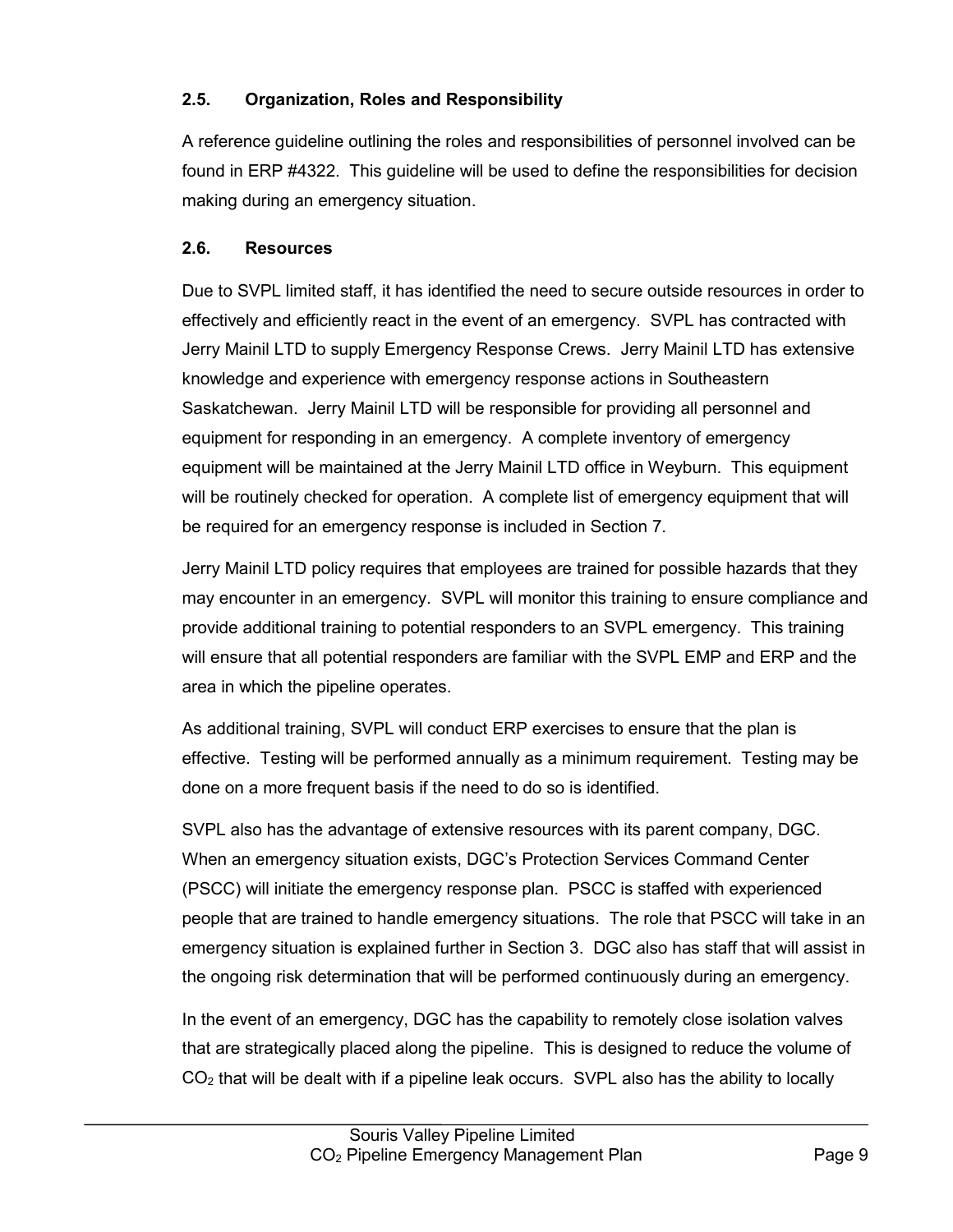close the isolation valves in case problems occur with the communication between a MLV and DGC.

### <span id="page-15-0"></span>**2.7. Mutual Assistance Agreements**

At the present time, SVPL does not have any additional mutual assistance agreements with other industries or government agencies. If any agreements are formed in the future, a copy of the agreement will be included in a future Emergency Management Plan.

### <span id="page-15-1"></span>**2.8. Contact Telephone List**

A list of internal and external telephone numbers has been compiled for the SVPL EMP. This list will be reviewed on an annual basis. The review will involve contacting the respective parties and ensuring the phone numbers and contact names are current. By doing this on an annual basis, SVPL will ensure that quick contact can be made during an emergency and that all contacts will be aware of the role that they will take in an emergency. The First Responder and Emergency Services Contact list is contained in Attachment B. A list of contact phone numbers for the approved Emergency Commanders is included in Section 6.

### <span id="page-15-2"></span>**2.9. Communication with the Public**

During an emergency, it will be critical that the affected public be made aware of the situation. To accomplish this SVPL conducted a Population Density Survey along the pipeline route. All residences, businesses and public facilities (receptors) within two kilometers on either side of the pipeline centerline were included. This area was defined as the Emergency Planning Zone (EPZ). The data collected from the receptors included number of residents and their ages, primary and secondary phone numbers and any specific evacuation data such as special routes into the business or home and if additional help in evacuation was required.

The phone numbers have been programmed into an automatic call-out system that will contact the receptors with a pre-recorded voice message indicating that an emergency situation exists and that evacuation is recommended. After the initial message has been sent to the receptors additional messages can be sent throughout the emergency. The data can be reviewed to determine if additional assistance is required to aid in the evacuation process.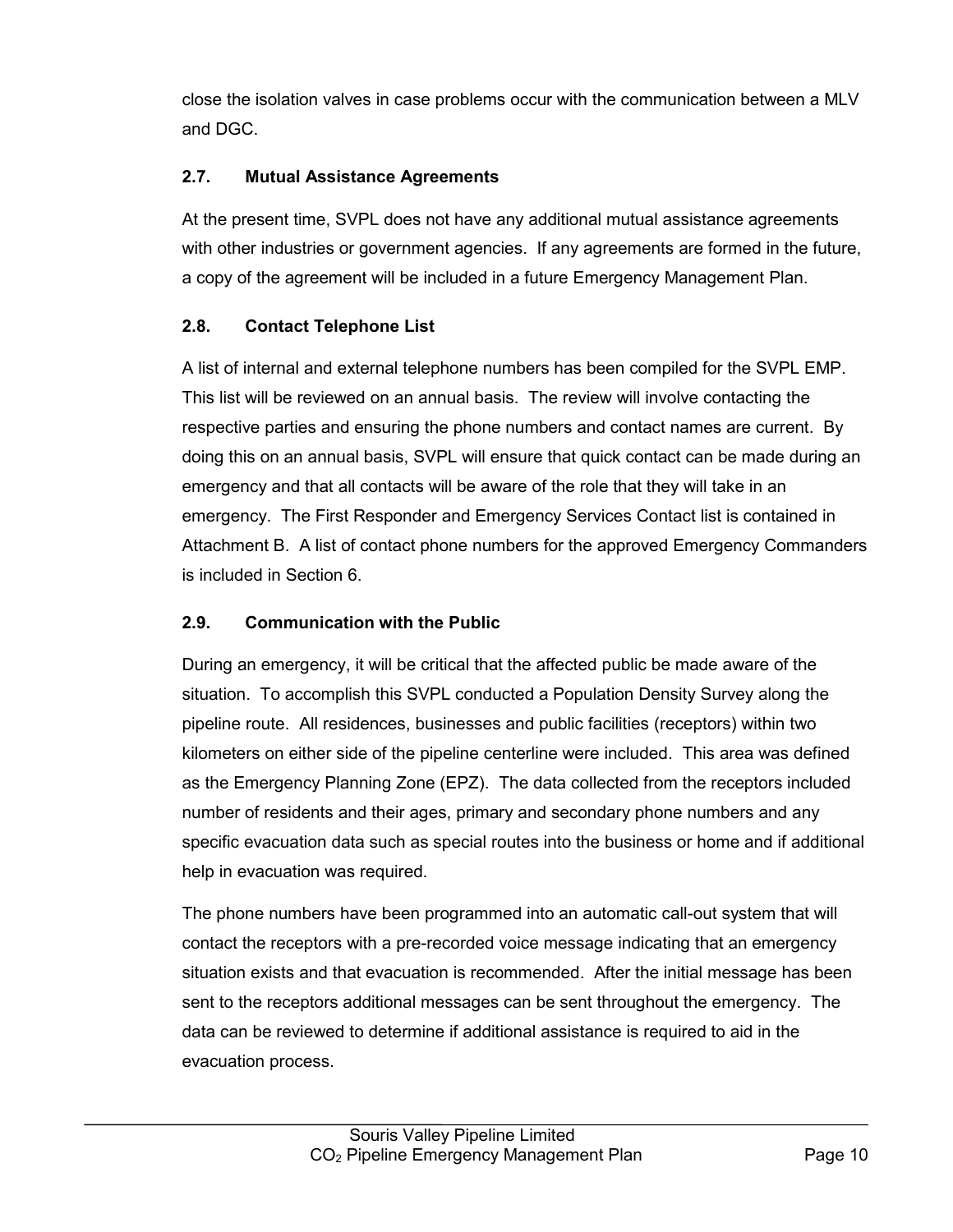The EPZ will be annually checked in order to maintain the database. The receptors will also be contacted to ensure that the information contained on file is still current.

During and after the emergency situation all media contacts will be handled through the Emergency Commander in consultation with DGC Management. This will ensure that accurate information is released to the public.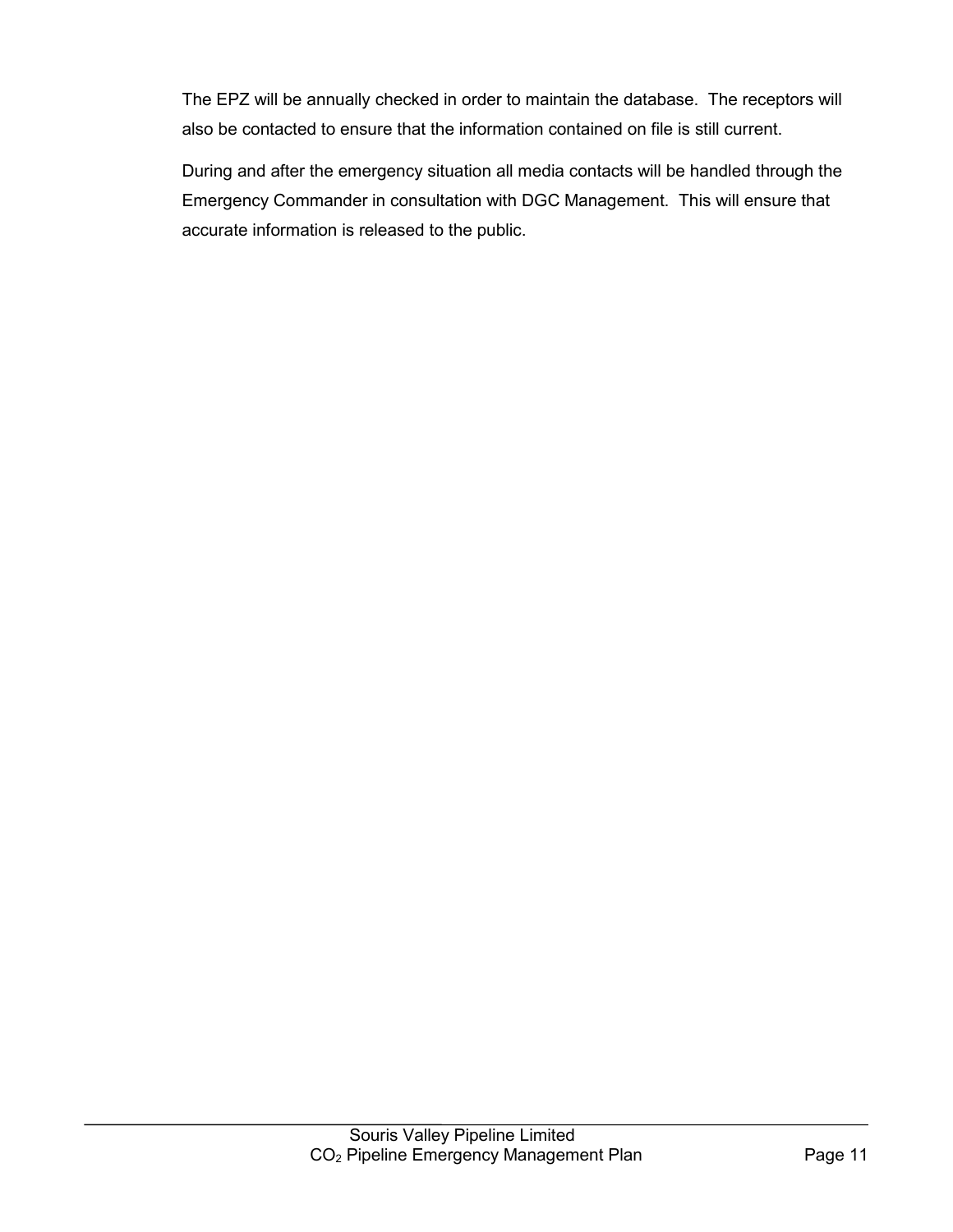### <span id="page-17-1"></span><span id="page-17-0"></span>**3. EMERGENCY RESPONSE PLAN - #4322**

### **3.1. Activation**

The SVPL ERP #4322 will be initiated when DGC's PSCC receives notification that an emergency situation exists. All emergencies will be treated as off-site emergencies. PSCC is staffed 24-hours a day and staff are trained in handling emergency calls. The step by step procedure that PSCC will follow is contained in the PLR E1 decision matrix and quick reference guidelines and emergency response procedure contained in procedure 4322

### <span id="page-17-2"></span>**3.2. Notification**

PSCC will be responsible for the notification of all parties involved in the SVPL Emergency Response Plan. PSCC will also be responsible for initiating the out call system to the receptors in the section of the pipeline corridor where the emergency exists. Contact with the receptors will be made using an automatic dialer which will contact the receptors via telephone and give them a pre-recorded message.

The step by step procedure that PSCC will follow is contained in the quick reference guidelines and emergency response procedure contained in procedure 4322.

### <span id="page-17-3"></span>**3.3. Resource Mobilization**

The activation of the ERP also involves the notification and mobilization of the Emergency Commander and SVPL's Emergency Response Contractor Jerry Mainil LTD.

The step by step procedure that PSCC will follow is contained in the quick reference guidelines and emergency response procedure contained in procedure 4322.

### <span id="page-17-4"></span>**3.4. Appropriate Response**

As indicated in the quick reference guidelines and emergency response procedure 4322, the initial task of the first crew dispatched to the incident scene will be to determine the exact location of the incident and nature of SVPL involvement. The first crew will also be responsible for determining wind speed, direction of wind and if there are any injured people requiring immediate rescue. This information will be reported back to the Emergency Commander and additional emergency resources will be deployed as deemed necessary.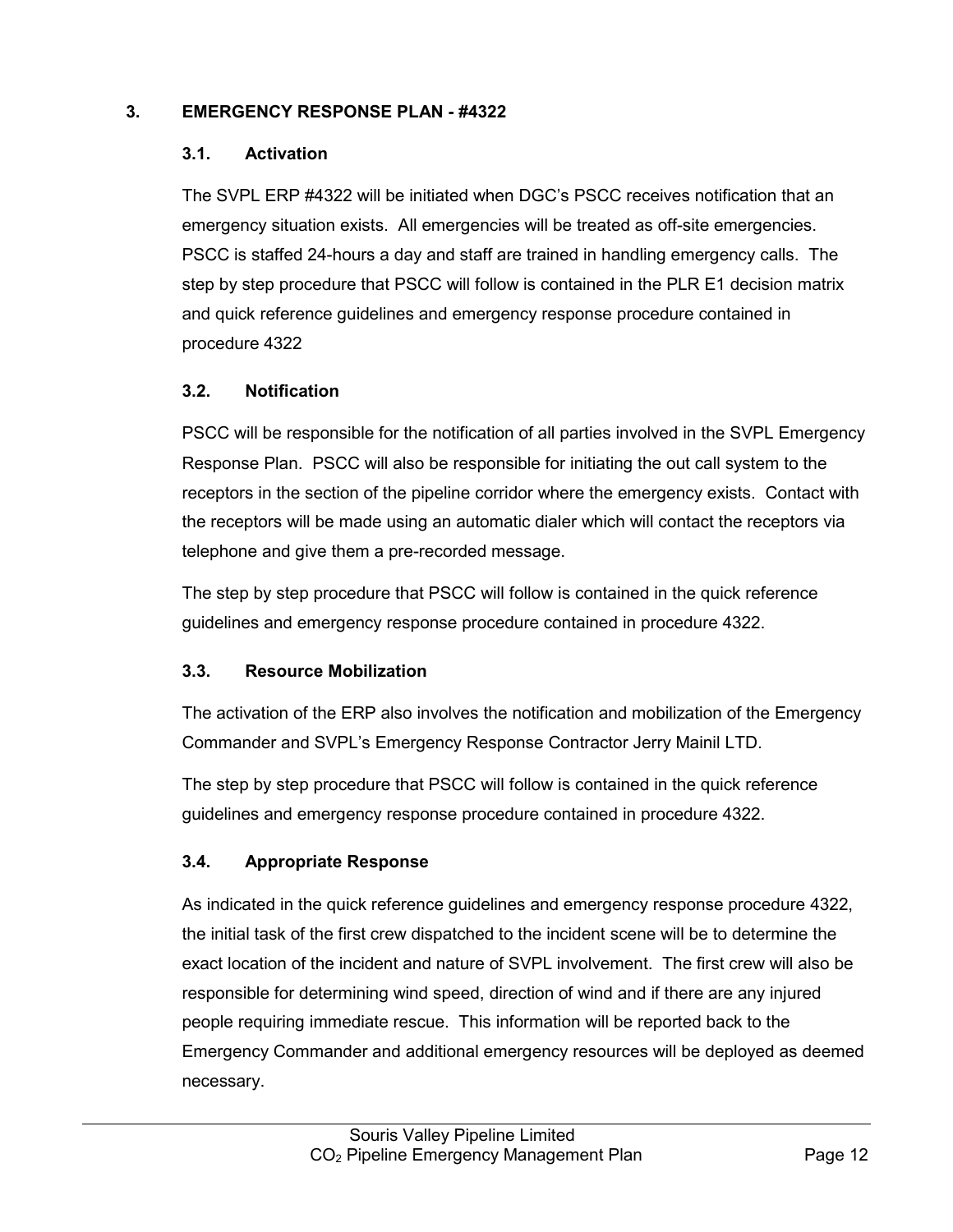### <span id="page-18-0"></span>**3.5. Reporting**

Detailed reporting of the events of the emergency is essential. Reports can be used for additional analysis to determine if the situation is worsening or used to provide information for post emergency reports as outlined in procedure 4322.

A list of Regulatory Agencies that must be notified in the event of an emergency are included in EMP attachments along with contact names and phone numbers. Other agencies that do not require notification but may be notified as a courtesy are also listed with any contact names and phone numbers.

### <span id="page-18-1"></span>**3.6. Critical Incident Stress Debriefing**

If necessary, the Emergency Commander will request that the DGC Human Resources Manager dispatch counselors to meet with the responders to provide stress counseling, preferably within 24 to 48 hours of the incident.

Professional counselors can be obtained through the DGC Employee Assistance Program to provide support and reassurance to those affected.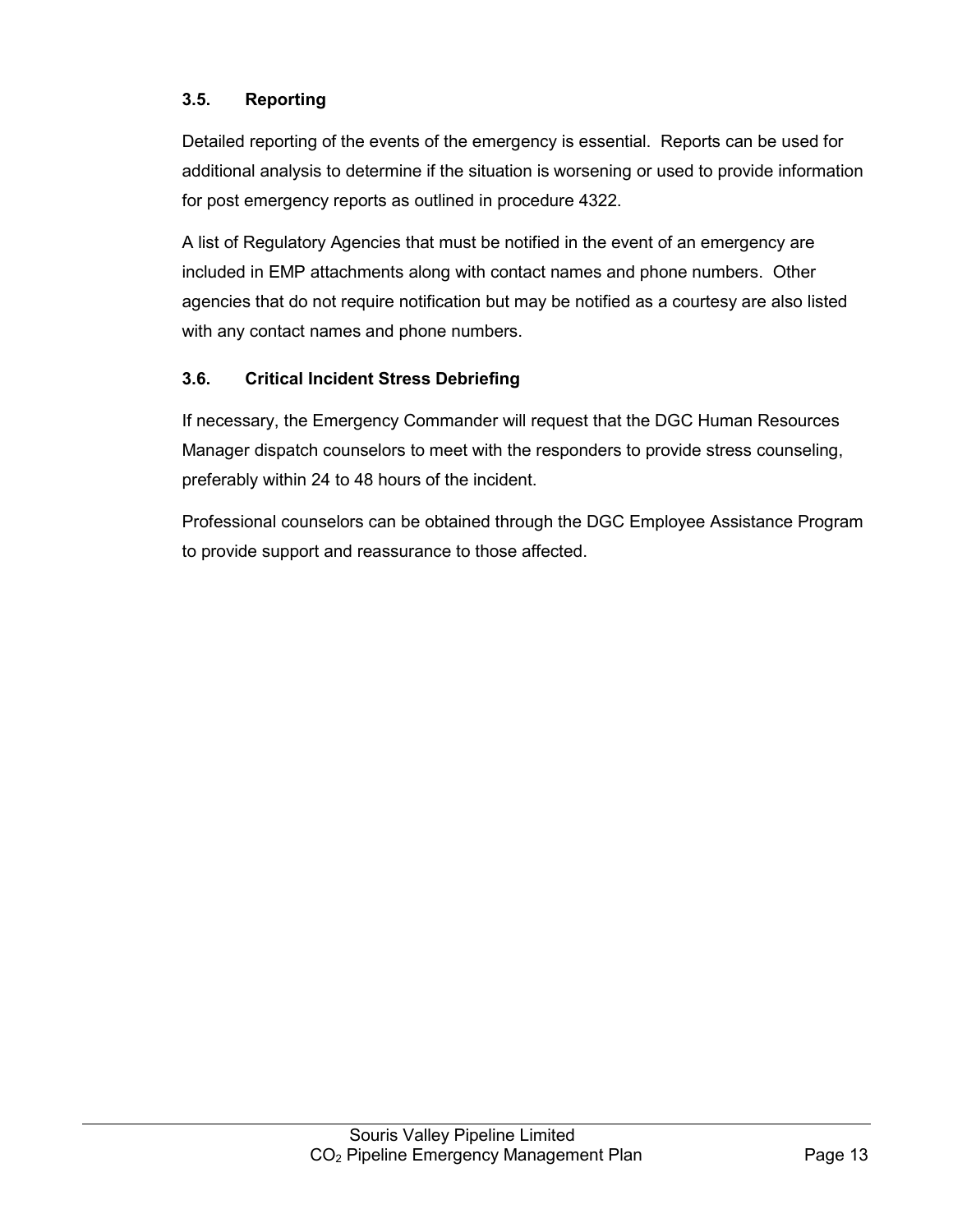### <span id="page-19-1"></span><span id="page-19-0"></span>**4. PUBLIC PROTECTION**

### **4.1. Maps and Lists of Receptors**

The population living inside the  $CO<sub>2</sub>$  pipeline corridor has been identified and recorded in the ERP #4322. That population consists of residents and employees who work inside the corridor. Collectively, those who comprise the population are referred to as "Receptors", i.e., individuals who might possibly "receive" adverse effects in the event of an emergency.

For the ERP, receptors are considered to be those within 2 kilometers of the pipeline.

For these receptors, special steps were taken to identify them in detail. The detail was collected in a door-to-door survey of the corridor and is intended to help with any evacuation, notification or other precaution resulting from an emergency.

Details of Receptors include names, mailing addresses and location descriptions including map locations and telephone numbers. The details also identify, where appropriate, individuals needing special evacuation assistance/notification, such as handicapped or school-aged children, secondary phone numbers or any other unique information that would assist in the event of an emergency.

Receptor information is stored in an electronic database, to allow instantaneous retrieval for SVPL operations. The electronic database used by SVPL operations will be continually updated, as the population changes. ERP #4322 Section 13 attachments C-F is where the "Maps and Lists of Receptors inside the SVPL  $CO<sub>2</sub>$  Pipeline Corridor" can be found.

### <span id="page-19-2"></span>**4.2. Public Conveyances near Pipelines**

The  $CO<sub>2</sub>$  pipeline crosses several public transportation routes between the United States border and the Goodwater terminal. Those routes (including highways and a railway), are shown on the same maps used to show Receptor locations.

The main routes are also listed below. In addition to the main routes listed below, there are gravel roads, unimproved roads and trails, most of which are located on sections lines (see maps for details).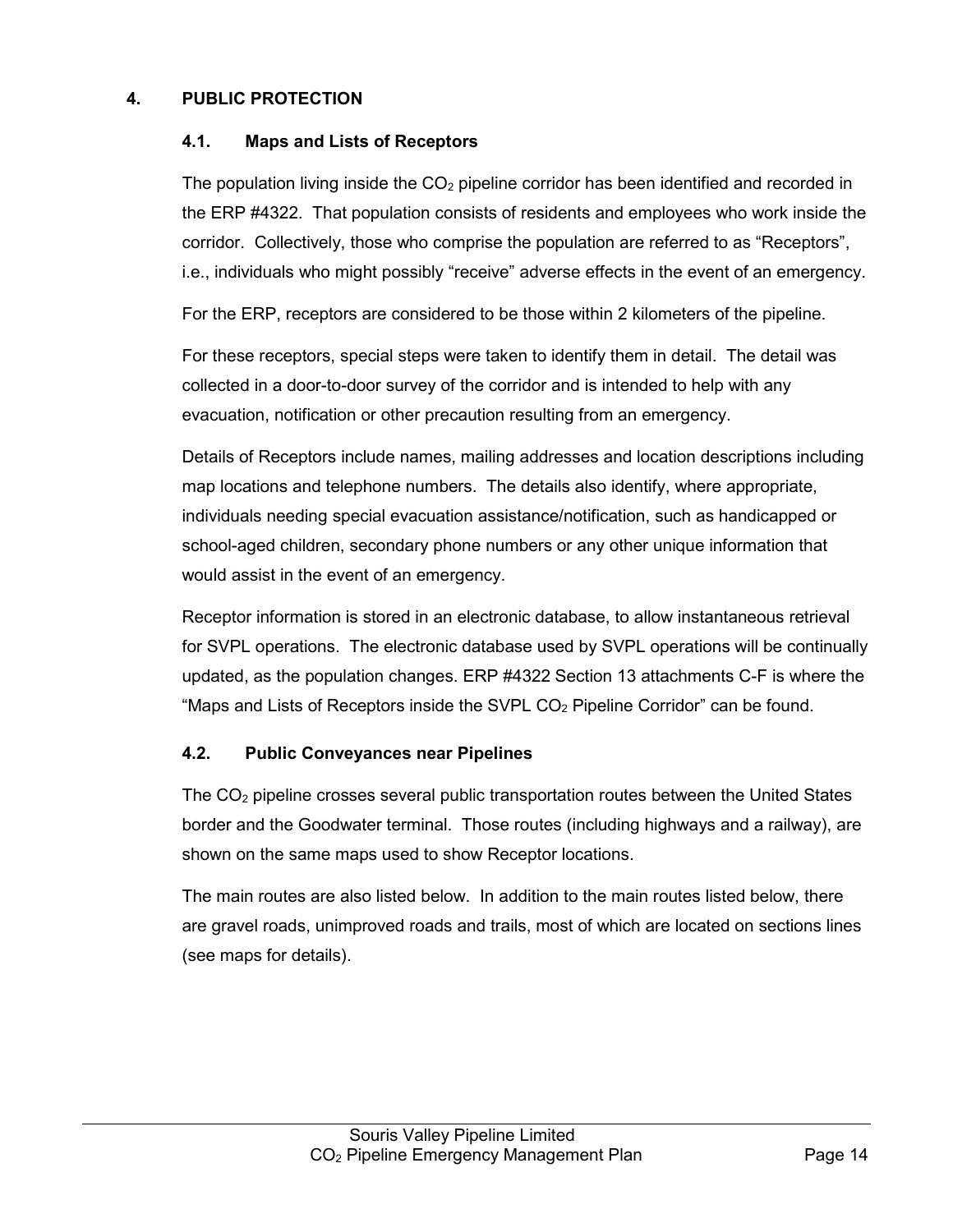### **Main Public Routes near the Pipeline**

See maps for details.

| <b>Pipeline Segment</b> | Description of Public Route                                                                                                   |
|-------------------------|-------------------------------------------------------------------------------------------------------------------------------|
| MLV #10 to MLV #11      | Immediately north of the U.S./Canada border,<br>an unidentified rural section-line road crosses<br>the pipeline right-of-way. |
|                         | Canadian Pacific Railroad crosses 7.5 km east<br>of Torquay.                                                                  |
|                         | RM #6 Provincial Highway 18 crosses 7.5 km<br>east of Torquay.                                                                |
| MLV #11 to terminal     | RM #6 Municipal Highway 606 crosses 2.4 km<br>west and 11.1 km north of Torquay.                                              |

### <span id="page-20-0"></span>**4.3. Trappers Lists**

Trappers who may be operating in the Pipeline Corridor are considered "Receptors" and must be evacuated/notified accordingly.

### <span id="page-20-1"></span>**4.4. Evacuation Centers**

In the event that Receptors need to be evacuated from the Pipeline Corridor, the evacuation centers (to which they may be moved) are the same ones normally used by the communities they serve. They include the city or town halls, schools and civic centers. The evacuation centers will be determined by the Emergency Commander, in cooperation with local authorities.

The following public facilities are generally available for emergency evacuations:

- ♦ Goodwater Town Hall, for segment 13 of the pipeline.
- ♦ Torquay School Gymnasium, for segment 12 of the pipeline.
- ♦ Torquay Town Hall, as alternative to Torquay School Gymnasium.

### <span id="page-20-2"></span>**4.5. Environmentally Sensitive Areas**

| Description                          | Location                            |
|--------------------------------------|-------------------------------------|
| Jewel Creek crossing                 | Southeast of Goodwater, SK          |
| Lomond #1 Community Pasture crossing | Southeast and east of Goodwater, SK |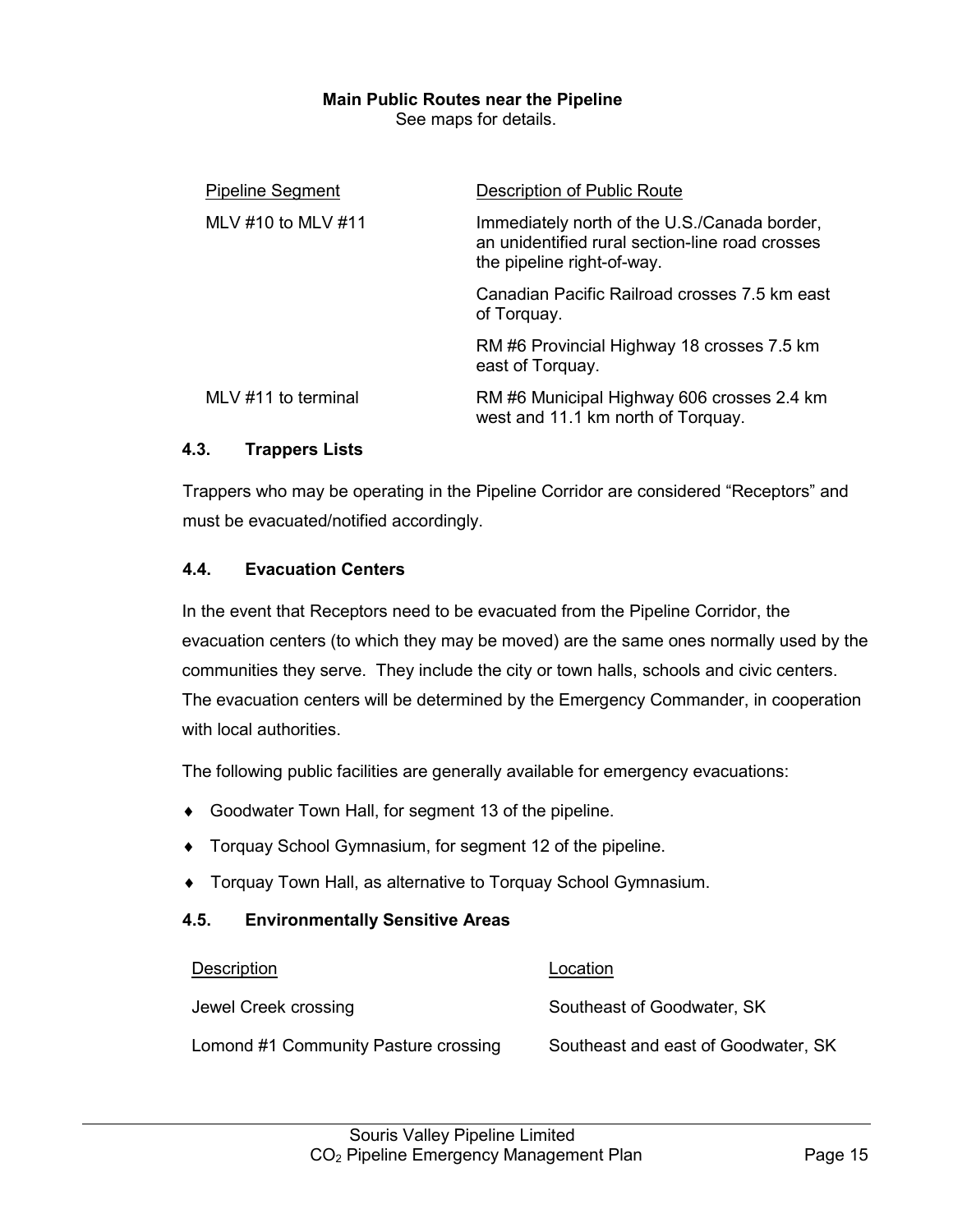The Jewel Creek crossing lies within the Lomond #1 Community Pasture crossing. Activity in this area is regulated by the Prairie Farm Rehabilitation Administration (PFRA). See the phone listings for the PFRA in the CONTACT DIRECTORIES in this Emergency Response Plan. As with all pipeline emergencies, this area will be responded to as quickly as possible to minimize environmental contamination.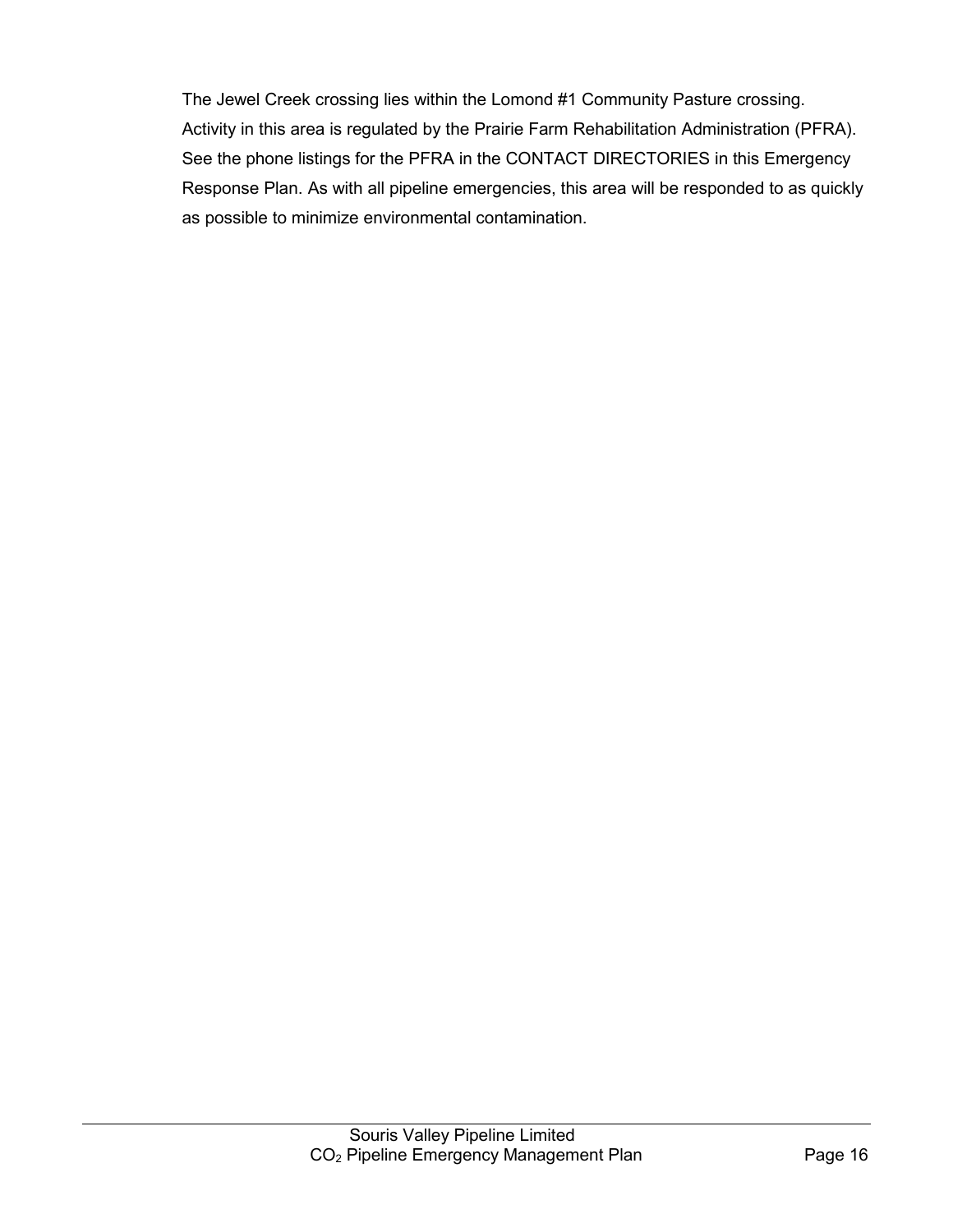## <span id="page-22-0"></span>**4.6. Emergency Response Receptor Locations & Maps**

(See procedure #4322 section XIII attachments C-F)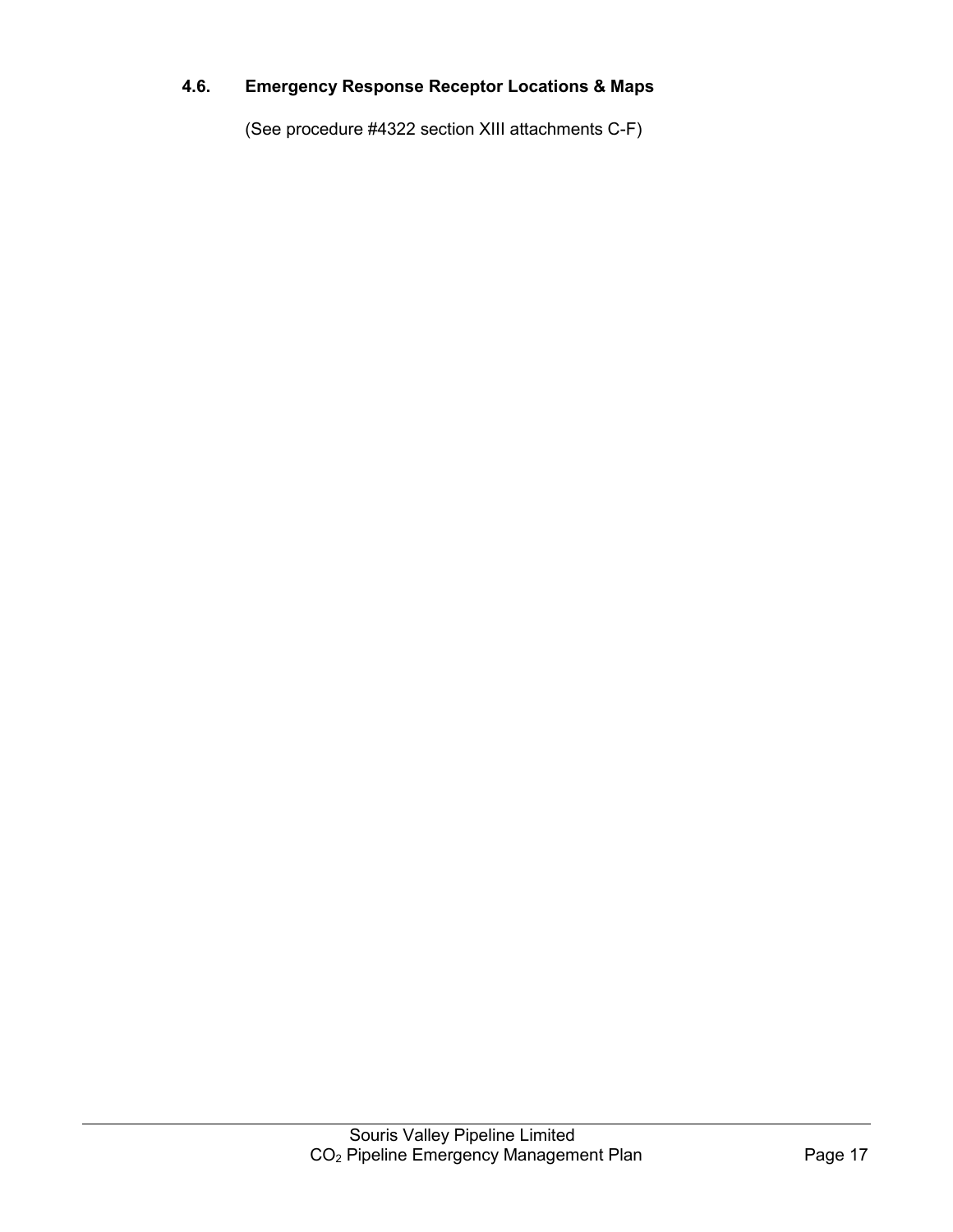### <span id="page-23-0"></span>**5. MUTUAL AID AND OTHER CONTRACT AGREEMENTS**

The following agreements are recognized.

- ♦ SVPL with Jerry Mainil LTD in Estevan for operations, maintenance and emergency response services.
- ♦ PTW Energy Services for electrical and instrumentation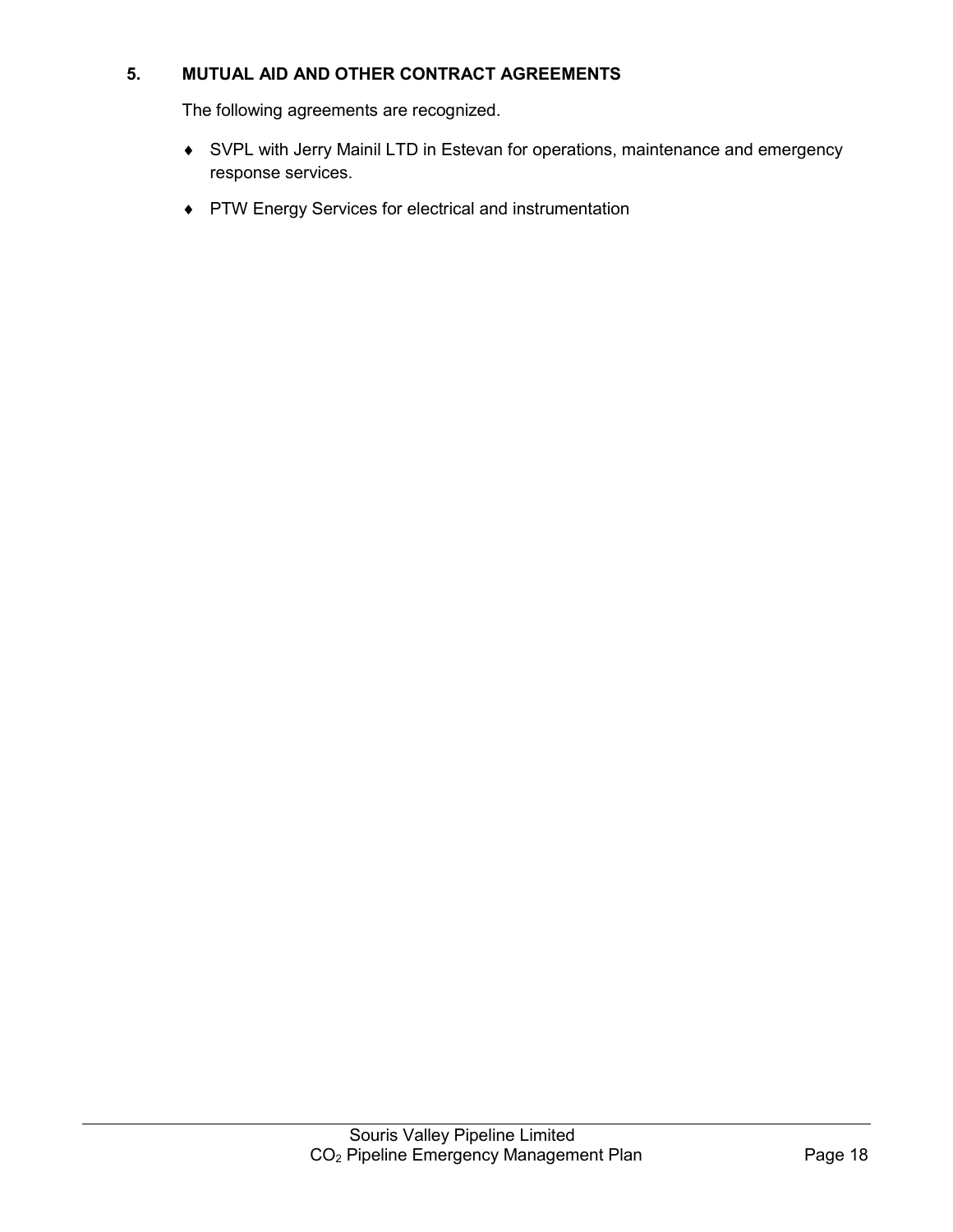### <span id="page-24-0"></span>**6. EMERGENCY COMMANDER PHONE LIST**

Emergency phone lists for Souris Valley Pipeline Representative and approved replacements for the position of Emergency Commander. The SVPL Representative will be the first contact. If person to person contact cannot be made with the SVPL Representative then proceed down through the list in the order it is written.

| Wade Borschowa - SVPL Representative  | Office<br>Cellular | 306-848-0206<br>306-861-3845 |
|---------------------------------------|--------------------|------------------------------|
| Eric Kesslering - PTW Energy Services | Cellular           | 306-458-7789                 |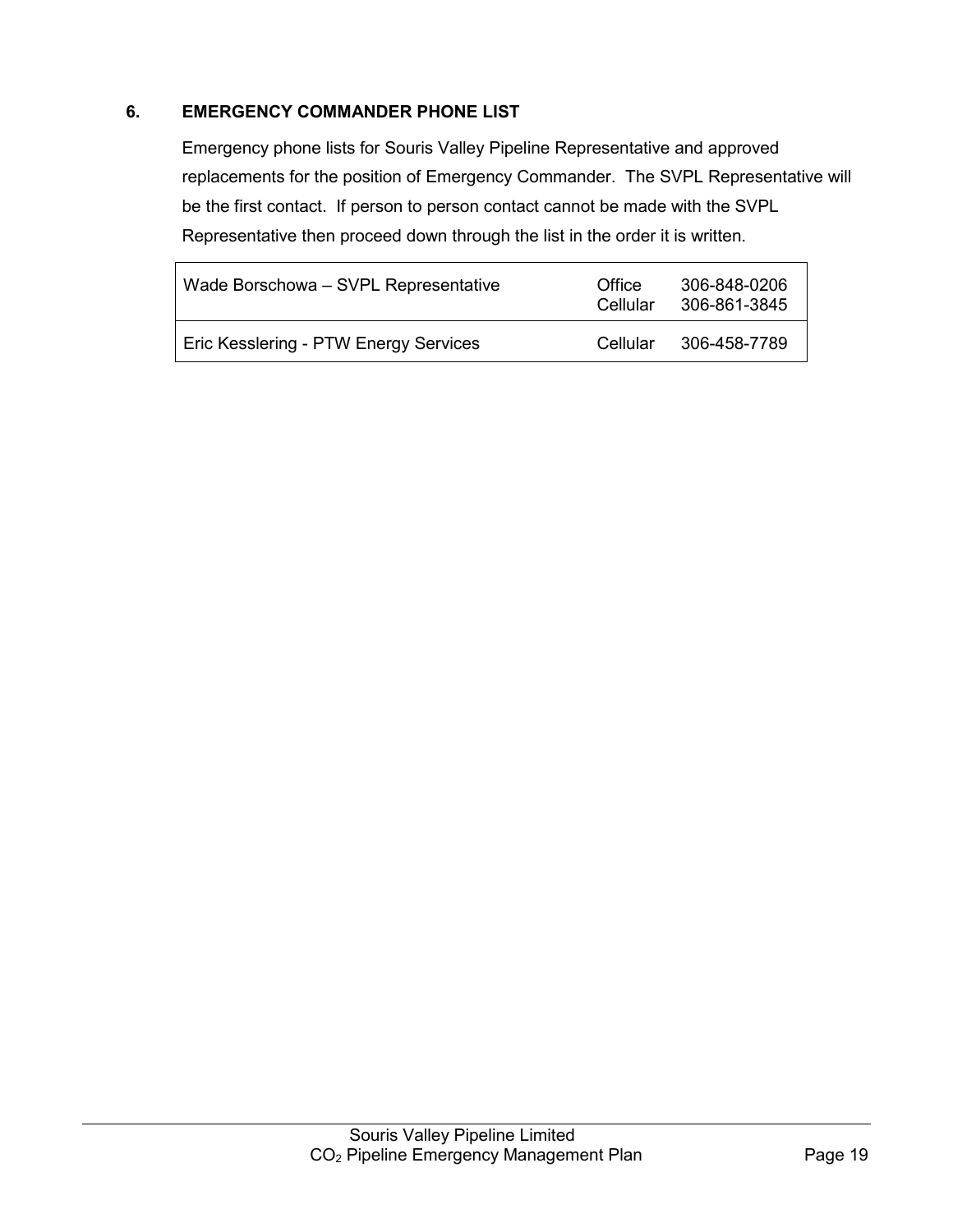## <span id="page-25-1"></span><span id="page-25-0"></span>**7. EMERGENCY EQUIPMENT LIST**

### **7.1. Equipment List for Emergency Crews Responding to a Pipeline Incident**

Equipment that will be in first responding trucks;

| Two Self Contained Breathing Apparatus air packs       |
|--------------------------------------------------------|
| Two fully charged spare bottles                        |
| ATX260 or HS267 H <sub>2</sub> S meter (or equivalent) |
| <b>Personal Protective Equipment</b>                   |
| $\Rightarrow$ full rain suit                           |
| $\Rightarrow$ face shield                              |
| $\Rightarrow$ rubber gloves                            |
| $\Rightarrow$ chemical boots                           |
| Cellular phone                                         |
| Flashlight                                             |
| Flags for marking "hot zone"                           |
| Hands tools                                            |
| $\Rightarrow$ Small sledge hammer                      |
| $\Rightarrow$ 2 3/16" slugging wrench                  |
| $\Rightarrow$ 2 3/16" combination wrench               |
| A copy of the Emergency Response Plan                  |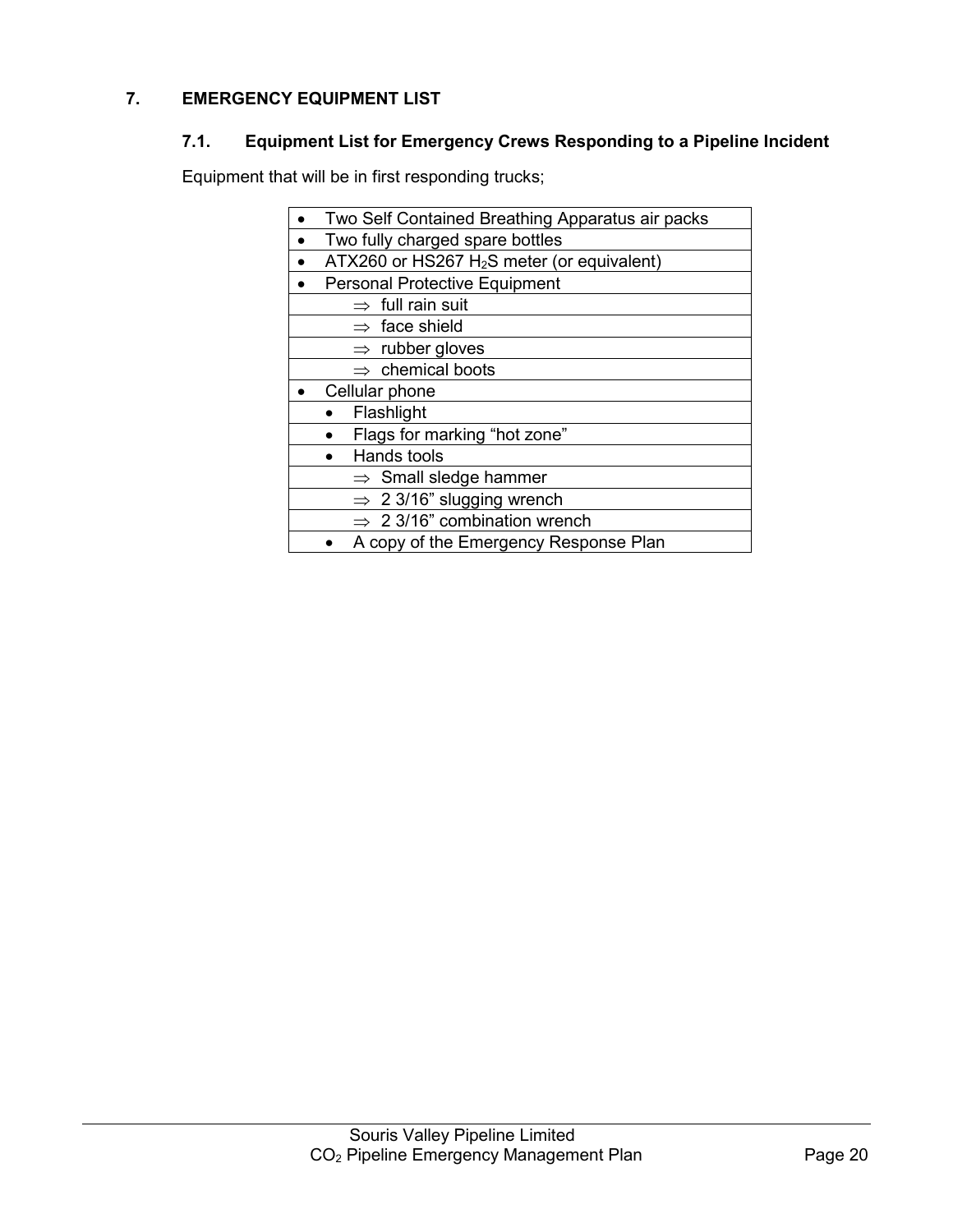### **7.2. Souris Valley Pipeline Safety Trailer Inventory**

<span id="page-26-0"></span>

| <b>QUANTITY</b> | <b>ITEM DESCRIPTION</b>                                |
|-----------------|--------------------------------------------------------|
| $\overline{4}$  | Scott - Self-Contained Breathing Apparatus             |
| 4               | Scott - Spare SCBA Bottles                             |
| $\overline{2}$  | BW Gas Alert Micro multihead monitors (H2S, LEL, O2)   |
| $\overline{2}$  | "AA" battery chargers for BW Monitors                  |
| 40              | "AA" batteries for BW Monitors and 2-way radios        |
| 2               | <b>Calibration Kits for BW Monitors</b>                |
| $\overline{2}$  | Gastec CO2 monitors with 2 boxes of tubes (20 tubes)   |
| 1               | Venturi Air Mover                                      |
| 1               | Windsock and Bracket for rear of safety trailer        |
| 1               | <b>Stretcher</b>                                       |
| 4               | <b>Reflective Vests</b>                                |
| 4               | <b>Body Harnesses</b>                                  |
| 4               | 100' Lanyards                                          |
| 1               | First-Aid Kit                                          |
| 1               | <b>Fire Blanket</b>                                    |
| 1               | 30# Fire Extinguisher                                  |
| 4               | <b>Road Barricades</b>                                 |
| 4               | Sundowner Amber battery powered lights                 |
| 2               | Amber Beacons (12-volt lighter outlet plugs)           |
| 20              | Flares in plastic tool box                             |
| 4               | Flashlights                                            |
| 6               | Motorola 2-Way Radios with 6 rechargable battery packs |
| 6               | <b>Battery Chargers for Motorola Radios</b>            |
| 1               | Pintle Slide-In Receiver for Towing                    |
| 1               | <b>Bundle Pin Flags/Stakes</b>                         |
| 1               | Set of keys for CRT, MLV 11 and safety trailer doors   |

### • Trailer used for emergency response and mitigation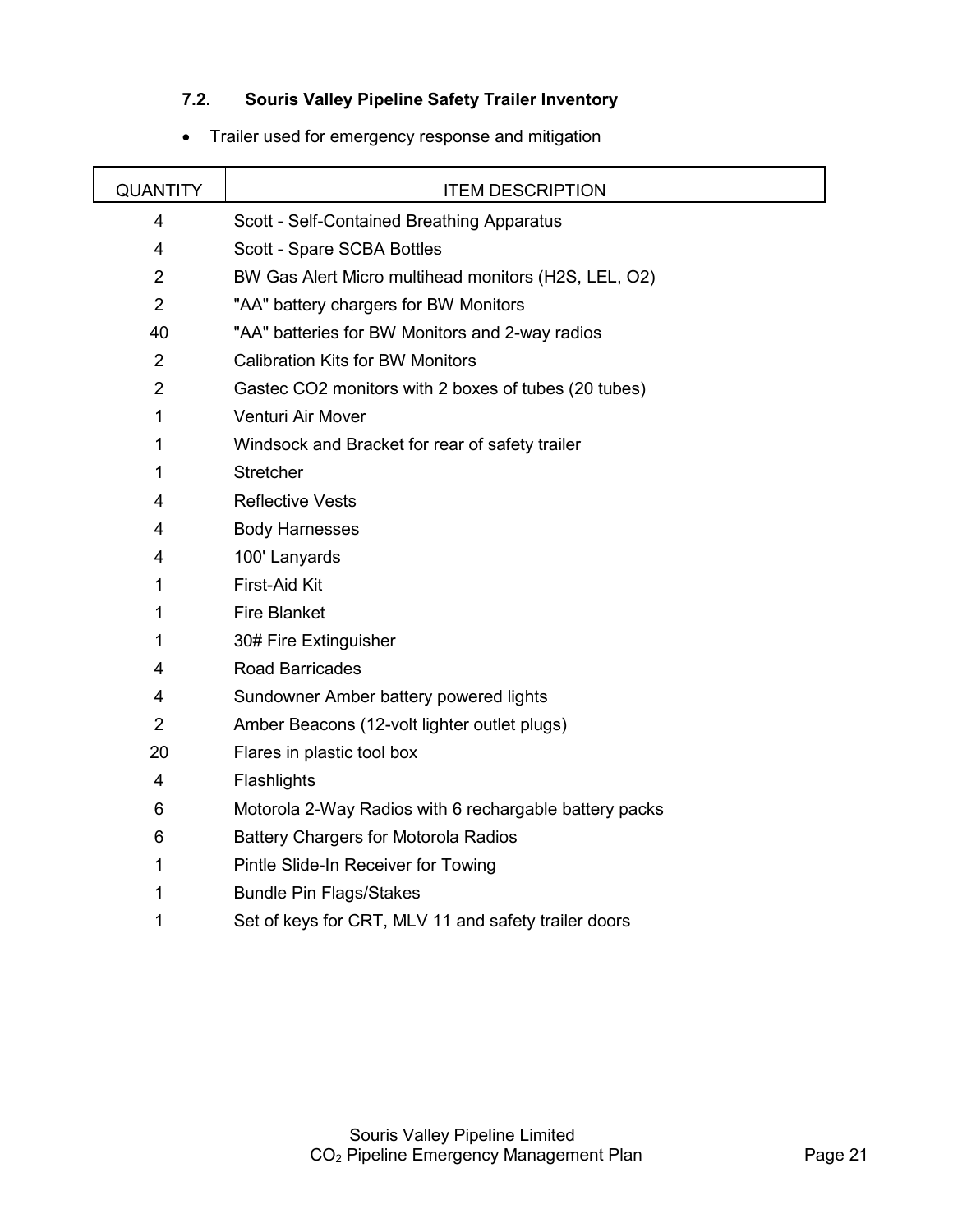## **Attachment A SVPL Emergency Management Plan Annual Certification**

<span id="page-27-0"></span>

|                                        | website at: https://dakotagas.com/about-us/pipelines/souris-valley-pipeline          |                                  |
|----------------------------------------|--------------------------------------------------------------------------------------|----------------------------------|
|                                        |                                                                                      |                                  |
| <b>APPROVALS</b>                       | DATE                                                                                 |                                  |
| <b>Pipeline Section Superintendent</b> |                                                                                      |                                  |
|                                        |                                                                                      |                                  |
| SVPL Representative                    |                                                                                      |                                  |
| <b>Plant Manager</b>                   |                                                                                      |                                  |
|                                        |                                                                                      |                                  |
|                                        |                                                                                      |                                  |
|                                        |                                                                                      |                                  |
| Date                                   | <b>Revision Description</b>                                                          |                                  |
|                                        |                                                                                      |                                  |
|                                        |                                                                                      |                                  |
|                                        |                                                                                      |                                  |
|                                        |                                                                                      |                                  |
|                                        |                                                                                      |                                  |
| Manual No.                             | Manual Locations:                                                                    | Custodian                        |
| EMP1<br>□                              | SVPL Representative Office                                                           | Wade Borschowa                   |
| EMP <sub>2</sub><br>EMP3               | Jerry Mainil LTD Emergency Responder Personnel<br>DGC Pipeline Superintendent Office | Wade Borschowa<br>Claude O'Berry |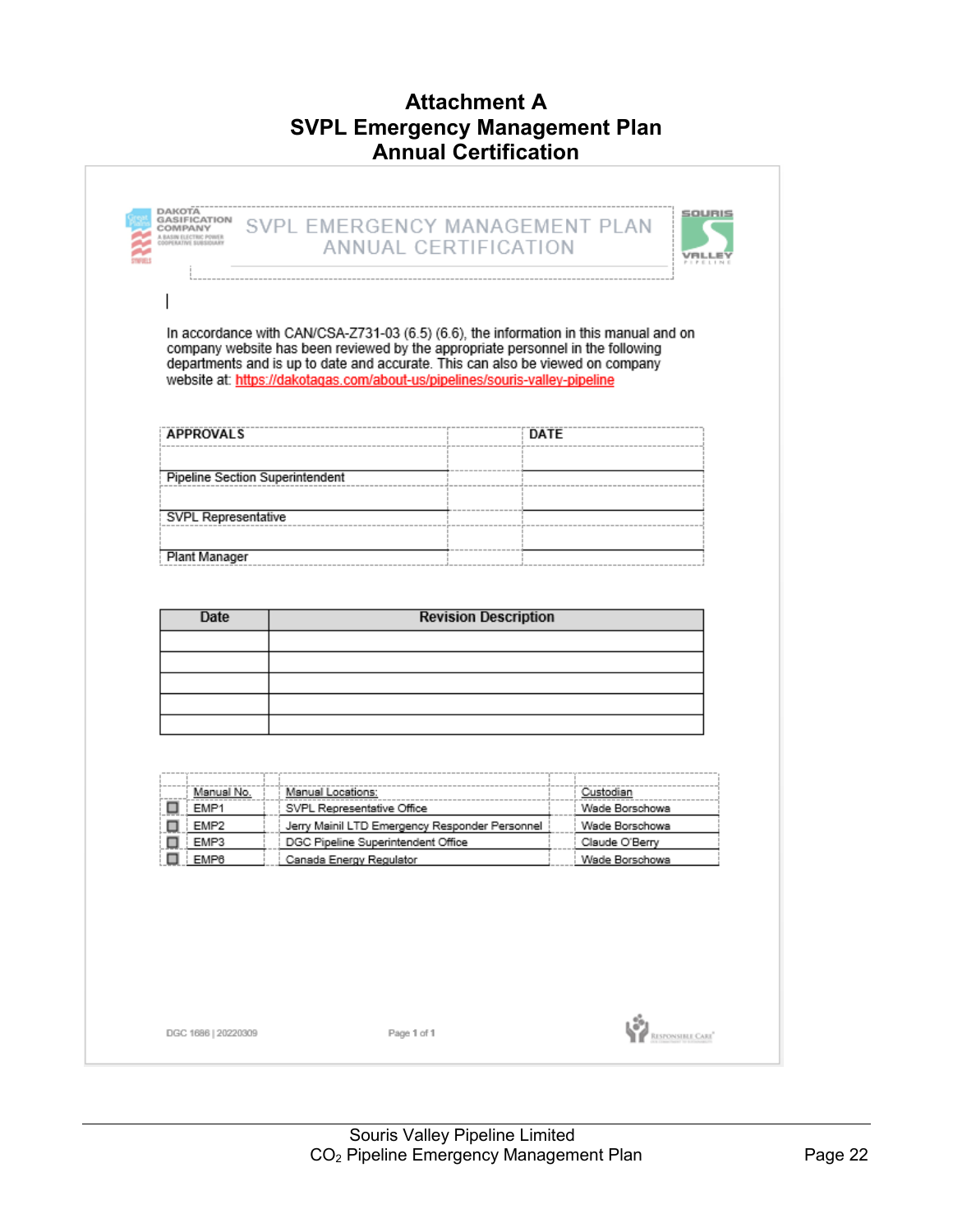## **Attachment B First Responder and Emergency Services Contact List**

<span id="page-28-0"></span>

|                 | <b>EMERGENCY 911 DO NOT TEST THIS NUMBER</b><br>Law Enforcement - RCMP<br>Ambulance      |                                      | 306-953-4284                 |
|-----------------|------------------------------------------------------------------------------------------|--------------------------------------|------------------------------|
|                 | <b>Fire and Rescue</b>                                                                   |                                      |                              |
|                 | <b>ELECTRIC / TELEPHONE UTILITIES</b><br>Saskatchewan Power Corporation                  |                                      |                              |
|                 | 24 hour emergency (from North Dakota)<br>Saskatchewan Telephone                          |                                      | 888-355-5589                 |
|                 | Repairs and locates<br>Cable Damage<br>From Saskatchewan only                            |                                      | 306-931-7084-#5<br>#6<br>611 |
| <b>HOSPITAL</b> |                                                                                          |                                      |                              |
|                 | St. Joseph Hospital of Estevan                                                           | Switchboard<br><b>Emergency Room</b> | 306-637-2400<br>306-637-2405 |
|                 | Weyburn General Hospital                                                                 |                                      | 306-842-8400                 |
|                 | Pasqua Community Hospital of Regina                                                      | Switchboard                          | 306-766-2222                 |
|                 | Regina General Hospital                                                                  | Switchboard                          | 306-766-4444                 |
|                 | <b>GOVERNMENT AGENCIES</b>                                                               |                                      |                              |
|                 | Canada Energy Regulator<br>Transportation Safety Board of Canada/Canada Energy Regulator |                                      | 403-807-9473                 |
|                 |                                                                                          | 24 hour                              | 819-997-7887                 |
|                 |                                                                                          | Fax                                  | 819-953-7876                 |
|                 | Saskatchewan Labor/Occupational Health and Safety Division<br>Regina Office              |                                      | 306-787-4496                 |
|                 | Saskatchewan calls only                                                                  |                                      | 800-567-7233                 |
|                 | Saskatchewan Emergency Management                                                        |                                      |                              |
|                 | Regina Office                                                                            |                                      | 306-787-9563                 |
|                 |                                                                                          | Fax                                  | 306-787-1694                 |
|                 | Dangerous Goods Reporting (TDG)<br><b>Spill Reporting</b>                                |                                      | 306-953-4284                 |
| <b>OTHER</b>    | North Dakota Public Service Commission                                                   |                                      |                              |
|                 |                                                                                          | Pat Fawn, Director                   |                              |
|                 |                                                                                          | Normal hours                         | 701-328-4077                 |
|                 |                                                                                          | After hours:                         | 701-220-5779                 |
|                 |                                                                                          | Caleb Simburger, Inspector           |                              |
|                 |                                                                                          | Office<br>Cell                       | 701-328-4056<br>701-934-3830 |
|                 |                                                                                          |                                      |                              |
|                 | DOT National Response Center Office of Pipeline Safety                                   |                                      | 1-800-424-8802               |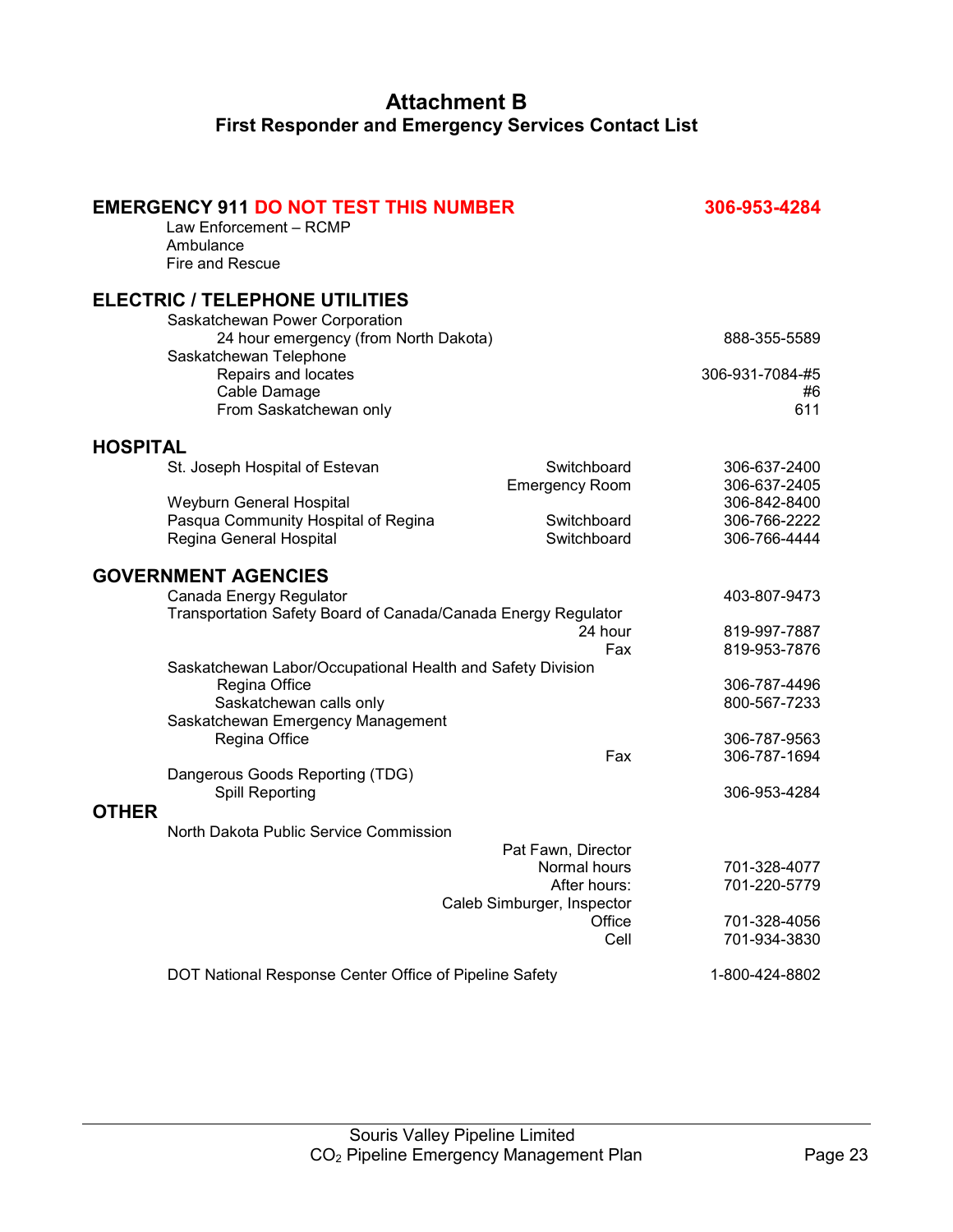## **Attachment C SVPL Pipeline Operations and Plant Management Contact List**

<span id="page-29-0"></span>

| <b>Pipeline Emergency Notification List</b> |                                            |                                                                                                              |                                                              |                                                  |                 |
|---------------------------------------------|--------------------------------------------|--------------------------------------------------------------------------------------------------------------|--------------------------------------------------------------|--------------------------------------------------|-----------------|
| <b>Name/Agency call</b><br>list:            | <b>Position/Purpose</b>                    | <b>Location</b>                                                                                              | <b>Number</b>                                                | To be notified by:                               | <b>Notified</b> |
|                                             |                                            | Emergency notification received by Protection Services: Notify Shift Superintendent and Pipeline Controller. |                                                              |                                                  |                 |
|                                             |                                            | Emergency discovered by Pipeline Controller: Notify Shift Superintendent and Protection Services.            |                                                              |                                                  |                 |
| <b>DGC Plant Control</b><br>Room            | <b>Pipeline Controller</b>                 | <b>Great Plains Synfuels Plant</b>                                                                           | 701-873-6736                                                 | <b>Shift Superintendent</b>                      |                 |
| Local first<br>responder                    | Establish<br>communications                | Incident location.                                                                                           | See attachment B for<br>local agency having<br>jurisdiction. | <b>Shift Superintendent</b>                      |                 |
| Wade Borschowa                              | Souris Valley<br>Pipeline                  | Souris Valley Pipeline Ltd<br>617 Government Road S.                                                         | 306-848-0206 (office)<br>306-861-3845 (cell)                 | Initial call-<br><b>Pipeline Controller</b>      |                 |
|                                             | Representative                             | Weyburn, SK S4H 2B3                                                                                          | 306-842-3846 (cell)<br>306-848-0293 (fax)                    | ERP notification -<br><b>Protection Services</b> |                 |
| Eric Kesslering                             | <b>SVPL Alternate</b><br><b>PTW Energy</b> | <b>PTW Energy Services</b><br>617 Government Road S.                                                         | 306-458-7789 (cell)                                          | Initial call-<br><b>Pipeline Controller</b>      |                 |
|                                             |                                            | Weyburn, SK S4H 2B3                                                                                          |                                                              | ERP notification -<br><b>Protection Services</b> |                 |
| Whitecap<br>Resources Inc.                  | <b>Pipeline Customer</b>                   | <b>Weyburn Office</b><br>3800, 525 - 8th Ave SW<br>Calgary, AB T2P 1G1                                       | 306-848-6177 (control)<br>866-590-5289 (24 hour)             | <b>Pipeline Controller</b>                       |                 |
| <b>Cardinal Energy</b><br>LTD               | <b>Pipeline Customer</b>                   | Cardinal-Midale<br>Box 2005<br>Weyburn, SK S4H 3M8                                                           | 306-458-2884 (Midale)<br>866-261-2632 (24 hour)              | <b>Pipeline Controller</b>                       |                 |
| Dennis Mainil                               | President                                  | Jerry Mainil LTD<br><b>Box 848</b><br>Weyburn, SK S4H 2L1                                                    | 306-861-0129 (cell)<br>306-842-5412 (24hours)<br>dim@jmlc.ca | <b>Protection Services</b>                       |                 |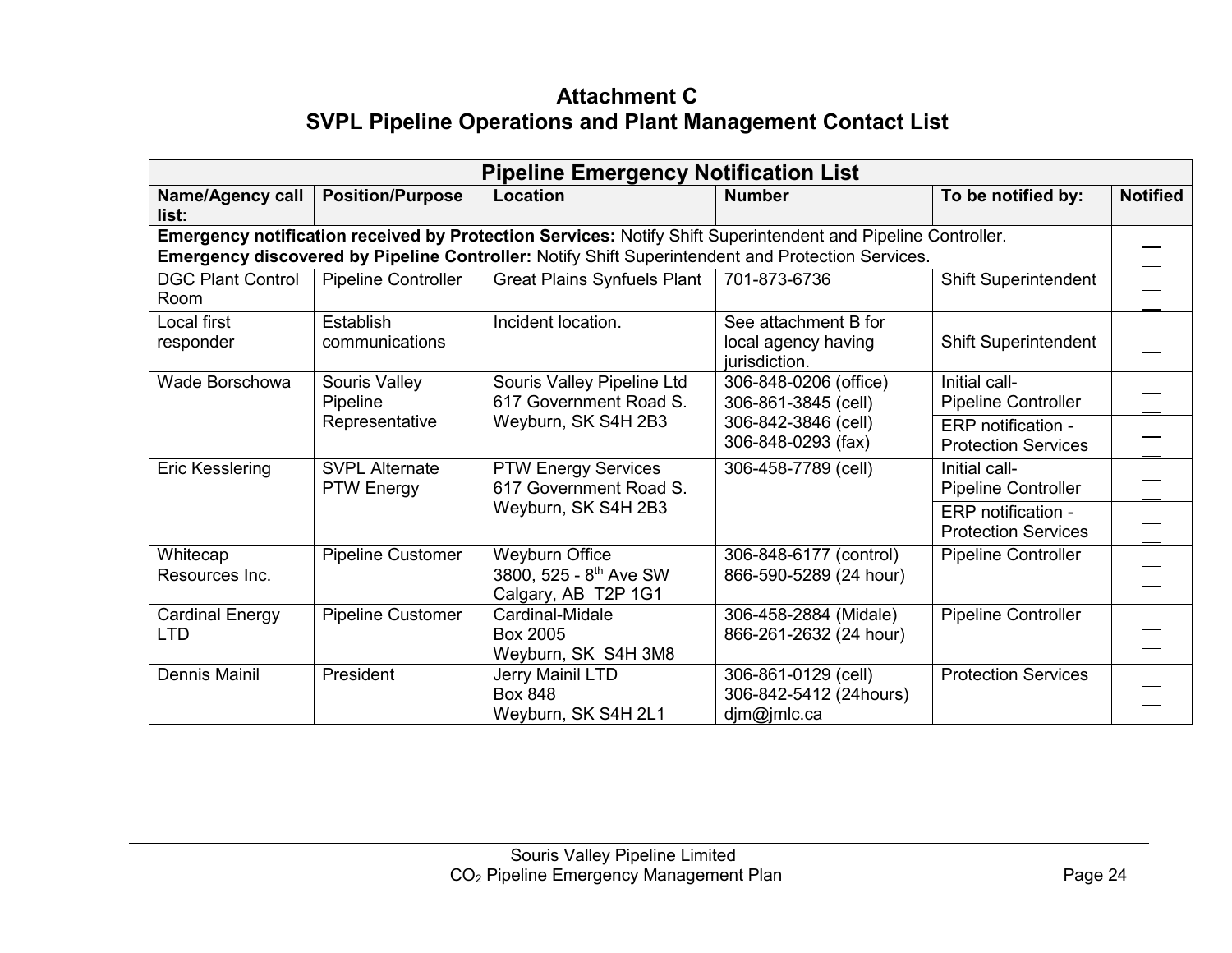| <b>Calvin Tracey</b> | <b>Vice President</b>                     | Jerry Mainil LTD<br><b>Box 848</b><br>Weyburn, SK S4H 2L1 | 306-861-1993 (cell)<br>306-842-5412 (24 hours)<br>calvin@jmlc.ca    | <b>Protection Services</b>                           |  |
|----------------------|-------------------------------------------|-----------------------------------------------------------|---------------------------------------------------------------------|------------------------------------------------------|--|
| Darcy McCormick      | Operations<br>Manager                     | Jerry Mainil LTD<br><b>Box 848</b><br>Weyburn, SK S4H 2L1 | 306-861-9424 (cell)<br>306-842-5412 (24 hours)<br>darcy@jmlc.ca     | <b>Protection Services</b>                           |  |
| Andy Williams        | Safety/HR<br>Supervisor                   | Jerry Mainil LTD<br><b>Box 848</b><br>Weyburn, SK S4H 2L1 | 306-861-0445 (cell)<br>306-842-6560 (24 hours)<br>safety@jmlc.ca    | <b>Protection Services</b>                           |  |
| <b>Kurt Dutchuk</b>  | Pipeline Supervisor                       | <b>Great Plains Synfuels</b><br>Plant                     | 701-873-6367 (office)<br>701-880-1129 (cell)<br>701-873-5972 (home) | <b>Protection Services</b><br>R911 automated<br>call |  |
| Claude O'Berry       | <b>Pipeline Section</b><br>Superintendent | <b>Great Plains Synfuels</b><br>Plant                     | 701-873-6703 (office)<br>701-870-6703 (cell)<br>701-751-0135 (home) | <b>Protection Services</b><br>R911 automated<br>call |  |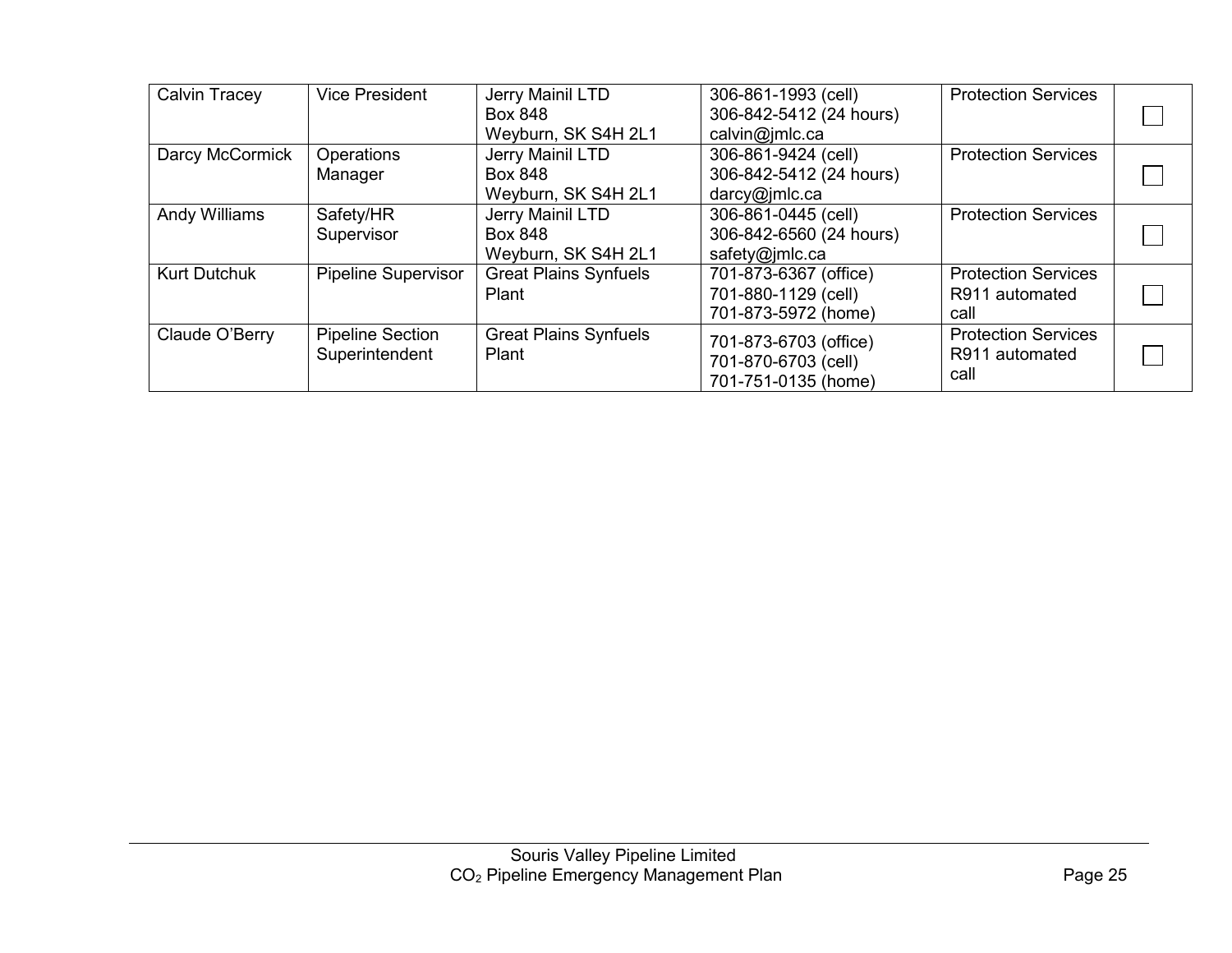| <b>Secondary Pipeline Emergency Notification List</b> |                                            |                                    |                                                                     |                                                   |                 |
|-------------------------------------------------------|--------------------------------------------|------------------------------------|---------------------------------------------------------------------|---------------------------------------------------|-----------------|
| Name/Agency                                           | <b>Position/Purpose</b>                    | Location                           | <b>Number</b>                                                       | To be notified by:                                | <b>Notified</b> |
| Dale Johnson                                          | VP & Plant Manager                         | <b>Great Plains Synfuels Plant</b> | 701-873-6635 (office)<br>701-748-5385 (home)<br>701-891-8695 (cell) | <b>Protection Services</b><br>R911 automated call |                 |
| <b>Brian Dillman</b>                                  | Maintenance<br>Manager                     | <b>Great Plains Synfuels Plant</b> | 701-873-6609 (office)<br>701-748-2331 (home)<br>701-891-9867(cell)  | <b>Protection Services</b><br>R911 automated call |                 |
| <b>Trinity Turnbow</b>                                | Ops Manager &<br>Asst. Plant Manager       | <b>Great Plains Synfuels Plant</b> | 701-873-6233 (office)<br>701-255-7304 (home)<br>612-666-4610 (cell) | <b>Protection Services</b><br>R911 automated call |                 |
| <b>Jeff Graney</b>                                    | <b>Health and Safety</b><br>Superintendent | <b>Great Plains Synfuels Plant</b> | 701-873-6605 (office)<br>701-870-0531 (cell)                        | <b>Protection Services</b><br>R911 automated call |                 |
| <b>Steve Pouliot</b>                                  | <b>Utilities Section</b><br>Manager        | <b>Great Plains Synfuels Plant</b> | 701-873-6106 (office)<br>701-891-9406 (cell)                        | <b>Protection Services</b><br>R911 automated call |                 |
| <b>Hunter Eslinger</b>                                | Pipeline Engineer                          | <b>Great Plains Synfuels Plant</b> | 701-873-6511 (office)<br>701-880-0948 (cell)                        | <b>Protection Services</b><br>R911 automated call |                 |
| <b>Andrew Buntrock</b>                                | <b>Media Contact</b>                       | <b>BEPC Headquarters</b>           | 701-557-5353 (office)<br>701-400-9199 (cell)                        | <b>Protection Services</b><br>R911 automated call |                 |
| Tracie<br>Bettenhausen                                | Media Contact                              | <b>BEPC Headquarters</b>           | 701-557-5789 (office)<br>701-255-7262 (cell)                        | <b>Protection Services</b><br>R911 automated call |                 |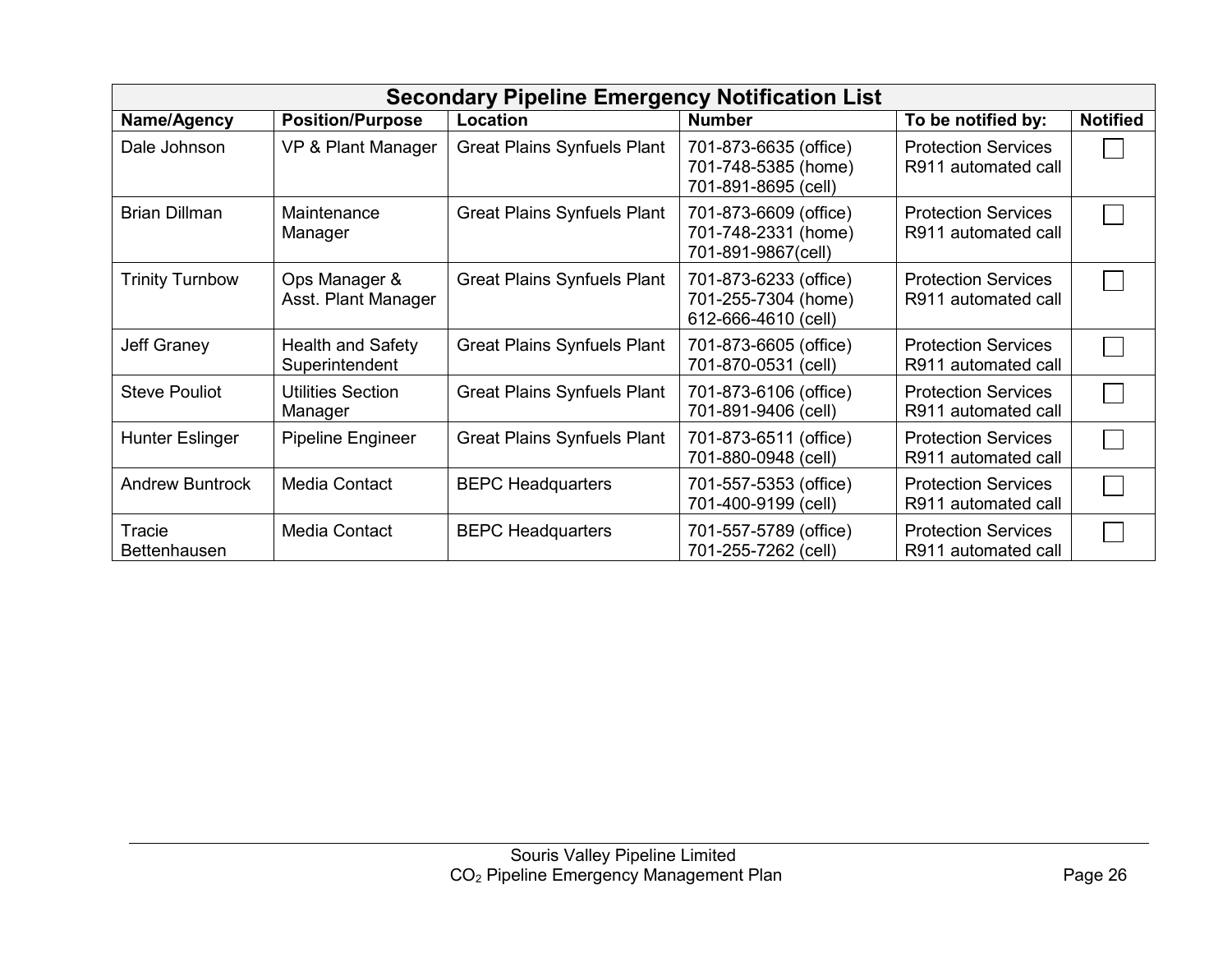| <b>Additional Contact Information</b> |                                    |                         |                    |
|---------------------------------------|------------------------------------|-------------------------|--------------------|
| Name/Agency                           | Location                           | <b>Number</b>           | <b>Notes:</b>      |
| <b>Protection Services</b>            | Control center                     | 701-873-6677            | 24 hour phone line |
|                                       | Supervisor office                  | 701-873-6786            |                    |
|                                       | Protection Services GP404 response | 701-870-1125            |                    |
|                                       | vehicle / PSCC cell phone          |                         |                    |
| <b>Pipeline Operations</b>            | Tioga station                      | 701-664-3877            |                    |
|                                       | <b>MLV #11</b>                     | 306-861-3242            |                    |
|                                       | Goodwater CRT                      | 306-456-2553            |                    |
| <b>MEDIA CONTACT:</b>                 | Whitecap Resources Inc.            | (403) 817-2205 (Office) |                    |
| Joel Armstrong                        | Calgary, AB                        | (403) 804-4426 (Cell)   |                    |
| <b>Whitecap Resources</b>             |                                    |                         |                    |
| <b>MEDIA CONTACT:</b>                 | <b>Cardinal Energy LTD</b>         | (403) 234-8681 (Office) |                    |
| Scott Ratushny                        | Calgary, AB                        |                         |                    |
| <b>Cardinal Energy LTD</b>            |                                    |                         |                    |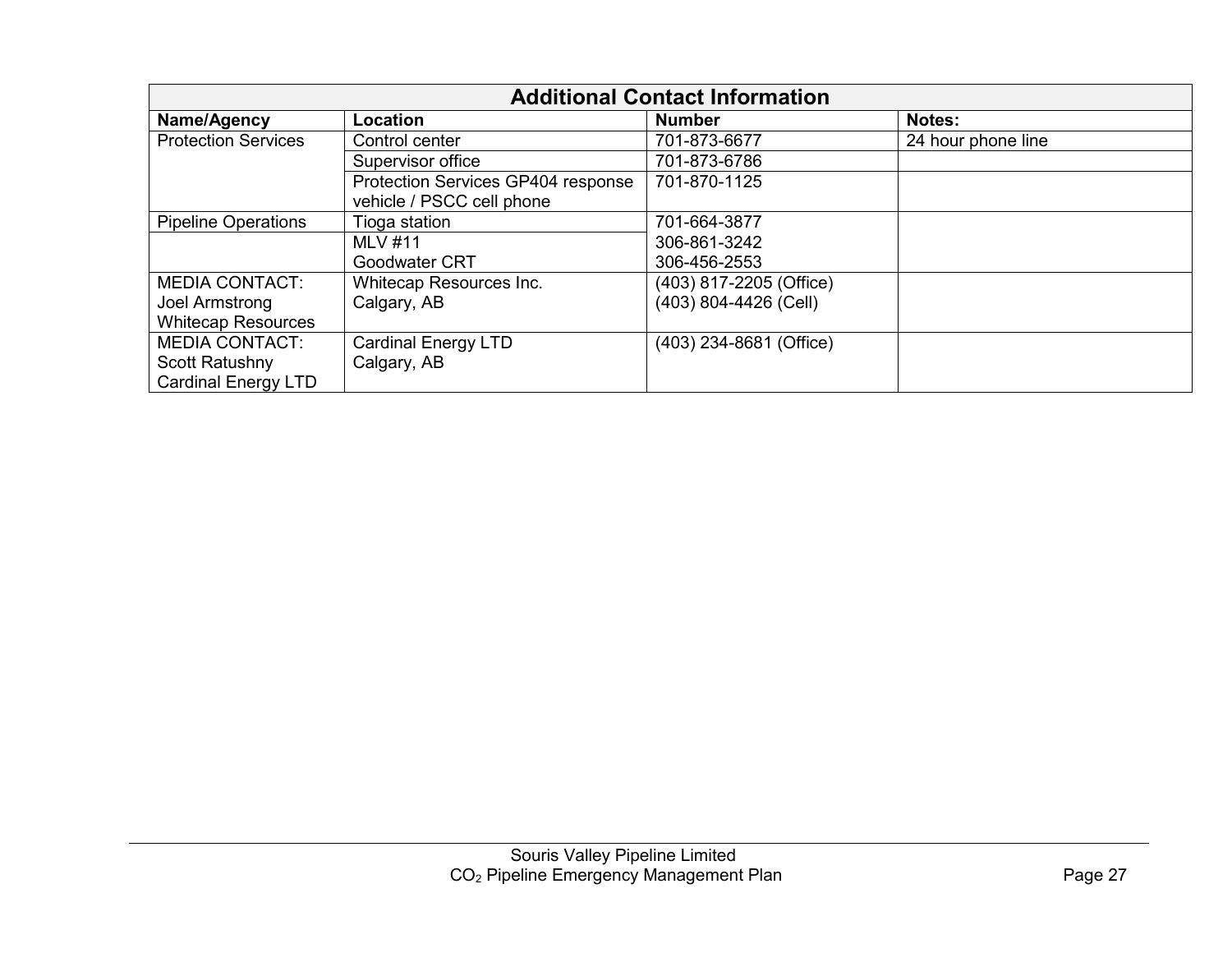## **Attachment D Government Agencies**

<span id="page-33-0"></span>

| <b>Transportation Safety Board of Canada/Canada</b><br><b>Energy Regulator</b>                        |                                                              |
|-------------------------------------------------------------------------------------------------------|--------------------------------------------------------------|
| 24 hour Phone Number<br>Fax                                                                           | 819-997-7887<br>819-953-7876                                 |
| Saskatchewan Labor, Occupational Health and<br><b>Safety Division</b>                                 |                                                              |
| Regina Office                                                                                         | 306-787-4496<br>800-567-7233                                 |
| <b>Saskatchewan Emergency Planning</b>                                                                |                                                              |
| Regina Office<br>Fax                                                                                  | 306-787-9563<br>306-787-7107                                 |
| <b>Local Emergency Measures Agency</b>                                                                |                                                              |
| Weyburn Emergency Planning and Response                                                               |                                                              |
| Fire Chief, Trent Lee<br>Midale EMO Coordinator                                                       | 306-848-3240<br>306-458-2323                                 |
| <b>Saskatchewan Environment Resource Management</b>                                                   |                                                              |
| Regina Office<br><b>Emergency 24 Hour Spill Report Center</b>                                         | 306-787-2790<br>800-667-7525                                 |
| <b>Environment Canada</b>                                                                             |                                                              |
| Regina Office<br><b>Estevan Office</b>                                                                | 306-780-5744<br>306-634-2833                                 |
| <b>Saskatchewan Workers Compensation Board</b>                                                        |                                                              |
| Regina Office                                                                                         | 306-787-4370<br>800-667-7590                                 |
| <b>Saskatchewan Energy and Mines</b>                                                                  |                                                              |
| Regina Office<br><b>Estevan Office</b>                                                                | 306-787-2526<br>306-637-4541                                 |
| <b>Saskatchewan Highways and Transportation</b>                                                       |                                                              |
| Regina Office<br><b>Weyburn Office</b><br><b>Estevan Office</b>                                       | 306-787-4800<br>306-848-2435<br>306-637-4520                 |
| <b>Prairie Farm Rehabilitation Administration</b>                                                     |                                                              |
| PFRA Lamond #1, Pasture Manager Mark Weisback<br>PFRA Weyburn District,<br><b>Land Manager</b><br>Fax | 306-861-1994<br>306-848-4488<br>306-456-4488<br>306-456-4499 |
| <b>Canadian Environmental Protection Act (CEPA)</b>                                                   |                                                              |
| <b>CEPA</b>                                                                                           | 800-668-6767                                                 |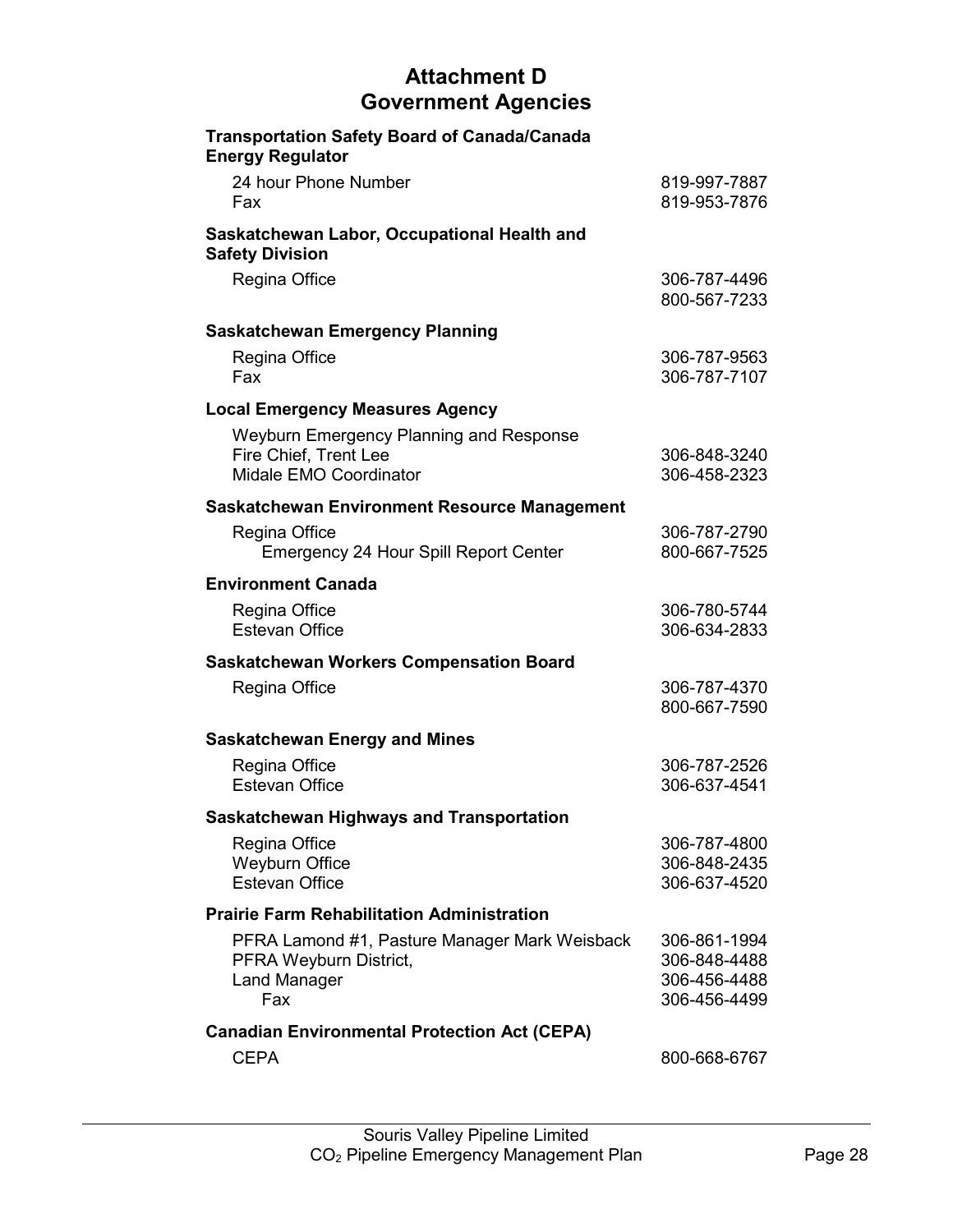|                                                    | 800-667-7525                                                                                                                 |
|----------------------------------------------------|------------------------------------------------------------------------------------------------------------------------------|
|                                                    |                                                                                                                              |
|                                                    | 888-757-6937<br>888-310-2220                                                                                                 |
|                                                    |                                                                                                                              |
|                                                    | 306-777-1500<br>800-236-6408                                                                                                 |
|                                                    |                                                                                                                              |
|                                                    | 306-787-4522                                                                                                                 |
|                                                    |                                                                                                                              |
| <b>Work</b><br>Cellular<br>Cellular<br><b>Work</b> | 306-456-2566<br>306-456-2566<br>306-861-1873<br>306-456-2568<br>306-842-7804<br>306-458-2244<br>306-458-7550<br>306-458-2244 |
|                                                    |                                                                                                                              |
|                                                    | 877-590-5289                                                                                                                 |
|                                                    | 306-848-6100                                                                                                                 |
|                                                    |                                                                                                                              |
|                                                    | 306-923-0022                                                                                                                 |
|                                                    | 306-861-2879                                                                                                                 |
|                                                    | 306-861-4304                                                                                                                 |
|                                                    |                                                                                                                              |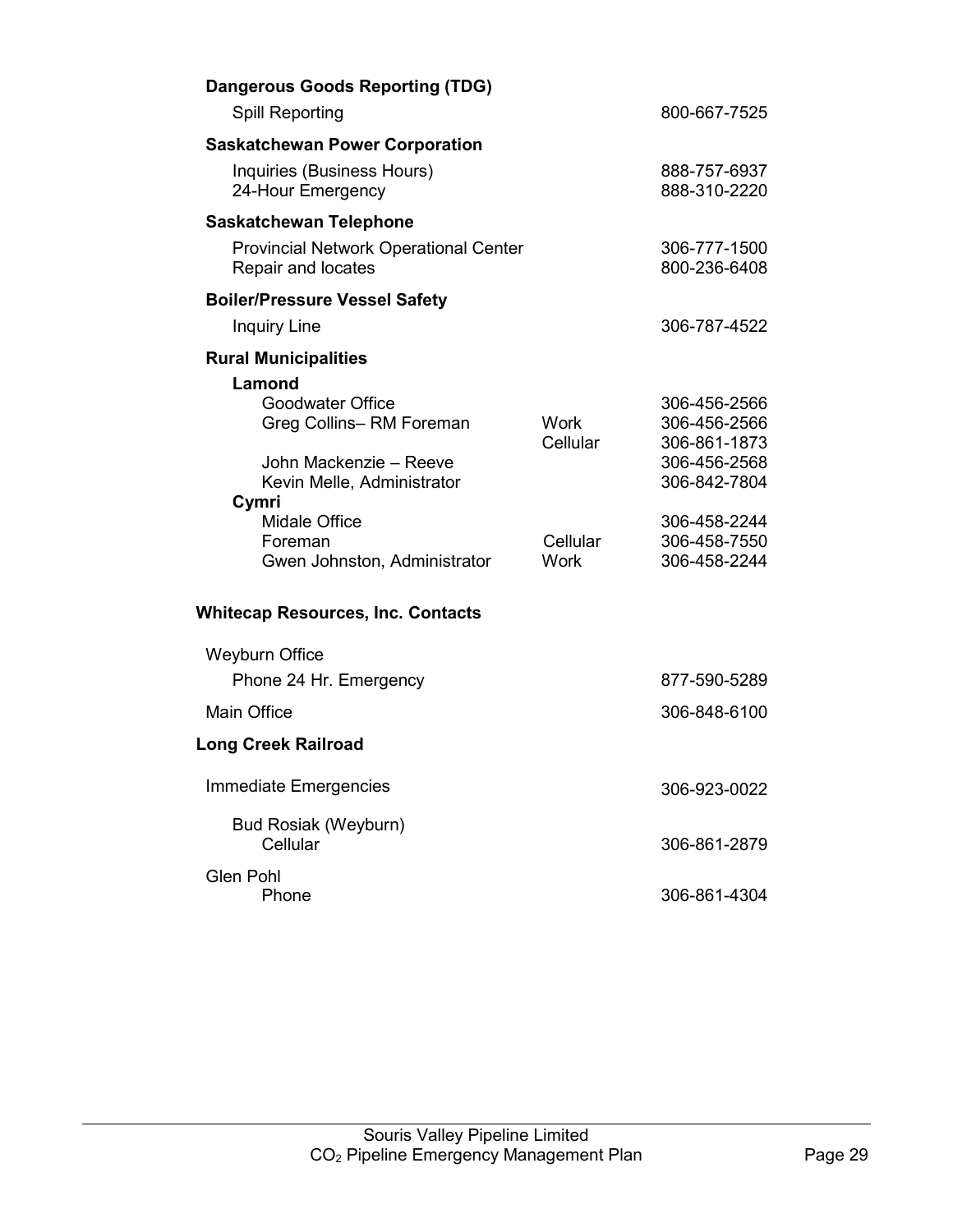## **Attachment E Support Services**

<span id="page-35-0"></span>

| <b>Construction Equipment and Crews</b>          |                              |
|--------------------------------------------------|------------------------------|
| Canadian Plains - Carlyle                        | 306-453-3400                 |
| Jerry Mainil Construction, Weyburn               | 306-842-5412                 |
| <b>Helicopter Services</b>                       |                              |
| Heli-Lift International Inc. Yorkton             | 306-783-5438                 |
| <b>Mobile Air Monitoring Services</b>            |                              |
| Alta Air Monitoring Services, Calgary            | 403-274-2559                 |
| Monitrex Engineering Ltd, Calgary                | 403-291-3590                 |
| <b>Safety Services</b>                           |                              |
| Safety Vic, Weyburn                              | 306-842-3333                 |
| Carson Safety, Lampman                           | 306-487-4120                 |
| <b>HSE</b>                                       | 306-842-5490                 |
| <b>Instrumentation and Electrical</b>            |                              |
| <b>PTW Energy Services</b>                       | 306-634-5617                 |
| <b>Eric Kesslering</b>                           | 306-458-7789                 |
| <b>Supply Stores</b>                             |                              |
| TS&M Supply Ltd, Weyburn/National Oilwell Canada | 306-842-4604                 |
| Fax                                              | 306-842-0535                 |
| <b>Telecommunications</b>                        |                              |
| Industrial Electric, Weyburn<br>Fax              | 306-842-7290<br>306-842-7277 |
| Comtech, Weyburn                                 | 306-842-3066                 |
| <b>Trucks-Bed</b>                                |                              |
| Jerry Mainil LTD, Weyburn                        | 306-842-5412                 |
| Dayman Trucking Ltd, Estevan                     | 306-634-3412                 |
| Bert Baxter Trucking, Estevan                    | 306-634-3616                 |
| L & C Trucking, Estevan                          | 306-634-7341                 |
| <b>Trucks - Crane</b>                            |                              |
| Jerry Mainil LTD, Weyburn                        | 306-842-5412                 |
| Dayman Trucking Ltd, Estevan                     | 306-634-3412                 |
| Sterling Crane, Regina                           | 306-721-5666                 |
| Skylift Services Inc., Estevan                   | 306-634-6116                 |
| <b>Trucks - Winch</b>                            |                              |
| Jerry Mainil LTD, Weyburn                        | 306-842-5412                 |
| Dayman Trucking Ltd, Estevan                     | 306-634-3412                 |
| L & C Trucking, Estevan                          | 306-634-7341                 |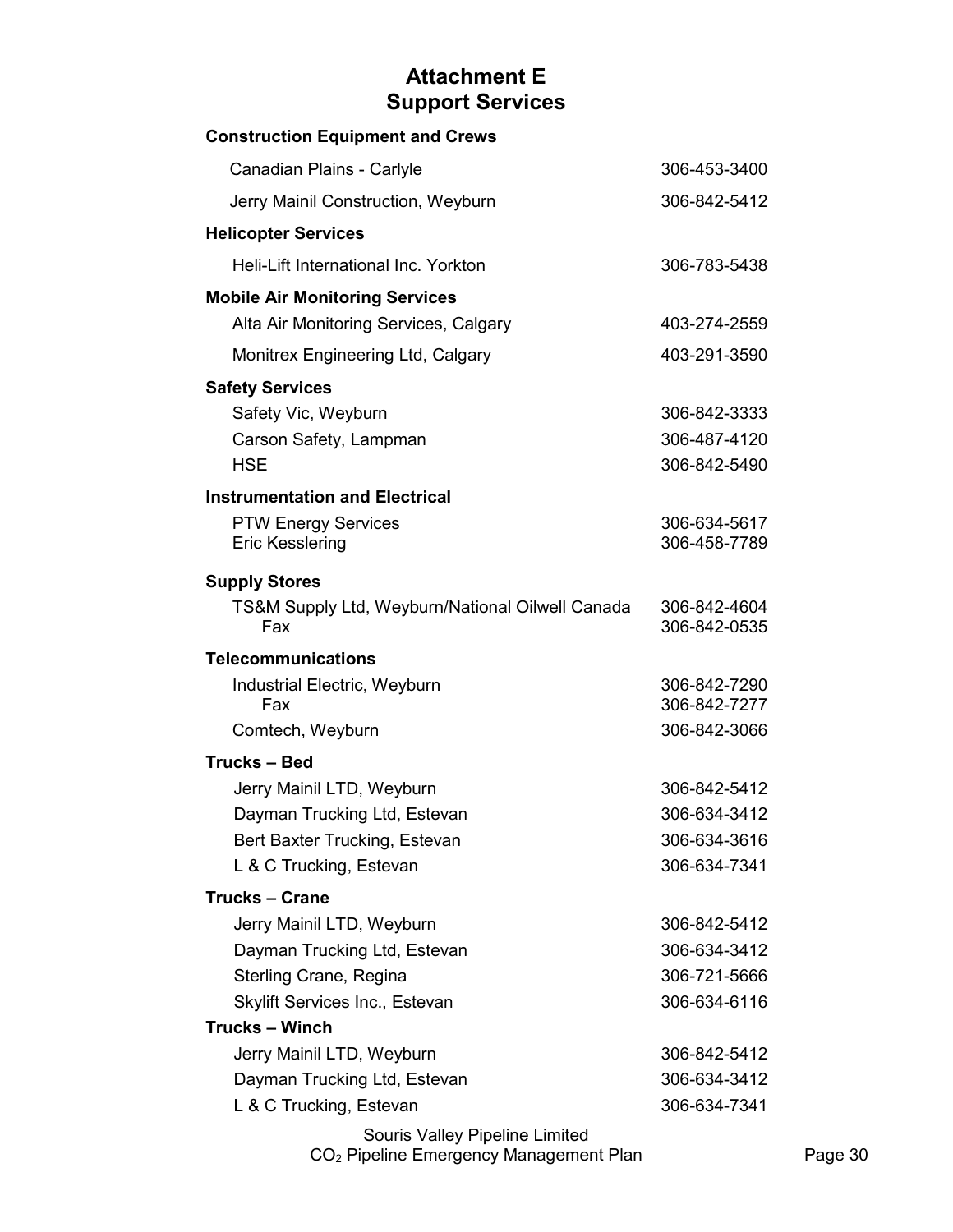## **Attachment F Area Oil and Gas Companies**

<span id="page-36-0"></span>

| Aldon Oil                                 |                            | 306-842-4765                 |
|-------------------------------------------|----------------------------|------------------------------|
| <b>Arc Resources</b>                      | 24 hour answering service  | 306-634-3522                 |
| Caprice                                   | Office<br>24 hour Cellular | 306-456-0550<br>306-861-6470 |
| Midale Petroleum                          |                            | 306-458-2303                 |
| Postell Energy                            | Local                      | 403-232-6252<br>306-483-7698 |
| TORC Oil and gas                          |                            | 877-414-7780                 |
| <b>NAL Resources</b>                      |                            | 306-443-2415                 |
| <b>Cresecent Point Energy</b>             |                            | 888-799-0043                 |
| LakeView Resources                        |                            | 306-861-9968                 |
| <b>Valleyview Petroleums</b>              |                            | 306-842-5838                 |
| <b>Canadian Natural Resources Limited</b> |                            | 888-878-3700                 |
| Steppe Petroleum Inc.                     |                            | 855-652-7730                 |

### **Local Trucking Companies**

Local trucking companies may be under contract to visit oil well facilities on a scheduled basis. The individual trucking companies might be out of the loop of emergency communications unless contacted directly at the numbers listed below:

| Spearing Service L.P.                        | 306-458-2344 |
|----------------------------------------------|--------------|
| Dempsey Laird Trucking Ltd.                  | 306-458-2331 |
| Gibson Petroleum Co. Ltd. Emergency Response | 866-553-0111 |
| Sonic Oil Field Services                     | 306-634-0070 |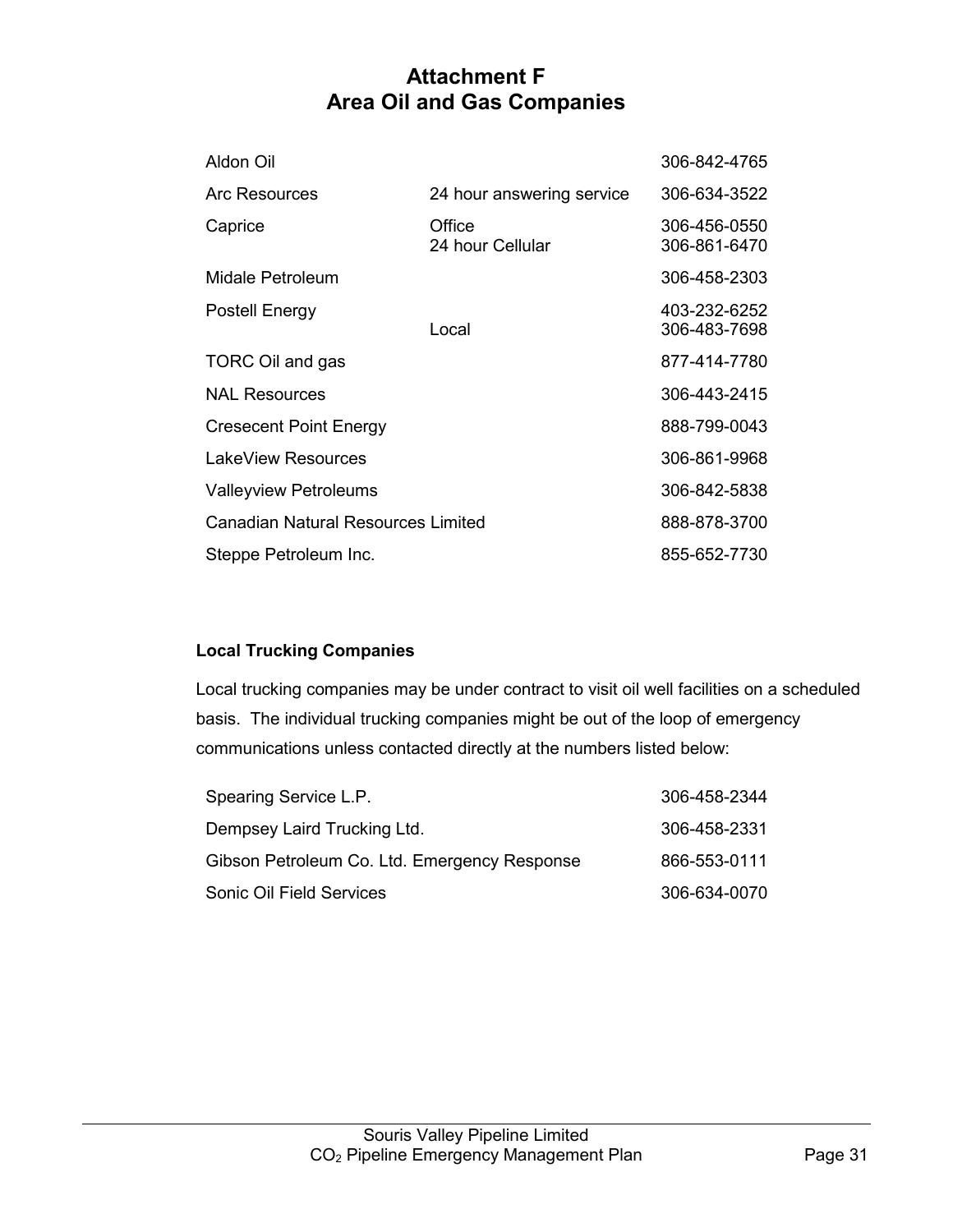## **Attachment G Carbon Dioxide Typical Gas Analysis**

<span id="page-37-0"></span>

Typical Results (updated June 2019. Most results are an average of >300 samples)

| Parameter                     | Units  | <b>Typical Result</b> |
|-------------------------------|--------|-----------------------|
| <b>Carbon Dioxide</b>         | Mole % | 96                    |
| C2+ and Hydrocarbons          | Mole % | $\overline{2}$        |
| Hydrogen Sulfide              | Mole % | 1                     |
| Nitrogen                      | Mole % | 0.5                   |
| Methane                       | Mole % | 0.6                   |
| Oxygen/Argon                  | Mole % | < 0.01                |
| Mercaptans and other Sulfides | Mole % | 0.03                  |
| Moisture                      | ppmV   | $20$                  |



## **Dakota Gasification Company**

A BASIN ELECTRIC SUBSIDIARY P.O. BOX 5540 BISMARCK, ND 58506-5540 Phone 701-221-4400 Fax 701-221-4450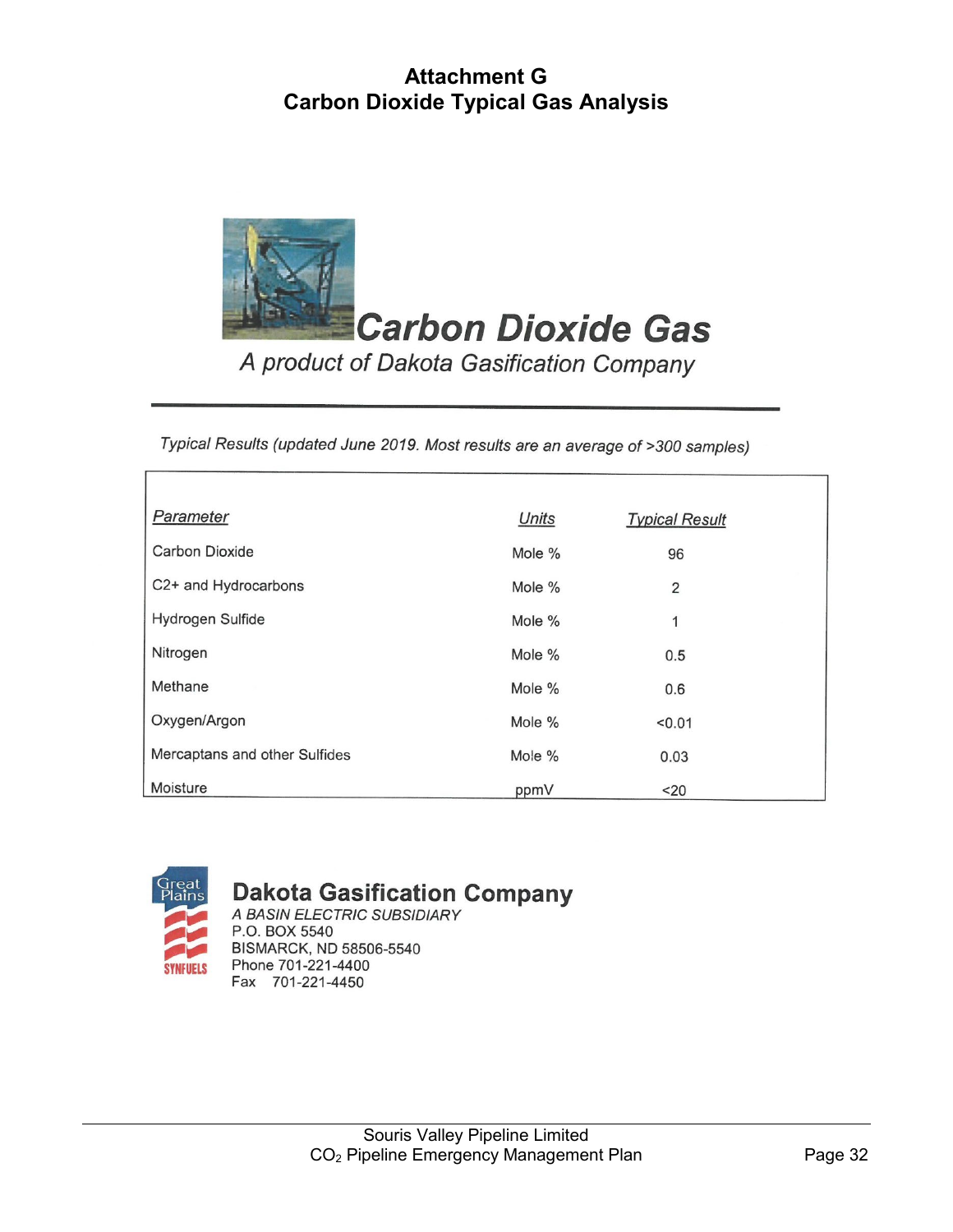# <span id="page-38-0"></span>**Attachment H Carbon Dioxide Safety Data Sheet**

(See Attached)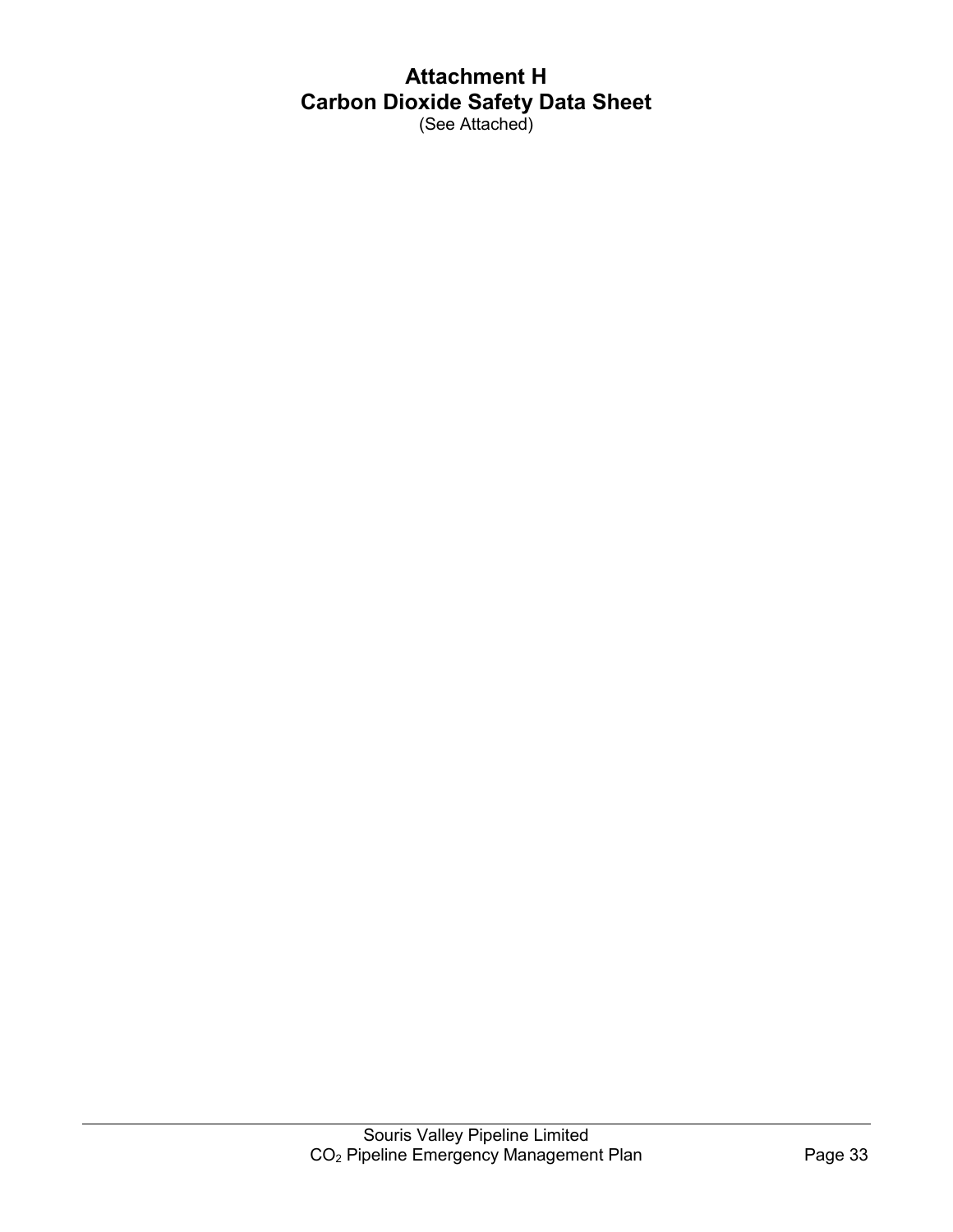| <b>Product identifier</b>          |                                                                                                                   |
|------------------------------------|-------------------------------------------------------------------------------------------------------------------|
| <b>Product Name</b>                | • Carbon Dioxide                                                                                                  |
| <b>Synonyms</b>                    | • Carbonic Acid Gas; Carbonic Anhydride                                                                           |
|                                    | Relevant identified uses of the substance or mixture and uses advised against                                     |
|                                    | <b>Recommended use •</b> Tertiary oil recovery efforts                                                            |
|                                    | Details of the supplier of the safety data sheet                                                                  |
| <b>Manufacturer</b>                | • Dakota Gasification<br>420 County Road 26<br>Beulah, ND 58523-9400<br><b>United States</b><br>www.dakotagas.com |
| Telephone (General) • 701-873-2100 |                                                                                                                   |
| <b>Emergency telephone number</b>  |                                                                                                                   |
| <b>Manufacturer</b>                | $\bullet$ (701) 873-6600                                                                                          |
| <b>Manufacturer</b>                | • 800-424-9300 - CHEMTREC                                                                                         |

### **Section 2: Hazard Identification**

### **United States (US) According to OSHA 29 CFR 1910.1200 HCS**

|                                    | <b>Classification of the substance or mixture</b>                                                                                        |
|------------------------------------|------------------------------------------------------------------------------------------------------------------------------------------|
| <b>OSHA HCS 2012</b>               | • Compressed Gas - H280<br>Simple Asphyxiant                                                                                             |
| <b>Label elements</b>              |                                                                                                                                          |
| <b>OSHA HCS 2012</b>               |                                                                                                                                          |
|                                    | WARNING                                                                                                                                  |
|                                    |                                                                                                                                          |
|                                    | <b>Hazard statements •</b> Contains gas under pressure; may explode if heated - H280<br>May displace oxygen and cause rapid suffocation. |
| <b>Precautionary</b><br>statements |                                                                                                                                          |
|                                    | <b>Storage/Disposal •</b> Protect from sunlight. Store in a well-ventilated place. - P410+P403                                           |
| <b>Other hazards</b>               |                                                                                                                                          |
| <b>OSHA HCS 2012</b>               | • Under United States Regulations (29 CFR 1910.1200 - Hazard Communication Standard),<br>this product is considered hazardous.           |
|                                    |                                                                                                                                          |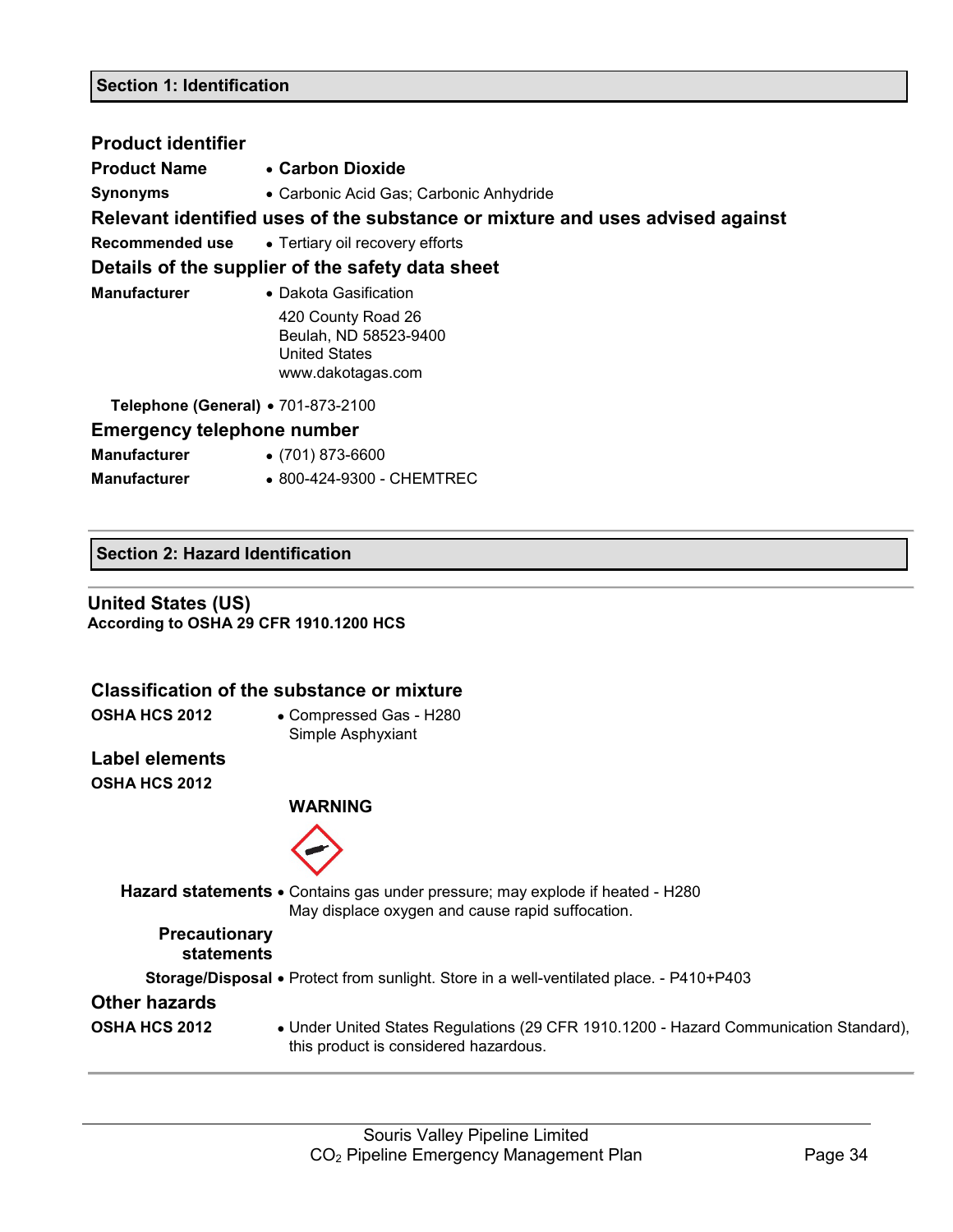### **Classification of the substance or mixture**

**WHMIS** • Compressed Gas - A Very Toxic - D1A Other Toxic Effects - D2B

### **Label elements**



• Compressed Gas - A Very Toxic - D1A Other Toxic Effects - D2B

### **Other hazards**

**WHMIS** • This material is a simple asphyxiant. May displace or reduce oxygen available for breathing especially in confined spaces.

In Canada, the product mentioned above is considered hazardous under the Workplace Hazardous Materials Information System (WHMIS).

### **Section 3 - Composition/Information on Ingredients**

### **Substances**

• Material does not meet the criteria of a substance.

### **Mixtures**

| <b>Composition</b>             |                       |               |                                                          |                                                                                                                      |                 |  |  |
|--------------------------------|-----------------------|---------------|----------------------------------------------------------|----------------------------------------------------------------------------------------------------------------------|-----------------|--|--|
| <b>Chemical</b><br><b>Name</b> | <b>Identifiers</b>    | $\frac{0}{0}$ | <b>LD50/LC50</b>                                         | <b>Classifications According to Regulation/Directive</b>                                                             | <b>Comments</b> |  |  |
| Carbon<br>dioxide              | CAS:124-<br>$38-9$    | 94% TO<br>97% | Inhalation-Rat LC50 •<br>470000 ppm 30<br>Minute(s)      | <b>OSHA HCS 2012: Press. Gas - Comp.; Simp. Asphyx.</b>                                                              | <b>NDA</b>      |  |  |
| Hydrogen<br>sulfide            | CAS:7783-<br>$06 - 4$ | 0.8%<br>TO 2% | Inhalation-Rat LC50 •<br>700 mg/m <sup>3</sup> 4 Hour(s) | <b>OSHA HCS 2012:</b> Flam. Gas 1; Press. Gas - Comp.;<br>Eye Irrit. 2; STOT SE 3: Resp. Irrit.; Acute Tox. 2 (inhl) | <b>NDA</b>      |  |  |

### **Section 4: First-Aid Measures**

### **Description of first aid measures**

- **Inhalation** IF INHALED: Remove victim to fresh air and keep at rest in a position comfortable for breathing. Administer oxygen if breathing is difficult. Give artificial respiration if victim is not breathing. If signs/symptoms continue, get medical attention.
- **Skin** If frostbite has occurred, seek medical attention immediately; do NOT rub the affected area(s) or flush them with water. In order to prevent further tissue damage, do NOT attempt to remove frozen clothing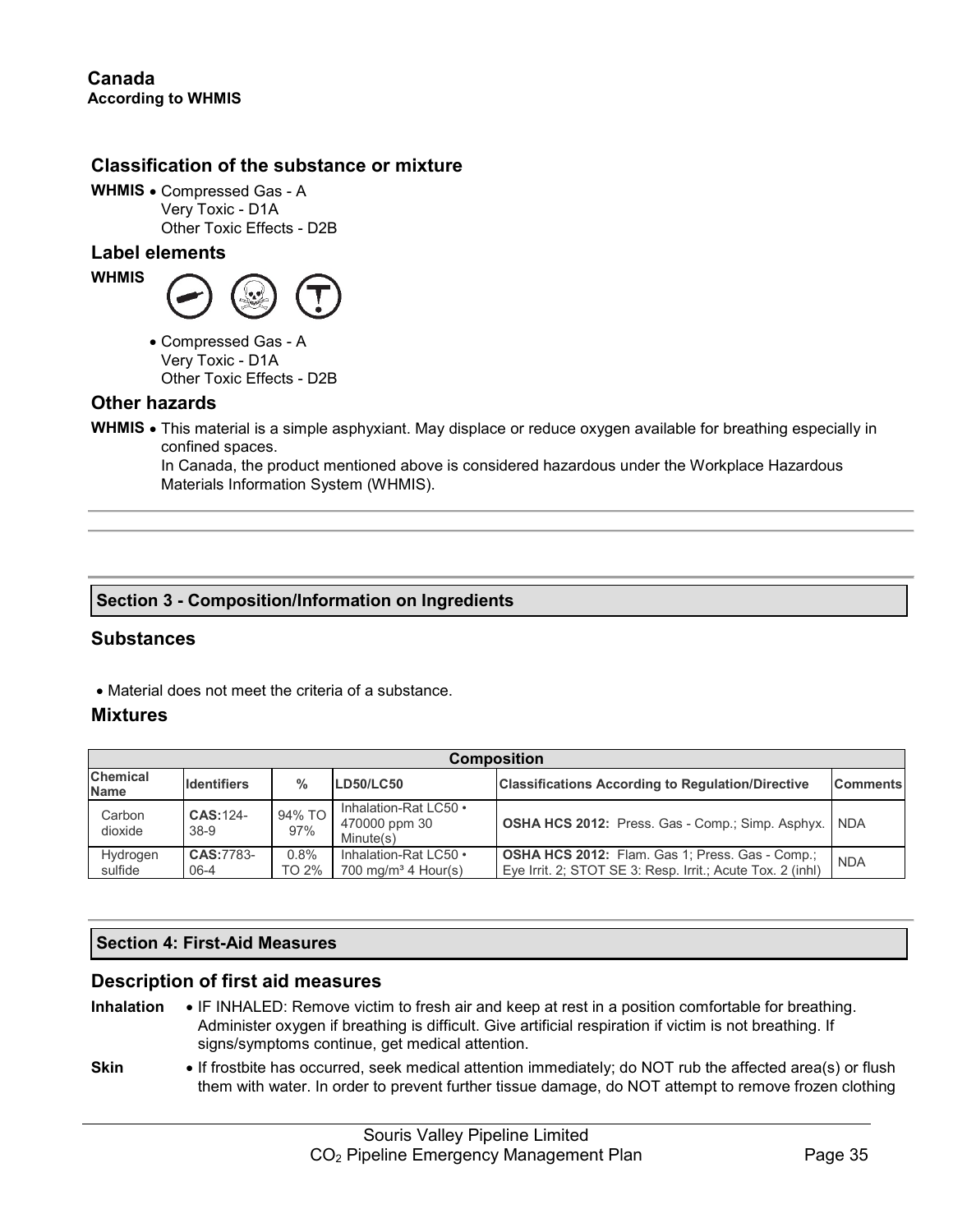from frostbitten areas. If frostbite has not occurred, immediately and thoroughly wash contaminated skin with soap and water.

- **Eye** If eye tissue is frozen, seek medical attention immediately; if tissue is not frozen, immediately and thoroughly flush the eyes with large amounts of water for at least 15 minutes, occasionally lifting the upper and lower eyelids. If irritation, pain, swelling, lacrimation or photophobia persist, get medical attention as soon as possible.
- **Ingestion** If frostbite has occurred, seek medical attention immediately; do NOT rub the affected area(s) or flush them with water. Never give anything by mouth to an unconscious person. Do NOT induce vomiting.

### **Most important symptoms and effects, both acute and delayed**

• Refer to Section 11 - Toxicological Information.

### **Indication of any immediate medical attention and special treatment needed**

- **Notes to**  • All treatments should be based on observed signs and symptoms of distress in the patient.
- **Physician** Consideration should be given to the possibility that overexposure to materials other than this product may have occurred.

### **Other information**

• Ensure that medical personnel are aware of the material(s) involved and take precautions to protect themselves. RESCUERS SHOULD NOT ATTEMPT TO RETRIEVE VICTIMS OF EXPOSURE TO GASES WITHOUT ADEQUATE PERSONAL PROTECTIVE EQUIPMENT. At a minimum, Self-Contained Breathing Apparatus must be worn. Victim(s) who experience any adverse effect after overexposure to this gas mixture must be taken for medical attention. Rescuers should be taken for medical attention if necessary. Take a copy of the label and the SDS to physician or other health professional with victim(s).

### **Section 5: Fire-Fighting Measures**

### **Extinguishing media**

| Media                                                       | <b>Suitable Extinguishing •</b> Use extinguishing agent suitable for type of surrounding fire.                                                                                                                                                                                                                                                                    |
|-------------------------------------------------------------|-------------------------------------------------------------------------------------------------------------------------------------------------------------------------------------------------------------------------------------------------------------------------------------------------------------------------------------------------------------------|
| Unsuitable<br><b>Extinguishing Media</b>                    | • No data available                                                                                                                                                                                                                                                                                                                                               |
|                                                             | Special hazards arising from the substance or mixture                                                                                                                                                                                                                                                                                                             |
| Unusual Fire and<br><b>Explosion Hazards</b>                | • Material is non-combustible and is not expected to pose a fire or explosion hazard.                                                                                                                                                                                                                                                                             |
| Hazardous Combustion • No data available<br><b>Products</b> |                                                                                                                                                                                                                                                                                                                                                                   |
| <b>Advice for firefighters</b>                              |                                                                                                                                                                                                                                                                                                                                                                   |
|                                                             | • Structural firefighters' protective clothing provides limited protection in fire situations ONLY;<br>it is not effective in spill situations where direct contact with the substance is possible.<br>Always wear thermal protective clothing when handling refrigerated/cryogenic liquids.<br>Wear positive pressure self-contained breathing apparatus (SCBA). |
| <b>Section 6 - Accidental Release Measures</b>              |                                                                                                                                                                                                                                                                                                                                                                   |

### **Personal precautions, protective equipment and emergency procedures**

| <b>Personal Precautions</b> | • Do not touch damaged containers or spilled material unless wearing appropriate protective<br>clothing. Do not walk through spilled material. Ventilate the area before entry.                                                                                                         |
|-----------------------------|-----------------------------------------------------------------------------------------------------------------------------------------------------------------------------------------------------------------------------------------------------------------------------------------|
|                             | <b>Emergency Procedures</b> • Stop leak if you can do it without risk. Keep unauthorized personnel away. Keep out of low<br>areas. Stay upwind. Do not direct water at spill or source of leak. LARGE SPILL: Consider<br>initial downwind evacuation for at least 500 meters (1/3 mile) |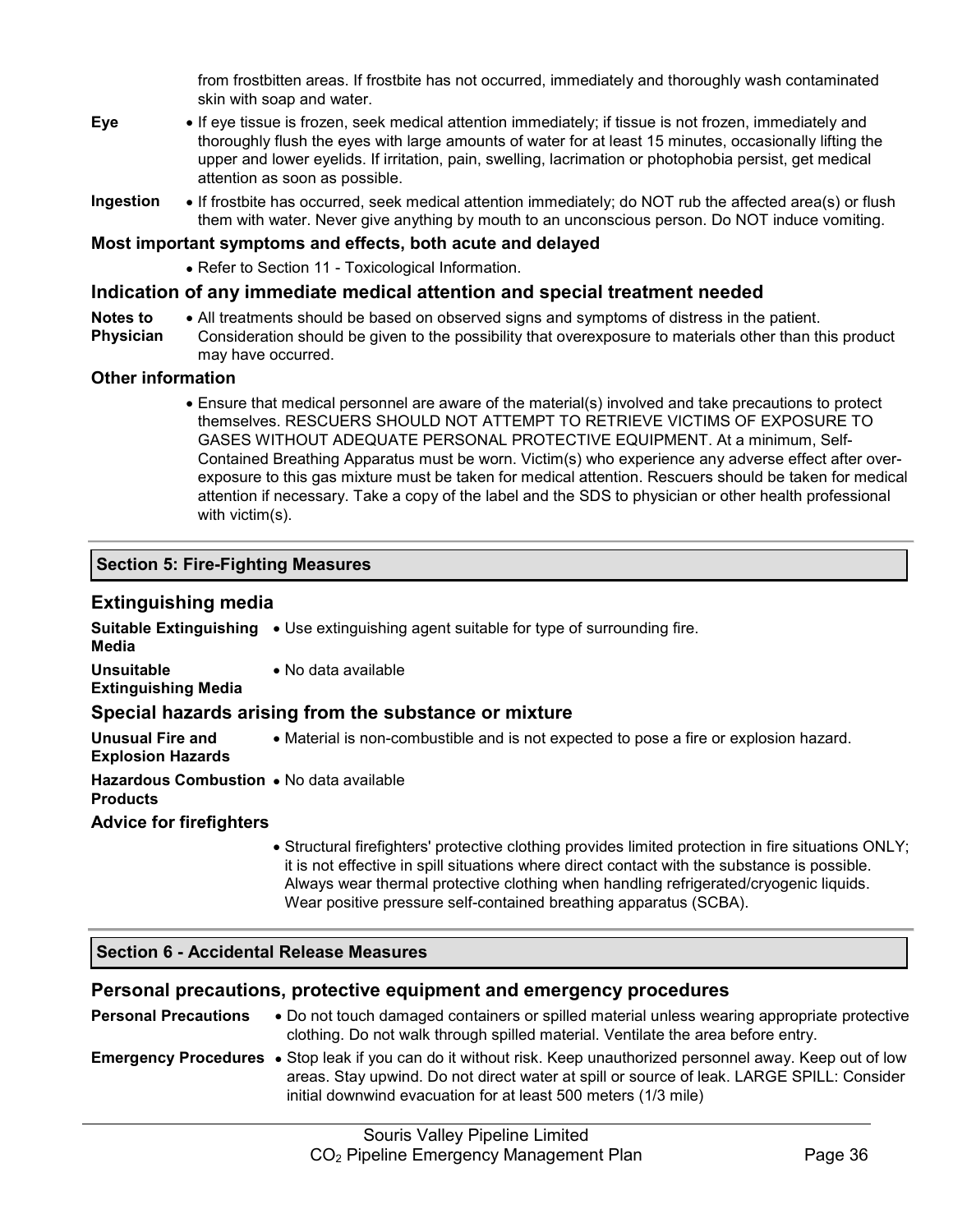### **Environmental precautions**

• Prevent entry into waterways, sewers, basements or confined areas.

### **Methods and material for containment and cleaning up**

| Containment/Clean-up | • Stop leak if you can do it without risk.                                                              |
|----------------------|---------------------------------------------------------------------------------------------------------|
| <b>Measures</b>      | Do not direct water at spill or source of leak.                                                         |
|                      | Isolate area until gas has dispersed.                                                                   |
|                      | Ventilate the area.                                                                                     |
|                      | Use water spray to reduce vapors; do not put water directly on leak, spill area or inside<br>container. |
|                      | Allow substance to evaporate.                                                                           |

### **Section 7 - Handling and Storage**

### **Precautions for safe handling**

**Handling** • Be aware of any signs of dizziness or fatigue, especially if work is done in a poorly ventilated area; exposures to fatal concentrations of this gas mixture could occur without any significant warning symptoms, due to olfactory fatigue or oxygen deficiency.

### **Conditions for safe storage, including any incompatibilities**

**Storage** • This product is not handled by personnel nor is it stored.

### **Section 8 - Exposure Controls/Personal Protection**

### **Control parameters**

| <b>Exposure Limits/Guidelines</b>     |        |                          |                                                                      |                 |  |
|---------------------------------------|--------|--------------------------|----------------------------------------------------------------------|-----------------|--|
|                                       | Result | <b>ACGIH</b>             | <b>NIOSH</b>                                                         | <b>OSHA</b>     |  |
| Hydrogen sulfide<br>$(7783 - 06 - 4)$ |        | Ceilings Not established | 10 ppm Ceiling (10 min); 15 mg/m3 20 ppm Ceiling<br>Ceiling (10 min) |                 |  |
|                                       |        | STELs 5 ppm STEL         | Not established                                                      | Not established |  |
|                                       | TWAs   | ppm TWA                  | Not established                                                      | Not established |  |
| Carbon dioxide<br>$(124 - 38 - 9)$    | TWAs   | 5000 ppm TWA             | 5000 ppm TWA; 9000 mg/m3 TWA 15000 ppm TWA; 9000 mg/m3 TWA           |                 |  |
|                                       |        | STELs 30000 ppm STEL     | 30000 ppm STEL; 54000 mg/m3<br><b>STEL</b>                           | Not established |  |

### **Exposure controls**

**Engineering Measures/Controls** • Good general ventilation should be used. Ventilation rates should be matched to conditions. If applicable, use process enclosures, local exhaust ventilation, or other engineering controls to maintain airborne levels below recommended exposure limits. If exposure limits have not been established, maintain airborne levels to an acceptable level.

### **Personal Protective Equipment**

| • In case of insufficient ventilation, wear suitable respiratory equipment |  |  |  |
|----------------------------------------------------------------------------|--|--|--|
|                                                                            |  |  |  |

- **Eye/Face** Wear safety glasses.
- **Skin/Body** Wear appropriate gloves.
- **Environmental**

**Exposure Controls**

• Follow best practice for site management and disposal of waste. Controls should be engineered to prevent release to the environment, including procedures to prevent spills, atmospheric release and release to waterways.

### **Key to abbreviations**

**Respiratory** 

OSHA = Occupational Safety and Health Administration

ACGIH = American Conference of Governmental Industrial Hygiene STEL = Short Term Exposure Limits are based on 15-minute exposures NIOSH = National Institute of Occupational Safety and Health TWA = Time-Weighted Averages are based on 8h/day, 40h/week exposures

### **Section 9 - Physical and Chemical Properties**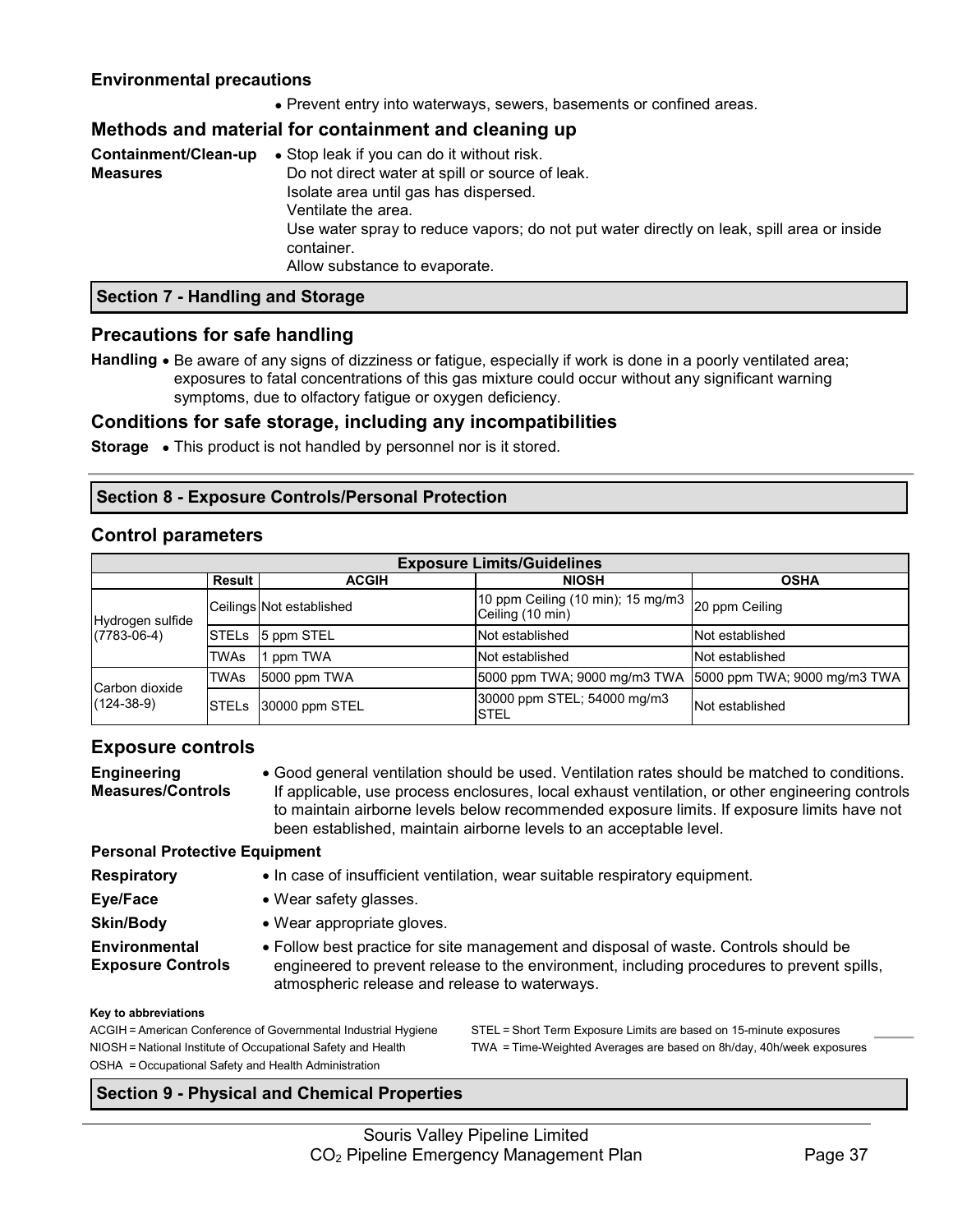## **Information on Physical and Chemical Properties**

| <b>Material Description</b>            |                                  |                         |                                                                                                                                                |  |
|----------------------------------------|----------------------------------|-------------------------|------------------------------------------------------------------------------------------------------------------------------------------------|--|
| <b>Physical Form</b>                   | Gas                              | Appearance/Description  | Colorless gas with an acidic,<br>irritating, sharp odor; the<br>presence of hydrogen sulfide may<br>give gas a rotten egg type odor.           |  |
| Color                                  | Colorless                        | Odor                    | Pure carbon dioxide may have an<br>acidic, irritating, sharp odor. The<br>presence of hydrogen sulfide may<br>give gas a rotten egg type odor. |  |
| Odor Threshold                         | $0.1$ ppm<br>(Hydrogen sulfide)  |                         |                                                                                                                                                |  |
| <b>General Properties</b>              |                                  |                         |                                                                                                                                                |  |
| <b>Boiling Point</b>                   | -109 F(-78.3333 C)<br>(sublimes) | <b>Melting Point</b>    | $-70.6$ F( $-57$ C)<br>@4000 mmHg                                                                                                              |  |
| <b>Decomposition Temperature</b>       | No data available                | pH                      | 2 to 3.7                                                                                                                                       |  |
| Specific Gravity/Relative Density      | 1.522 Water=1 @ 21 C(69.8 F)     | <b>Water Solubility</b> | No data available                                                                                                                              |  |
| Viscosity                              | No data available                |                         |                                                                                                                                                |  |
| <b>Volatility</b>                      |                                  |                         |                                                                                                                                                |  |
| Vapor Pressure                         | No data available                | Vapor Density           | $1.5$ Air=1                                                                                                                                    |  |
| <b>Evaporation Rate</b>                | No data available                |                         |                                                                                                                                                |  |
| Flammability                           |                                  |                         |                                                                                                                                                |  |
| <b>Flash Point</b>                     | Not relevant                     | UEL                     | Not relevant                                                                                                                                   |  |
| LEL                                    | Not relevant                     | Autoignition            | No data available                                                                                                                              |  |
| Flammability (solid, gas)              | Nonflammable Gas.                |                         |                                                                                                                                                |  |
| Environmental                          |                                  |                         |                                                                                                                                                |  |
| Octanol/Water Partition<br>coefficient | No data available                |                         |                                                                                                                                                |  |

### **Section 10: Stability and Reactivity**

### **Reactivity**

• No dangerous reaction known under conditions of normal use.

### **Chemical stability**

• Stable under normal temperatures and pressures.

### **Possibility of hazardous reactions**

• Hazardous polymerization will not occur.

### **Conditions to avoid**

• No data available

### **Incompatible materials**

• Violent reaction with ammonia and amines. Contact with chemically active metals such as sodium or potassium may cause fire. Dry carbon dioxide can be handled with most common structural materials. Moist carbon dioxide is corrosive by its formation of carbonic acid. For these applications, 316, 309 and 310 stainless steels may be used as well as Hastelloy A, B, and C and Monel. Ferrous nickel alloys are slightly corroded.

### **Hazardous decomposition products**

• Temperatures above 1700C may cause decomposition and the release of oxygen and highly toxic carbon monoxide.

### **Section 11 - Toxicological Information**

### **Information on toxicological effects**

**Components**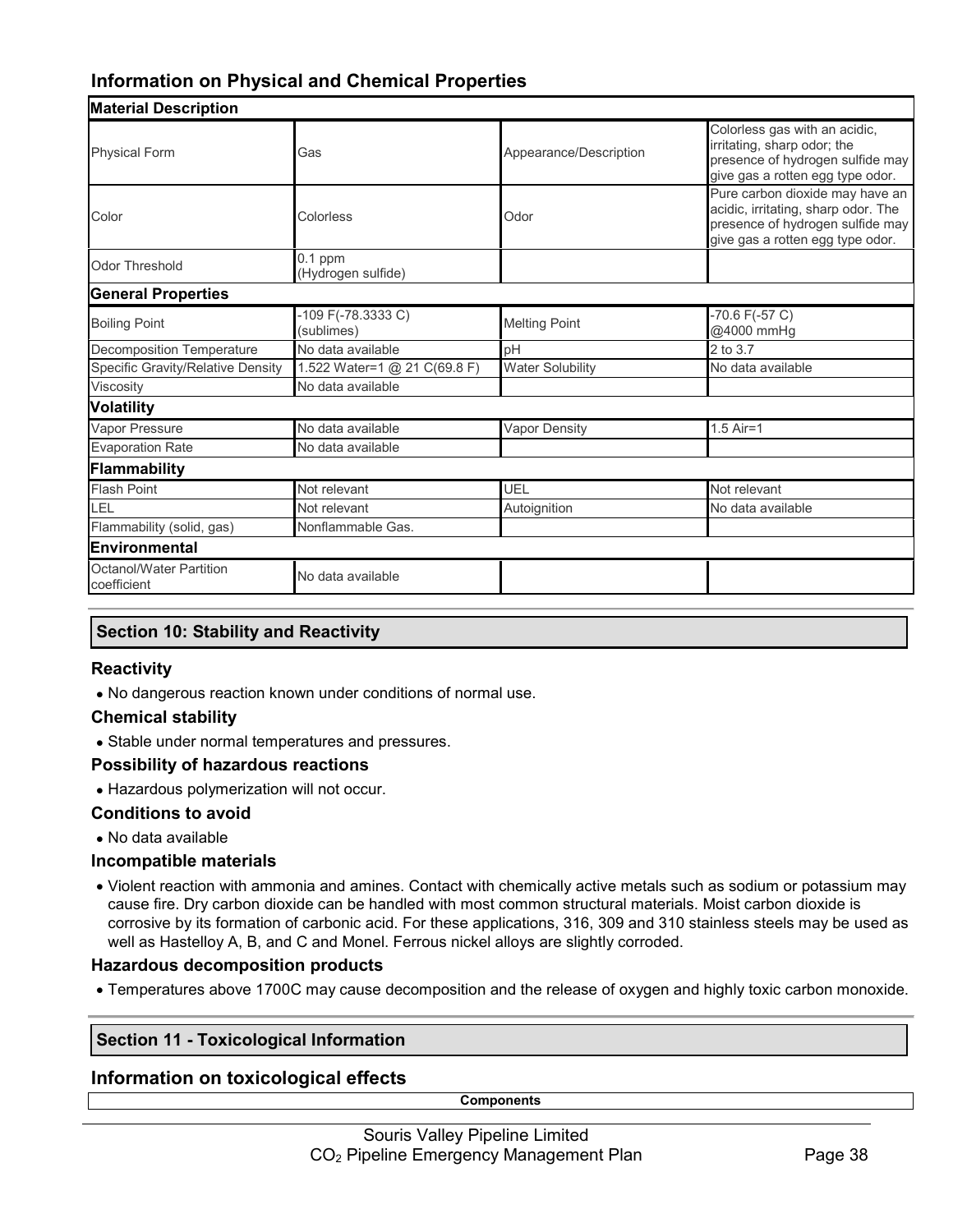| <b>Carbon</b><br>dioxide (94%<br>TO 97%) | $124 -$<br>38-9 | <b>Acute Toxicity:</b> Inhalation-Rat LC50 • 470000 ppm 30 Minute(s); Inhalation-Human TCLo • 7 pph;<br>Behavioral: Irritability; Brain and Coverings: Other degenerative changes; Nutritional and Gross<br>Metabolic: Changes in Chemistry or Temperature: Body temperature decrease;<br>Reproductive: Inhalation-Rat TCLo · 6 pph 24 Hour(s)(10D preg); Reproductive Effects: Specific Developmental<br>Abnormalities: Musculoskeletal system; Reproductive Effects: Specific Developmental<br>Abnormalities: Cardiovascular (circulatory) system; Reproductive Effects: Specific Developmental<br>Abnormalities: Respiratory system                                                                                                                                                                      |
|------------------------------------------|-----------------|-------------------------------------------------------------------------------------------------------------------------------------------------------------------------------------------------------------------------------------------------------------------------------------------------------------------------------------------------------------------------------------------------------------------------------------------------------------------------------------------------------------------------------------------------------------------------------------------------------------------------------------------------------------------------------------------------------------------------------------------------------------------------------------------------------------|
| Hydrogen<br>sulfide (0.8%<br>TO 2%)      | 7783-<br>06-4   | Acute Toxicity: Inhalation-Rat LC50 · 444 ppm; Lungs, Thorax, or Respiration: Other changes;<br>Gastrointestinal: Hypermotility, diarrhea; Kidney, Ureter, and Bladder: Urine volume increased; Inhalation-Human<br>LCLo • 1500 mg/m <sup>3</sup> ; Sense Organs and Special Senses: Olfaction: Change in olfactory nerve; Behavioral: General<br>anesthetic; Lungs, Thorax, or Respiration: Acute pulmonary edema;<br><b>Irritation:</b> Eye-Human $\cdot$ 0.000125 ppm 5 Hour(s);<br>Reproductive: Inhalation-Rat TCLo · 10 mg/m <sup>3</sup> (48D pre/1-22D preg); Reproductive Effects: Effects on Fertility: Pre-<br>implantation mortality; Reproductive Effects: Effects on Fertility: Post-implantation mortality; Reproductive<br>Effects: Specific Developmental Abnormalities: Urogenital system |

| <b>GHS Properties</b>            | Classification              |
|----------------------------------|-----------------------------|
| Acute toxicity                   | OSHA HCS 2012. Data lacking |
| Aspiration Hazard                | OSHA HCS 2012. Data lacking |
| Carcinogenicity                  | OSHA HCS 2012. Data lacking |
| <b>Germ Cell Mutagenicity</b>    | OSHA HCS 2012. Data lacking |
| Skin corrosion/Irritation        | OSHA HCS 2012. Data lacking |
| Skin sensitization               | OSHA HCS 2012. Data lacking |
| STOT-RE                          | OSHA HCS 2012. Data lacking |
| STOT-SE                          | OSHA HCS 2012. Data lacking |
| <b>Toxicity for Reproduction</b> | OSHA HCS 2012. Data lacking |
| Respiratory sensitization        | OSHA HCS 2012. Data lacking |
| Serious eye damage/Irritation    | OSHA HCS 2012. Data lacking |

| Route(s) of<br>entry/exposure              | • Inhalation, Skin, Eye                                                                                                                                                                                                                                                                                                                                                                                                                                                                                                                                                                                                                                                                        |
|--------------------------------------------|------------------------------------------------------------------------------------------------------------------------------------------------------------------------------------------------------------------------------------------------------------------------------------------------------------------------------------------------------------------------------------------------------------------------------------------------------------------------------------------------------------------------------------------------------------------------------------------------------------------------------------------------------------------------------------------------|
| <b>Potential Health Effects</b>            |                                                                                                                                                                                                                                                                                                                                                                                                                                                                                                                                                                                                                                                                                                |
| <b>Inhalation</b>                          |                                                                                                                                                                                                                                                                                                                                                                                                                                                                                                                                                                                                                                                                                                |
| Acute<br>(Immediate)                       | • If this material is released in a small, poorly ventilated area (i.e. an enclosed or confined space),<br>an oxygen-deficient environment may occur. Individuals breathing such an atmosphere may<br>experience symptoms which include headaches, ringing in ears, dizziness, drowsiness,<br>unconsciousness, nausea, vomiting, and depression of all the senses. Under some<br>circumstances of over-exposure, death may occur. The following effects associated with<br>decreased levels of oxygen: increase in breathing and pulse rate, emotional upset, abnormal<br>fatigue, nausea, vomiting, collapse, loss of consciousness, convulsive movements, respiratory<br>collapse and death. |
| <b>Chronic</b><br>(Delayed)<br><b>Skin</b> | • No data available                                                                                                                                                                                                                                                                                                                                                                                                                                                                                                                                                                                                                                                                            |
| Acute<br>(Immediate)                       | • Contact with rapidly expanding gas may cause burns or frostbite.                                                                                                                                                                                                                                                                                                                                                                                                                                                                                                                                                                                                                             |
| <b>Chronic</b><br>(Delayed)                | • No data available                                                                                                                                                                                                                                                                                                                                                                                                                                                                                                                                                                                                                                                                            |
| <b>Eye</b>                                 |                                                                                                                                                                                                                                                                                                                                                                                                                                                                                                                                                                                                                                                                                                |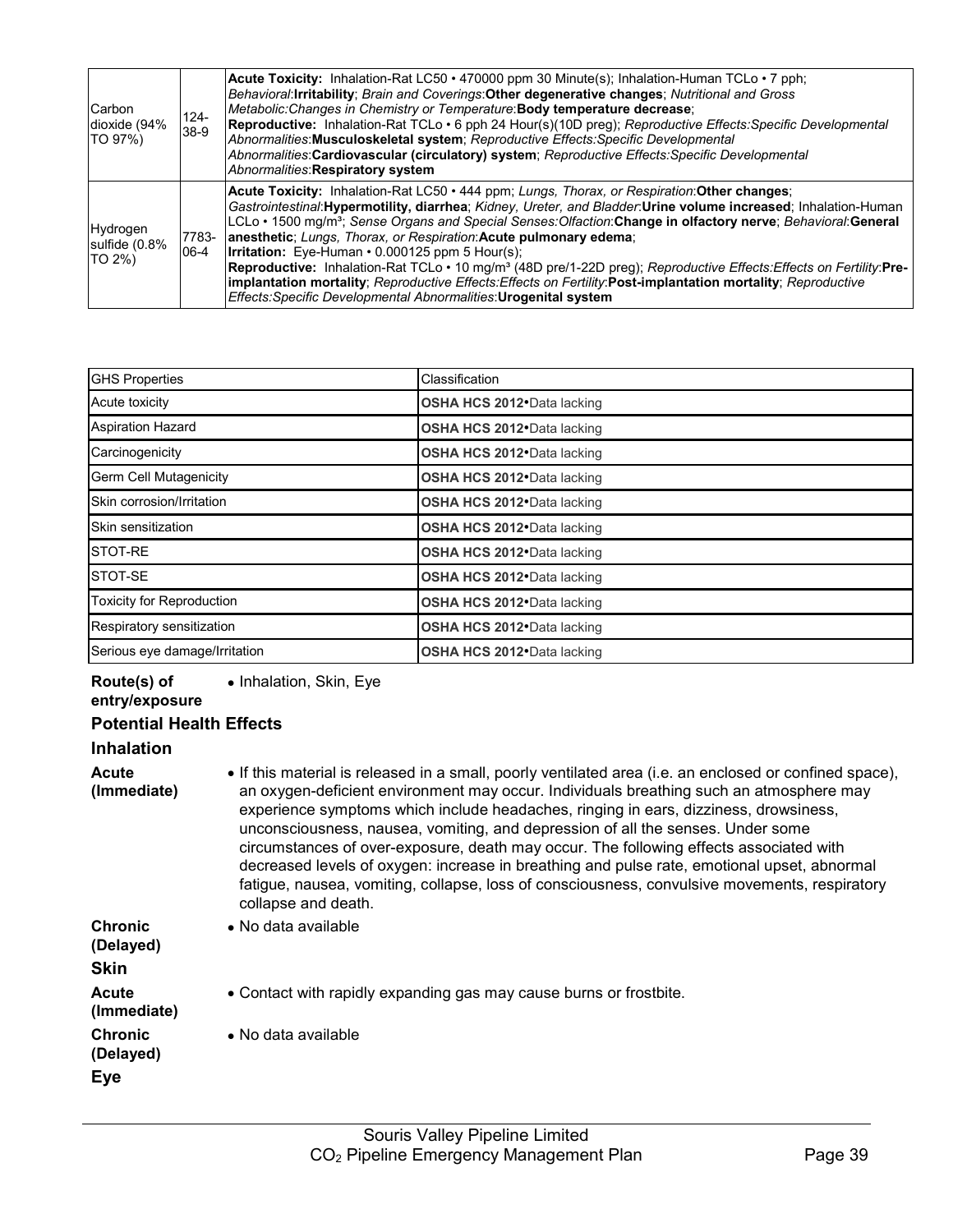| <b>Acute</b><br>(Immediate) | • Contact with rapidly expanding gas may cause burns or frostbite.               |
|-----------------------------|----------------------------------------------------------------------------------|
| <b>Chronic</b><br>(Delayed) | • No data available                                                              |
| Ingestion                   |                                                                                  |
| <b>Acute</b><br>(Immediate) | • Ingestion is not anticipated to be a likely route of exposure to this product. |
| <b>Chronic</b><br>(Delayed) | • No data available                                                              |
| Key to abbreviations        |                                                                                  |

LC = Lethal Concentration TC = Toxic Concentration

### **Section 12 - Ecological Information**

### **Toxicity**

• Non-mandatory section - information about this substance not complied for this reason.

### **Persistence and degradability**

• Non-mandatory section - information about this substance not complied for this reason.

### **Bioaccumulative potential**

• Non-mandatory section - information about this substance not complied for this reason.

### **Mobility in Soil**

• Non-mandatory section - information about this substance not complied for this reason.

### **Other adverse effects**

• Non-mandatory section - information about this substance not complied for this reason.

### **Section 13 - Disposal Considerations**

### **Waste treatment methods**

**Product waste** • Dispose of content and/or container in accordance with local, regional, national, and/or international regulations.

**Packaging waste** • Dispose of content and/or container in accordance with local, regional, national, and/or international regulations.

### **Section 14 - Transport Information**

|                  | UN<br>number | UN proper shipping name                                               | <b>Transport hazard</b><br>class(es) | Packing<br>group | Environmental<br>hazards |
|------------------|--------------|-----------------------------------------------------------------------|--------------------------------------|------------------|--------------------------|
| <b>DOT</b>       | UN1956       | Compressed gas, n.o.s. (contains Carbon<br>Dioxide, Hydrogen Sulfide) | 2.2                                  | <b>NDA</b>       | <b>NDA</b>               |
| <b>TDG</b>       | UN1956       | COMPRESSED GAS, N.O.S. (contains<br>Carbon Dioxide, Hydrogen Sulfide) | 2.2                                  | <b>NDA</b>       | <b>NDA</b>               |
| <b>IATA/ICAO</b> | UN1956       | Compressed gas, n.o.s. (contains Carbon<br>Dioxide, Hydrogen Sulfide) | 2.2                                  | <b>NDA</b>       | <b>NDA</b>               |

#### **Special precautions for user** • Cylinders should be transported in a secure position, in a well-ventilated vehicle. The transportation of compressed gas cylinders in automobiles or in closed-body vehicles can present serious safety hazards. If transporting these cylinders in vehicles, ensure these cylinders are not exposed to extremely high temperatures (as may occur in an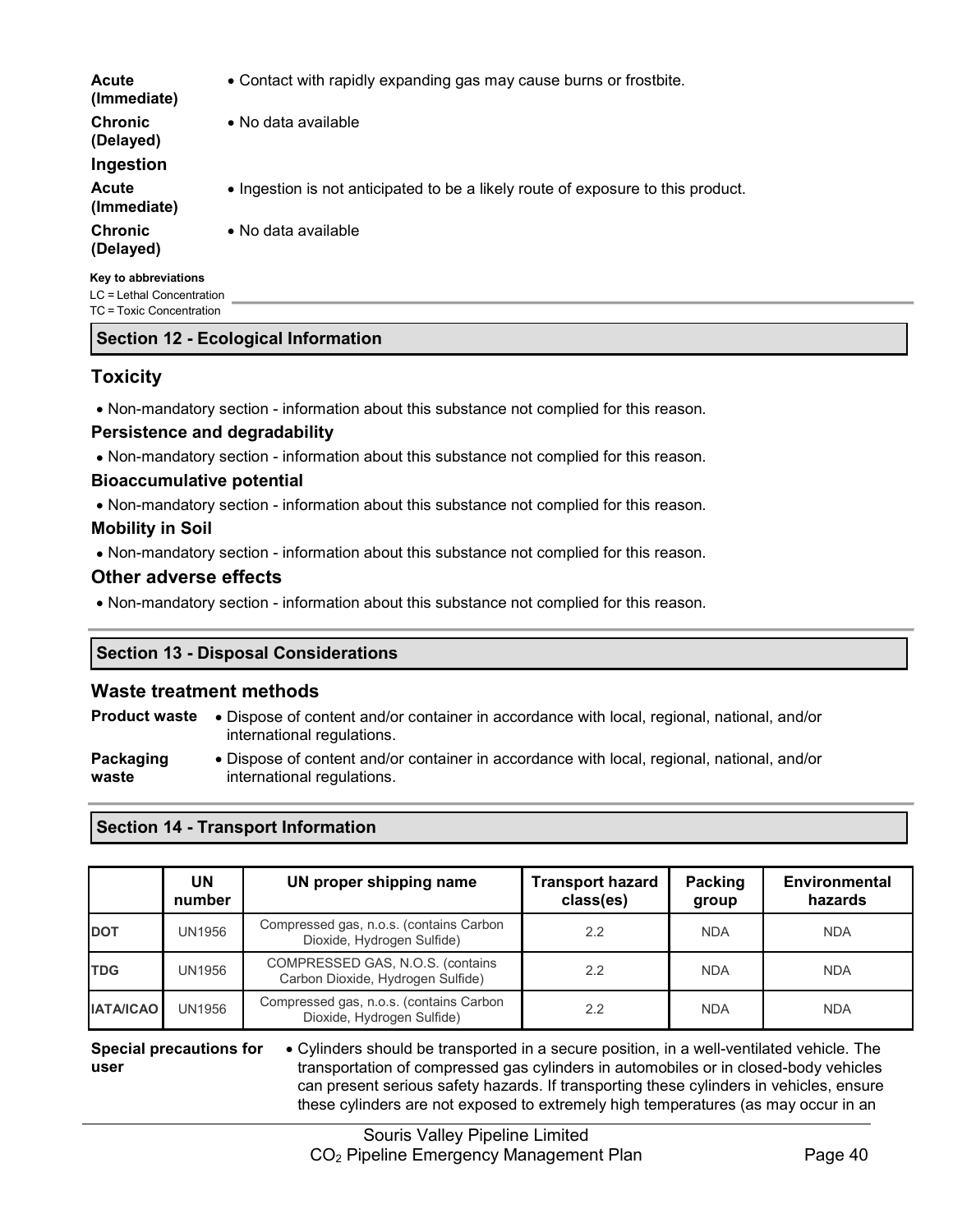enclosed vehicle on a hot day). Additionally, the vehicle should be well-ventilated during transportation.

**Transport in bulk according to Annex II of MARPOL 73/78 and the IBC Code Other information**

- No data available
- This product is shipped via pipeline. Typical transportation information does not generally apply since material is usually not carried by rail or truck transport. When this material is shipped the transportation information listed above applies.

### **Section 15 - Regulatory Information**

### **Safety, health and environmental regulations/legislation specific for the substance or mixture**

**SARA Hazard Classifications** • Acute, Pressure(Sudden Release of)

| Inventory        |            |                   |                    |                  |                  |                   |  |
|------------------|------------|-------------------|--------------------|------------------|------------------|-------------------|--|
| <b>Component</b> | <b>CAS</b> | <b>Canada DSL</b> | <b>Canada NDSL</b> | <b>EU EINECS</b> | <b>EU ELNICS</b> | <b>Korea KECL</b> |  |
| lCarbon dioxide  | 124-38-9   | Yes               | l No               | Yes              | <b>No</b>        | Yes               |  |
| Hydrogen sulfide | 7783-06-4  | Yes               | No                 | Yes              | <b>INo</b>       | Yes               |  |

### **Canada**

### **Labor**

| 7783-06-4                                      | A, B1, D1A, D2B<br>A: Uncontrolled product                                                          |
|------------------------------------------------|-----------------------------------------------------------------------------------------------------|
| 124-38-9                                       | according to WHMIS<br>classification criteria (solid)                                               |
| 7783-06-4<br>124-38-9                          | $1\%$<br>1%                                                                                         |
| 7783-06-4<br>124-38-9                          | Not Listed<br>Not Listed                                                                            |
|                                                |                                                                                                     |
| 7783-06-4<br>124-38-9<br>7783-06-4<br>124-38-9 | 1500 lb TQ<br><b>Not Listed</b><br>Not Listed<br>Not Listed                                         |
| 7783-06-4<br>124-38-9                          | Not Listed<br>Not Listed                                                                            |
| 7783-06-4<br>124-38-9<br>7783-06-4<br>124-38-9 | 100 lb final RQ; 45.4 kg final<br><b>RQ</b><br><b>Not Listed</b><br>Not Listed<br><b>Not Listed</b> |
|                                                |                                                                                                     |